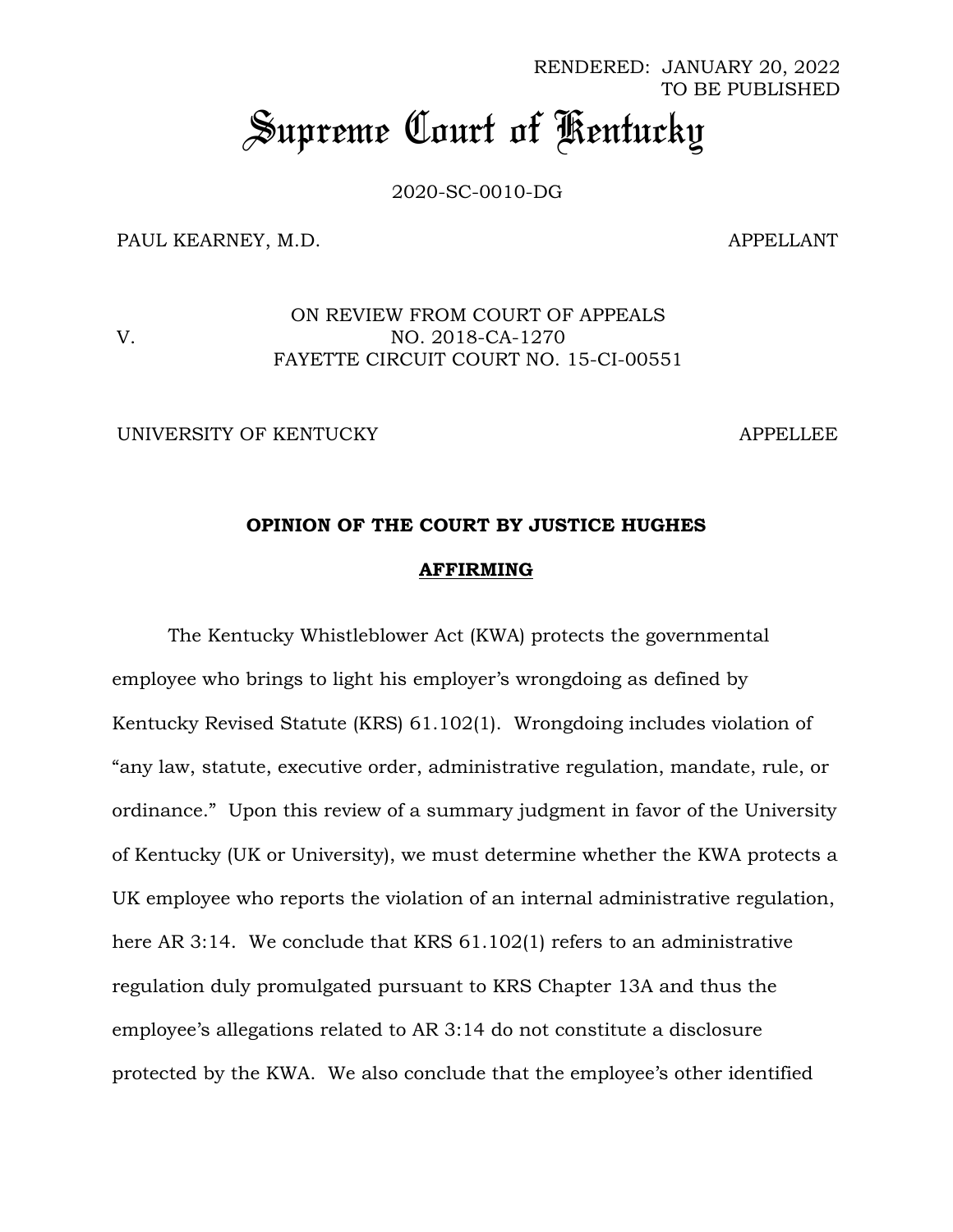communications do not meet the KWA's requirements. The communication related to UK's alleged mismanagement of the Kentucky Medical Services Foundation (KMSF)'s funding lacks objective facts or information, a prerequisite for a disclosure protected by the KWA. Furthermore, the affidavit related to KMSF's use of funds, which was filed in the record of this case after the employee's disciplinary action concluded and after UK notified the employee that his salary was being reviewed due to the material change in his employment status, is not evidence sufficient to allow a reasonable person to conclude the affidavit's disclosures were a contributing factor in the employee's May 2016 salary reduction. On discretionary review, we agree with the trial court and the Court of Appeals that summary judgment is proper in this case.

#### **FACTUAL AND PROCEDURAL BACKGROUND**

Dr. Paul Kearney, a trauma surgeon and tenured professor of surgery, initiated this action against UK in February 2015, alleging claims under the KWA, KRS 61.101-61.103. Dr. Kearney claims that UK retaliated against him, including suspending his clinical privileges to practice medicine at the University's hospital and clinics, because he disclosed administrative wrongdoing. UK counters that the acts which Dr. Kearney complains about are disciplinary-related acts only and are the result of Dr. Kearney's improper, unprofessional behavior over many years when interacting with staff and students, and more recently, a patient. UK moved the trial court for summary judgment arguing that Dr. Kearney could not establish a prima facie case of whistleblower retaliation. The trial court granted summary judgment, agreeing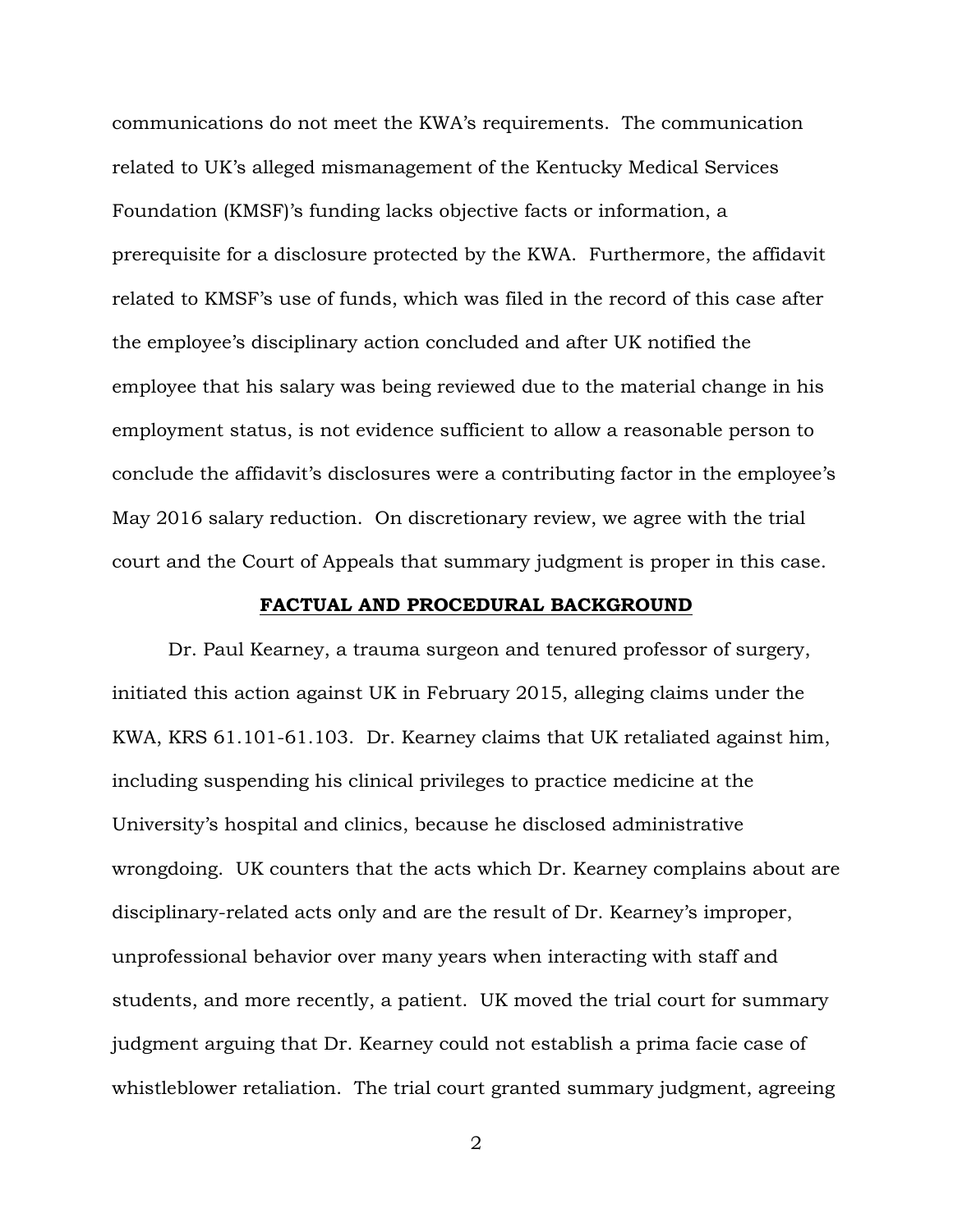that Dr. Kearney fails to qualify for whistleblower protection under KRS 61.102. The Court of Appeals affirmed the trial court. This Court granted discretionary review to determine if any of Dr. Kearney's statements at issue are protected disclosures under the KWA.

Dr. Kearney identifies four statements which he alleges disclosed wrongdoing, all statements related to the College of Medicine's Practice Plan Committee (PPC) and to the KMSF. Dr. Kearney believes his statements brought to light the University administration's non-compliance with an administrative regulation, mismanagement, waste, fraud or abuse of authority. This being a review of a summary judgment, the record must be viewed in a light most favorable to Dr. Kearney and all doubts are to be resolved in his favor. *Steelvest, Inc. v. Scansteel Serv. Ctr., Inc.*, 807 S.W.2d 476, 480 (Ky. 1991).

The PPC was created in July 2009 by the UK Board of Trustees through UK's AR 3:14.<sup>1</sup> AR 3:14, Article X, states in part, "The Committee shall meet periodically and shall review the operation of the Plan and the College Addendum, including matters relating to the applicability of the Plan to sources of income, standard schedules of charges for services, and any other aspects of the operation of the Plan." As described by Dr. Kearney, AR 3:14 formed the College of Medicine budgetary oversight committee and mandated that the committee meet periodically to fulfill that budgetary watchdog role.

<sup>1</sup> UK states that the role of the PPC is to review the operation of the medical practice plan and make recommendations to the Dean of the College of Medicine.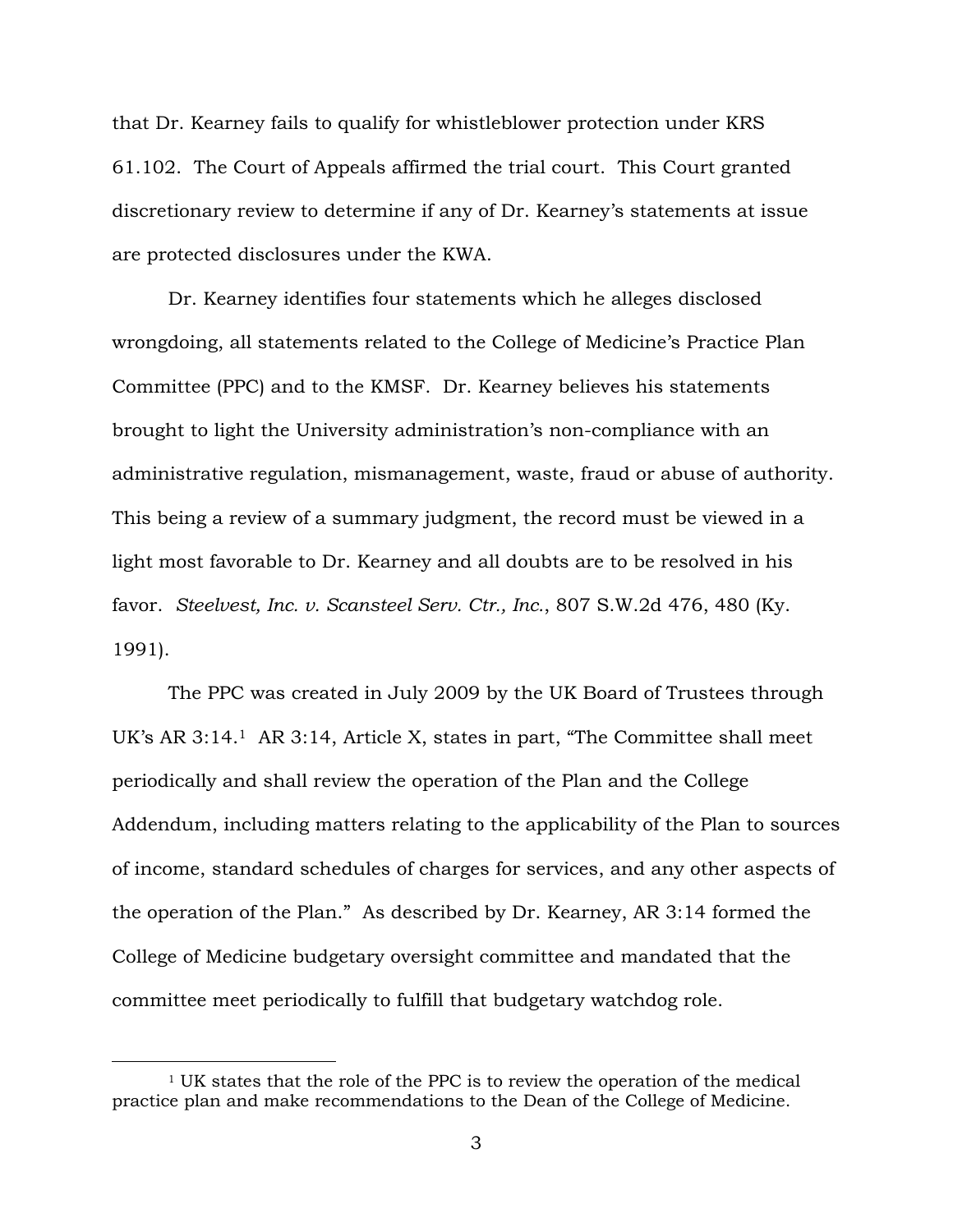The KMSF is a non-profit, non-member 501(c)(3) corporation. The KMSF serves as a medical services organization collecting the billings generated by the UK hospital clinical physicians and returning those funds back to the physicians in the form of salaries and for research. KSMF's board of directors is comprised of the College of Medicine's department chairs and six elected faculty.

KMSF and UK have entered into an annually renewable contract. The contract reads in part: "The parties agree that the University Internal Auditors may conduct an audit of Foundation's operations and accounts for period ending June 30, 2014 and such other audits, including audits to determine compliance with this agreement . . . ." The contract also carves out the Academic Enrichment Fund for the College of Medicine. The contract provision pertaining to the Academic Enrichment Fund directs that "eight percent (8%) of the actual clinical income collected by said Foundation [is] to be used by the Dean of the College of Medicine for the enrichment of the programs of the College or for related purposes at his/her sole discretion." Considering that the College of Medicine's department chairs are appointed by and serve at the pleasure of the Dean of the College of Medicine, and that those department chairs also serve on the KMSF board of directors, Dr. Kearney states that absent a functioning PPC to act in the budgetary oversight role, the opportunity for abuses of discretion regarding millions of dollars is real.<sup>2</sup>

<sup>2</sup> Darrell Griffith, who served as the Executive Director of the KMSF from March 2006 to May 2014, states in his December 2015 affidavit that the KMSF was responsible for collecting net revenue in excess of \$200 million. Although no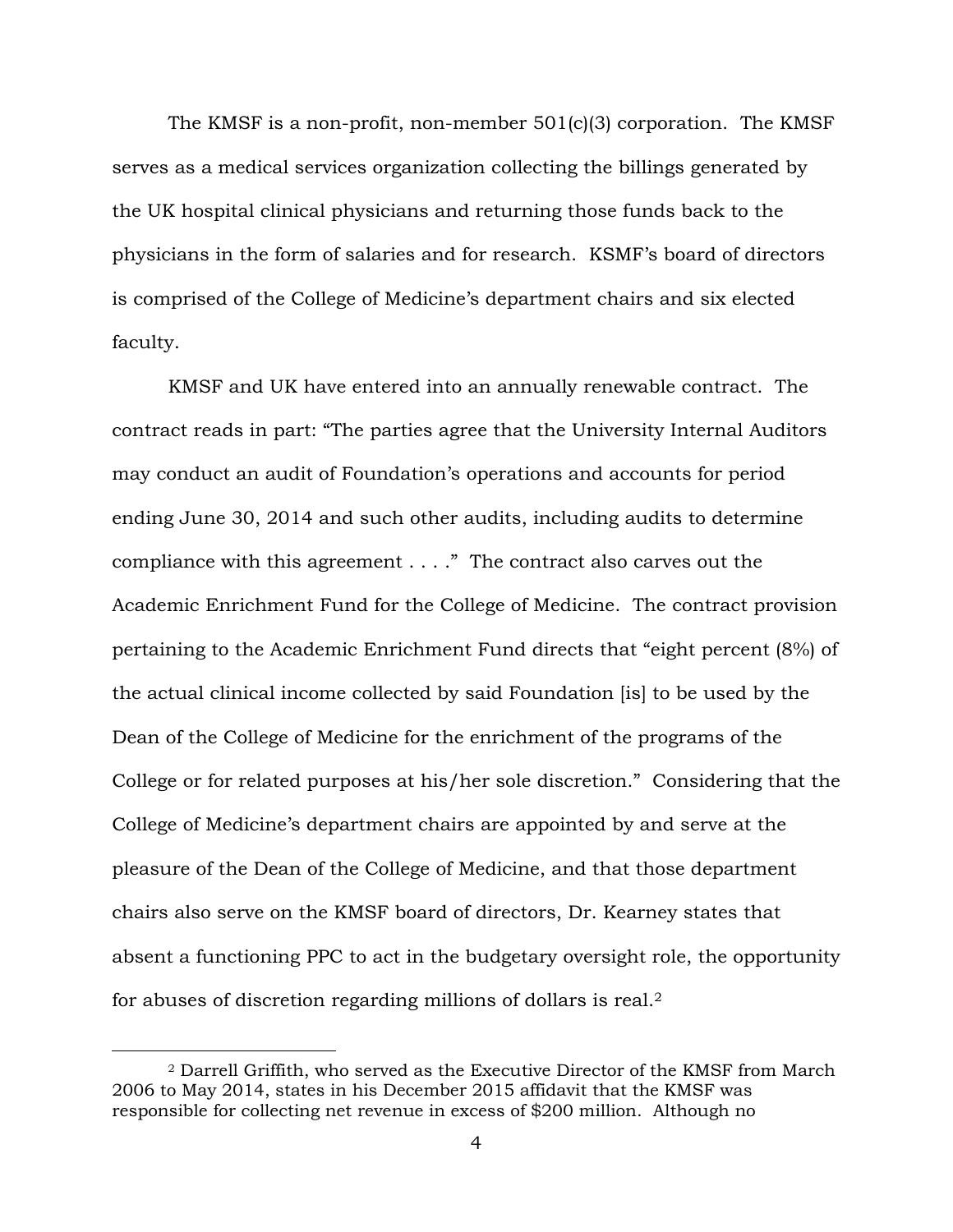The Faculty Council of the College of Medicine, 2013-14, was composed of UK clinical physicians holding staff privileges at the University's hospital and non-medically licensed professors in the medical college. Dr. Kearney and Professor Davy Jones, members of the Faculty Council, addressed that body at a January 21, 2014 meeting about the PPC. Professor Jones relayed that through open records requests he learned that the PPC had not met since its creation in July 2009. The Faculty Council meeting minutes reflect Dr. Kearney elaborated on Professor Jones's presentation. Dr. Kearney, as a voting practice plan member, made inquiries and obtained information confirming there had never been a direct election for members of the PPC. <sup>3</sup> After the Faculty Council's lengthy discussion of the PPC, the Faculty Council decided, as a first step, to send recommendations to the Dean of the College, then Dr. Frederick de Beer. In response, Dean de Beer sent a memo to the Faculty Council informing it that then-Executive Vice President for Health Affairs (EVPHA) Dr. Michael Karpf and General Counsel William Thro would like to address the Faculty Council regarding a legal matter at its April meeting.

The Faculty Council met April 15, 2014. Dean de Beer, EVPHA Dr. Karpf, General Counsel William Thro, and the faculty-elected trustee to the University Board of Trustees, Dr. John Wilson, attended the meeting. According to Dr. Kearney, he made two disclosures of wrongdoing at the April

timeframe is stated, Dr. Kearney's summary judgment response indicates that Griffith is referring to KMSF collecting annual revenues of \$200 million.

<sup>&</sup>lt;sup>3</sup> The minutes reflect that a group of six faculty members was convened in October 2013 and informed they constituted the PPC.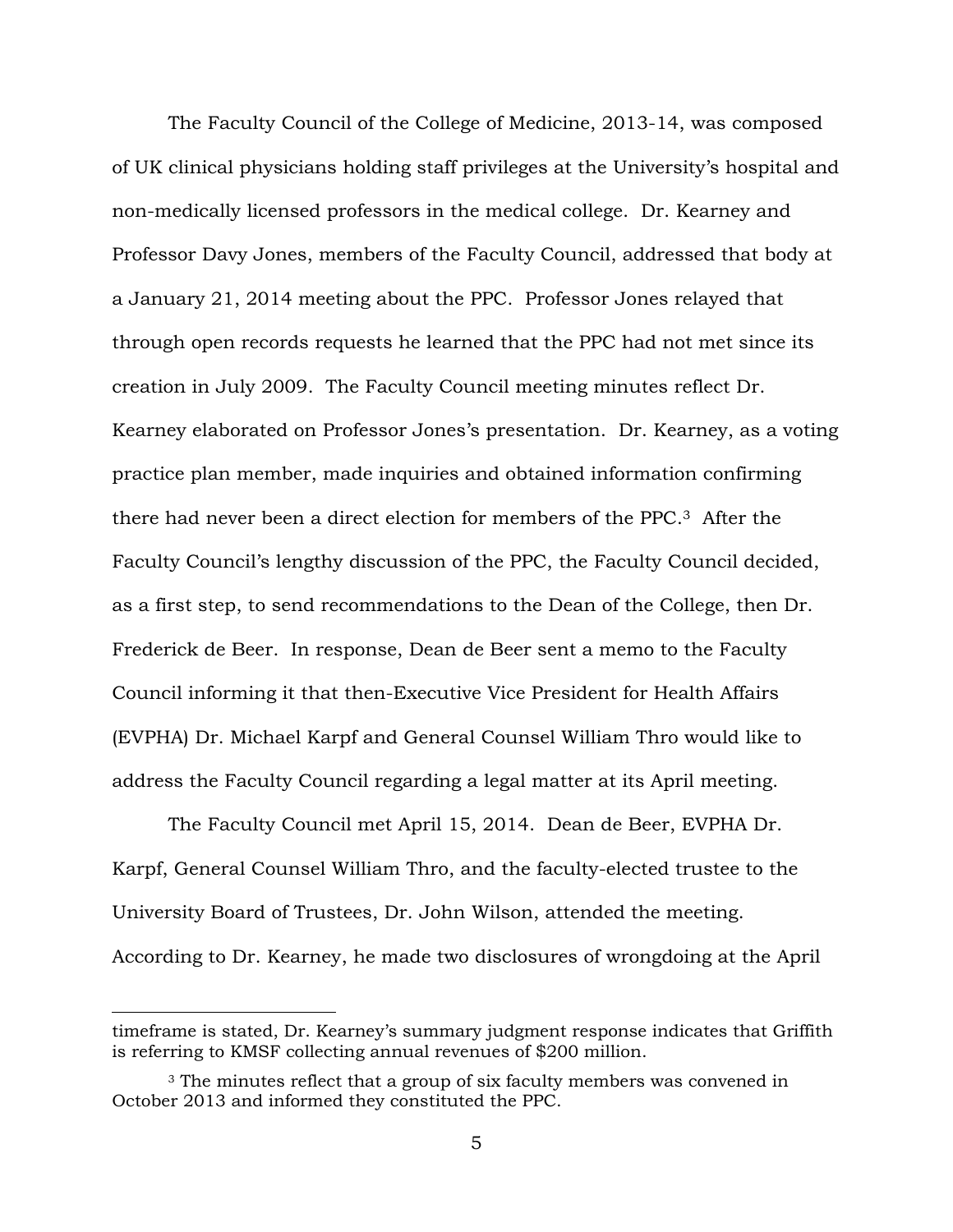meeting. First, he reported the violation of AR 3:14, which governs the practice plan and practice contracts that are signed with the physicians. Second, being also concerned about mismanagement of KMSF funds, he spoke directly to General Counsel Thro, stating, "I think we need to have an outside attorney, somebody not affiliated with the university, look at the practice plan contracts and how they were developed." He then said, "I think we need an independent audit of KMSF to look at the management of monies there." Dr. Kearney describes this statement being promptly followed by Dr. Karpf raising his voice, pointing his finger at him, and saying, "Dr. Kearney, if you don't like it here, you can leave." Dr. Kearney viewed this as a threat to fire him.

In the fall of 2014, Dr. Kearney was the subject of two new complaints and the disciplinary action at issue in this case followed. In August 2014, Dean de Beer suspended Dr. Kearney's teaching duties following a student's complaint about a lecture filled with profanity and racist, sexist and other offensive remarks. In September 2014, Dr. Bernard Boulanger, Chief Medical Officer, suspended Dr. Kearney from clinical practice at the University's hospital because of a patient's complaint.<sup>4</sup> Dr. Kearney was placed on administrative leave while the University investigated. Dr. Boulanger also imposed an order prohibiting Dr. Kearney from communicating with UK medical colleagues and banning Dr. Kearney from campus.

<sup>4</sup> A quadriplegic patient's mother stated that Dr. Kearney called her son "a f\*\*king quad," a "f\*\*king idiot," and told a physician Dr. Kearney was supervising "just f\*\*king cut him."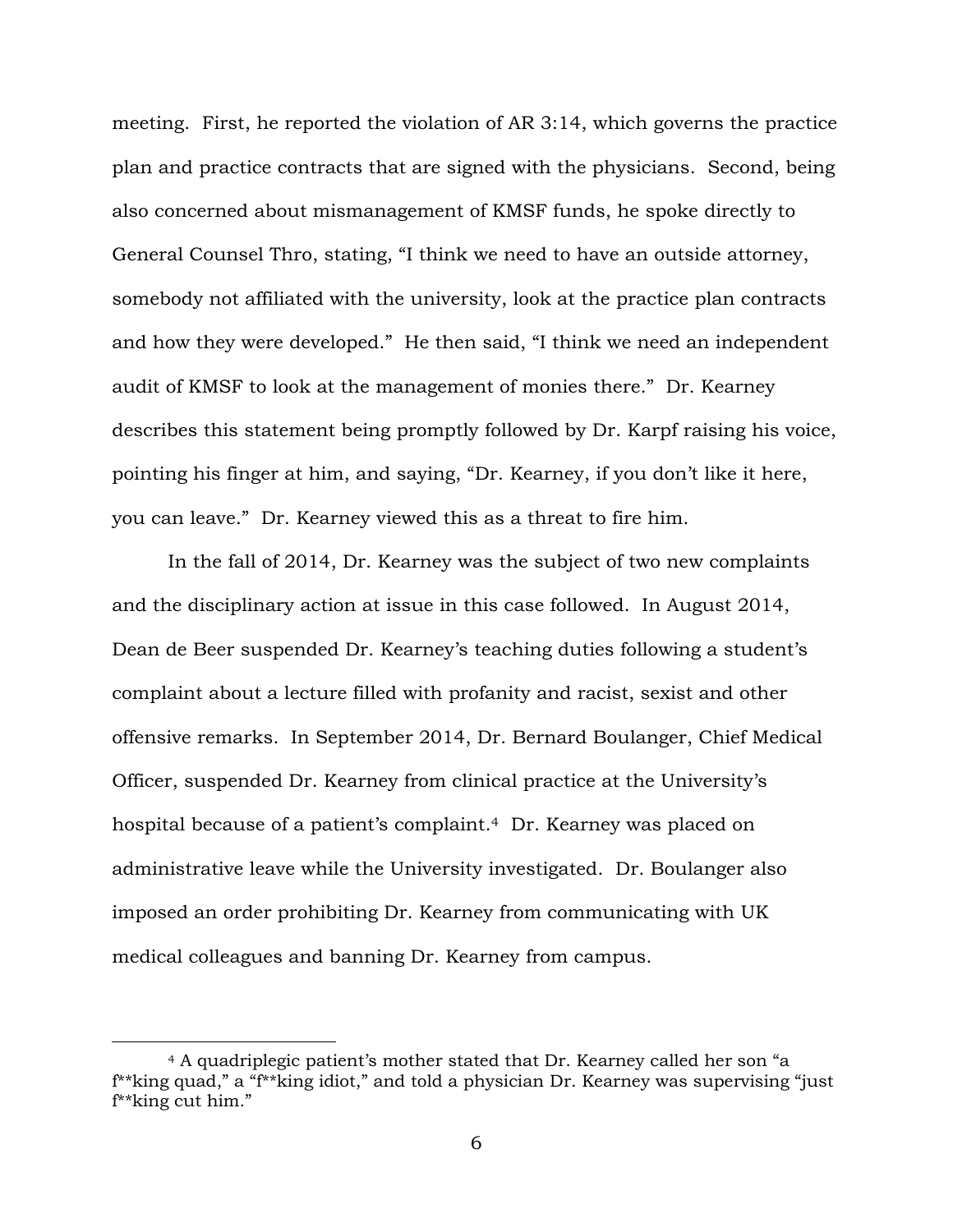Dr. Kearney identifies his next disclosure as an email to UK Associate General Counsel Cliff Iler on November 3, 2014, sent after Dr. Kearney was placed on administrative leave. In that November communication, Dr. Kearney, through his attorney, rejected UK's offer to negotiate a severance package. The email alleged that the most recent complaints against Dr. Kearney were a contrived effort for the sole purpose of removing him from his position in retaliation for "his public disclosure of Dr. Karpf's impropriety i.e., attempting [to] gain control of KMSF practice plan funding contrary to University regulations."

After completion of the investigation and a resolution with Dr. Kearney was not reached, Dr. Boulanger summarily suspended Dr. Kearney in January 2015, finding violations of both UK Healthcare Medical Staff Bylaws and the Behavioral Standards in Patient Care Commitments to Performance. The matter proceeded to the Medical Staff Executive Committee (MSEC), the selfgoverning body of UK Healthcare's medical staff, consisting of twelve physicians. On January 29, 2015, the MSEC resolved to conduct an independent investigation into the allegations against Dr. Kearney. Two of the MSEC's members were appointed to conduct the investigation, and on February 5, 2015, they presented their findings to the full MSEC. The MSEC's investigators reviewed complaints from staff, students, and Dr. Kearney's peers concerning Dr. Kearney's behavior dating back to 1992. They also interviewed a number of individuals, including Dr. Kearney, concerning the patient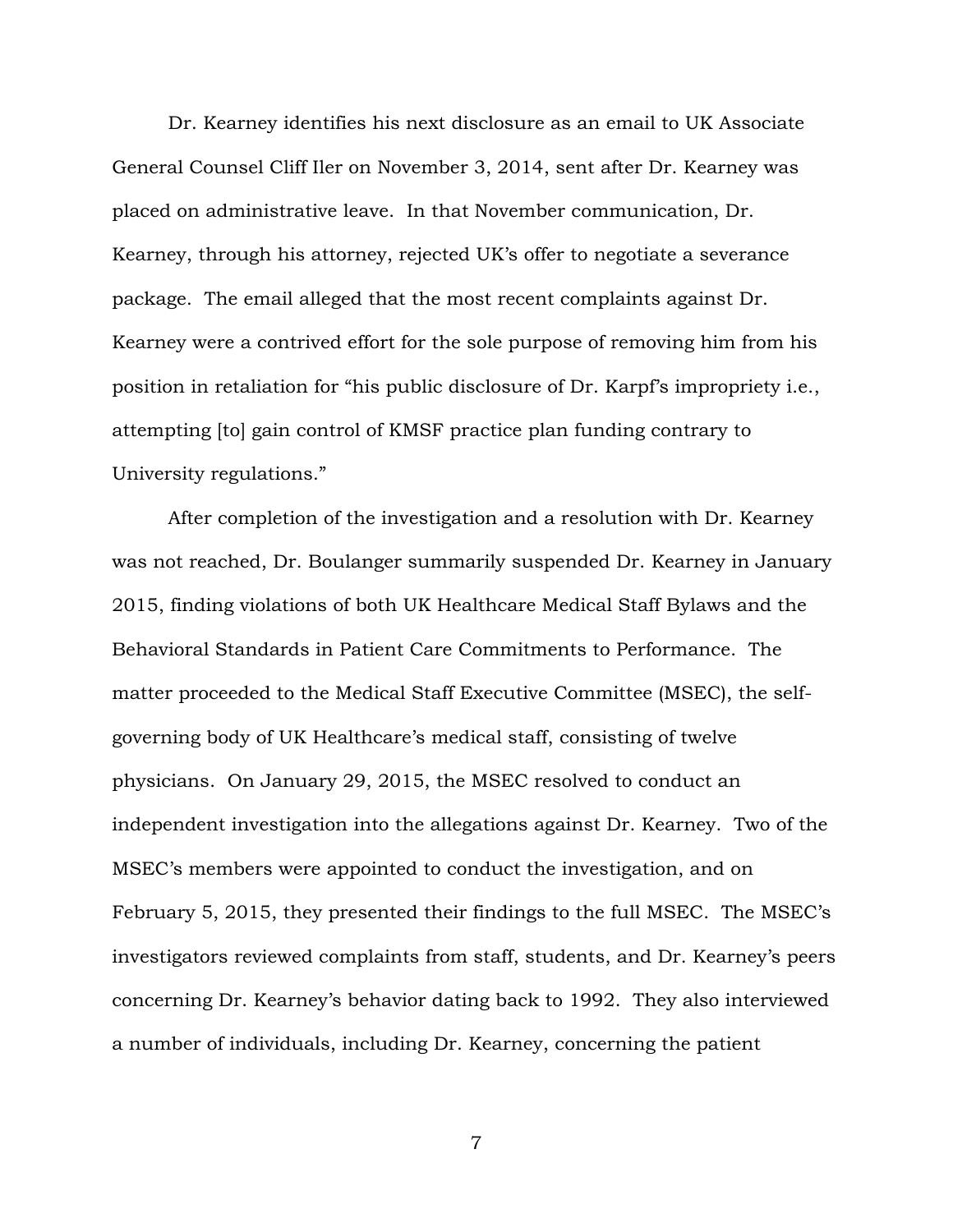incident. In February 2015, the MSEC voted to affirm Dr. Kearney's suspension and recommended a revocation of clinical privileges.<sup>5</sup>

Dr. Kearney requested a hearing before a Fair Hearing Panel, a panel composed of three of his medical staff colleagues. In a two-day hearing in late May, the panel heard testimony and received exhibits. Dr. Kearney crossexamined UK's witnesses, called his own witnesses, and testified on his own behalf. The panel issued a written decision unanimously concluding Dr. Kearney violated both the UK Healthcare Medical Staff Bylaws and the Behavioral Standards in Patient Care Commitments to Performance and recommending revocation of his medical staff privileges.<sup>6</sup>

Dr. Kearney appealed this decision to UK's Board of Trustees' Health Care Committee where three trustees were appointed to hear his appeal. Following briefing and oral arguments, the trustee panel also unanimously recommended permanent revocation of privileges. On August 24, 2015, the full Health Care Committee unanimously affirmed the revocation of Dr. Kearney's clinical privileges but modified the Appellate Review Panel's recommendation, reaffirming Dr. Kearney's status as a tenured faculty member. The Committee stated that

the University will (1) allow Dr. Kearney to have access to campus; (2) allow Dr. Kearney to have an office in an appropriate location; (3) allow Dr. Kearney to communicate with his university

<sup>5</sup> Dr. Kearney alleges that he was not notified and afforded the opportunity to be at the MSEC hearing held the afternoon after he was interviewed. Dr. Kearney does not raise due process claims.

<sup>6</sup> The Report is undated but from internal references appears to have issued in late June or early July 2015.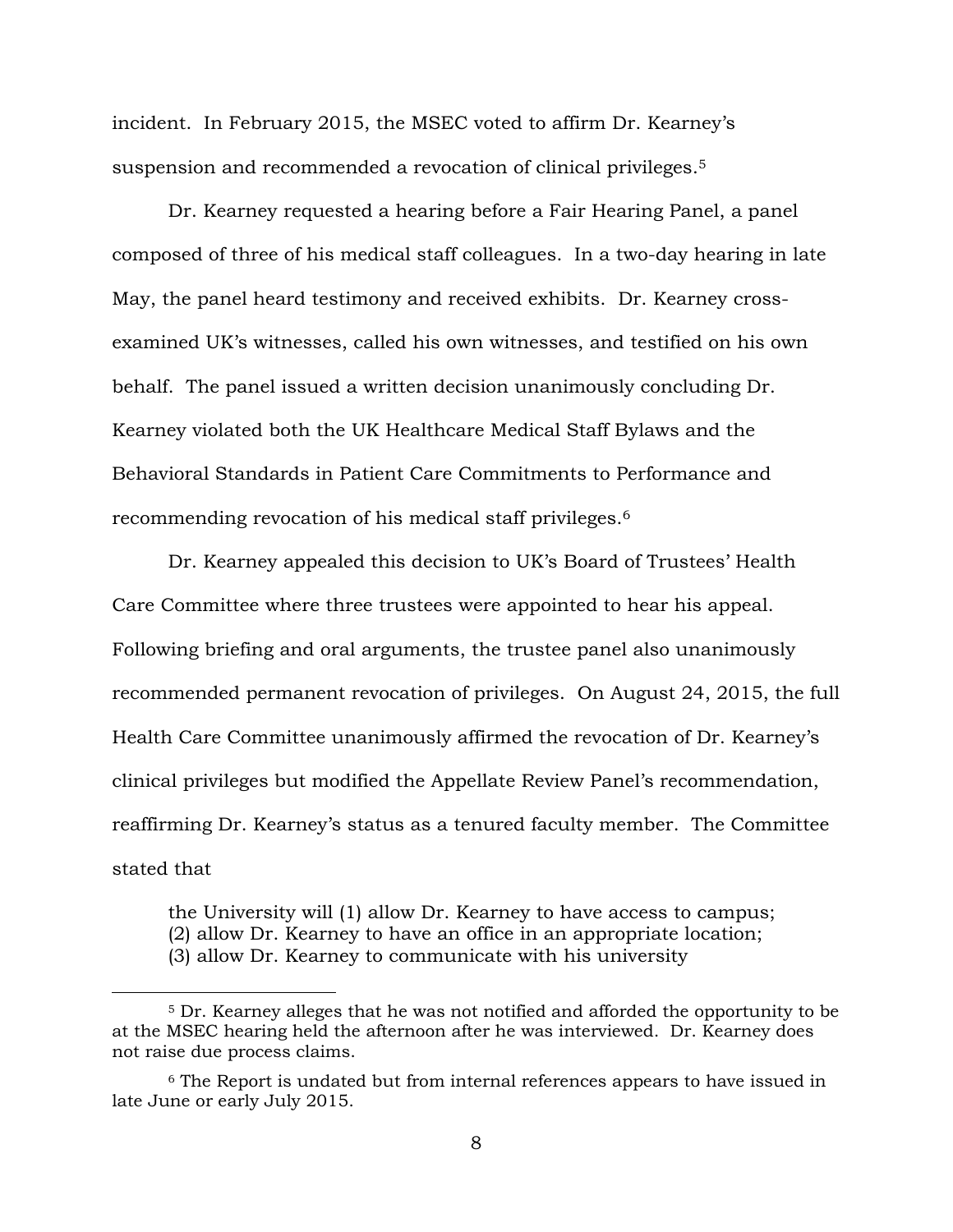colleagues; and (4) lift the suspension of Dr. Kearney's university email account. Dr. Kearney's access to campus will be no greater or less than those of a tenured faculty member who lacks clinical privileges. This reaffirmation should happen immediately.

At this point, Dr. Kearney remained a tenured faculty member. On August 28, 2015, UK communicated through counsel that because Dr. Kearney's status had materially changed as a result of the Committee's action, at the direction of the University President a group of appropriate persons was immediately formed to comprehensively define Dr. Kearney's roles and responsibilities going forward. UK acknowledged that to avoid confusion, Dr. Kearney should have been informed that such a review was underway and that it would communicate the results as soon as possible. UK stated that because the Committee had reaffirmed his status as a tenured professor within the College of Medicine, it was faced with the challenge of finding an appropriate role for Dr. Kearney, given his unique status as a tenured faculty member in the Department of Surgery who lacked clinical privileges.

Beginning with the August 2015 letter, UK communicated to Dr. Kearney the limitations on his role at the University. According to UK, given the requirement of the University's accrediting body, without clinical privileges Dr. Kearney could not teach in the College of Medicine.7 UK stated that because Dr. Kearney's status had materially changed, UK would continue to review

<sup>7</sup> UK's March 2016 letter to Dr. Kearney also stated that in preparing his detailed plan for making future contributions to the University in general and for becoming a productive researcher in particular, Dr. Kearney must recognize "because of accreditation concerns and his previous behavior in a classroom setting[], he may not interact with medical students or graduate medical students."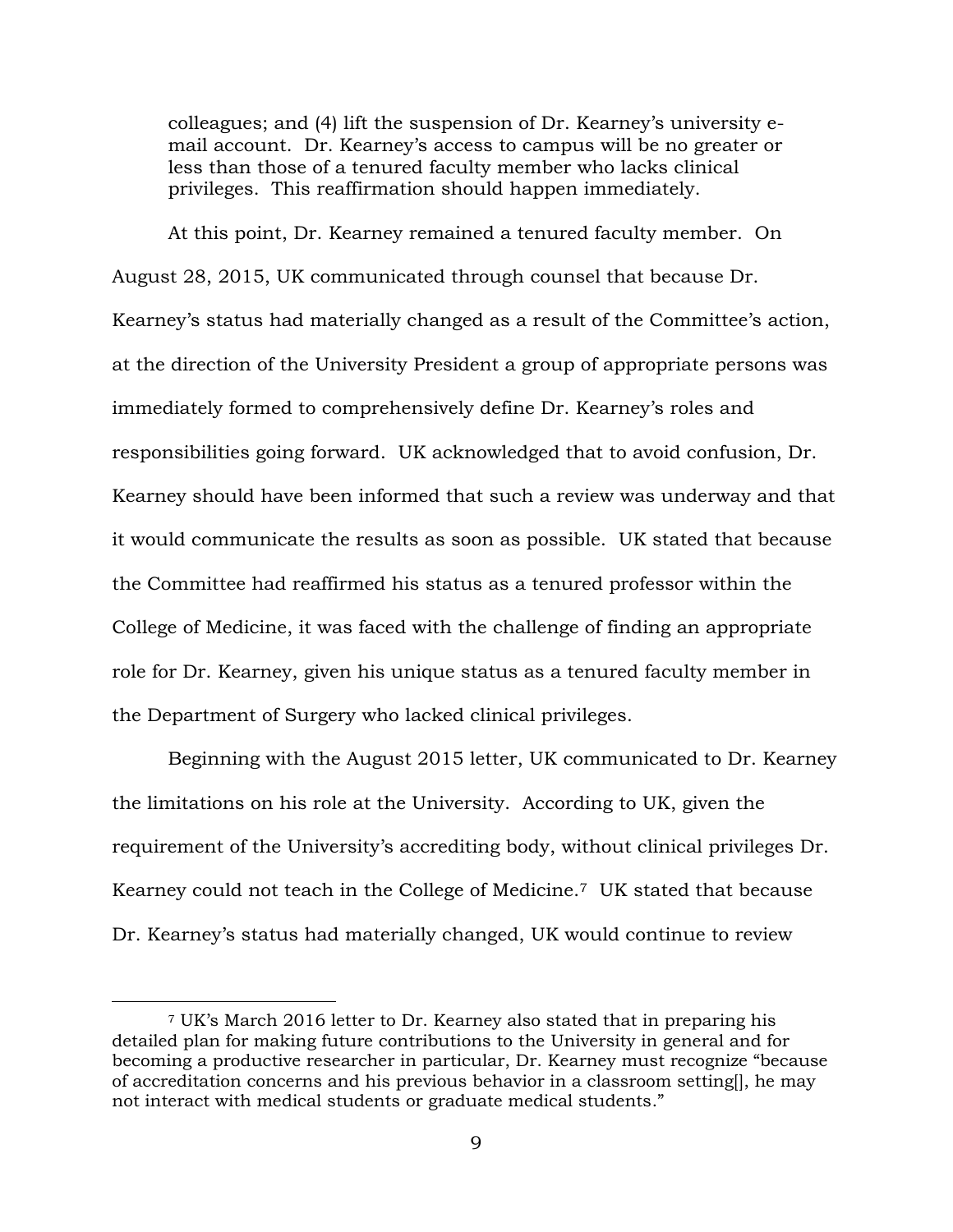every aspect of his employment, including his compensation. According to UK, when its efforts to move Dr. Kearney into a productive research role, beginning with his submission of a detailed plan, a so-called "Distribution of Effort," were not successful, Dr. Kearney's salary was reduced. Dr. Kearney received his reduced salary until he retired from the University in October 2019. Dr. Kearney views his salary reduction as a continuation of the reprisals he experienced, stating that others teach in the UK College of Medicine without a medical degree or license to practice medicine.

Dr. Kearney filed his action against UK in Fayette Circuit Court on February 12, 2015, while the proceedings regarding revocation of his clinical privileges were well underway. Based upon a September 2014 order not to communicate with UK, <sup>8</sup> Dr. Kearney views his complaint and the Griffith affidavit that was filed in the court record a year later, in February 2016, as other disclosures of regulation violation, mismanagement, waste, and abuses of authority by UK administration. In his affidavit, Darrell Griffith, the Executive Director of KMSF from March 2006 to May 2014, identified certain KMSF business dealings which Dr. Kearney views as mismanagement of funds. These business dealings, for example, included the leasing of an airplane with a separate agreement for the pilot. Griffith stated that KMSF exceeded its

<sup>8</sup> Dr. Boulanger's September 5, 2014 communication to Dr. Kearney regarding the administrative leave stated, "All communications you have with the University will be with me through my office."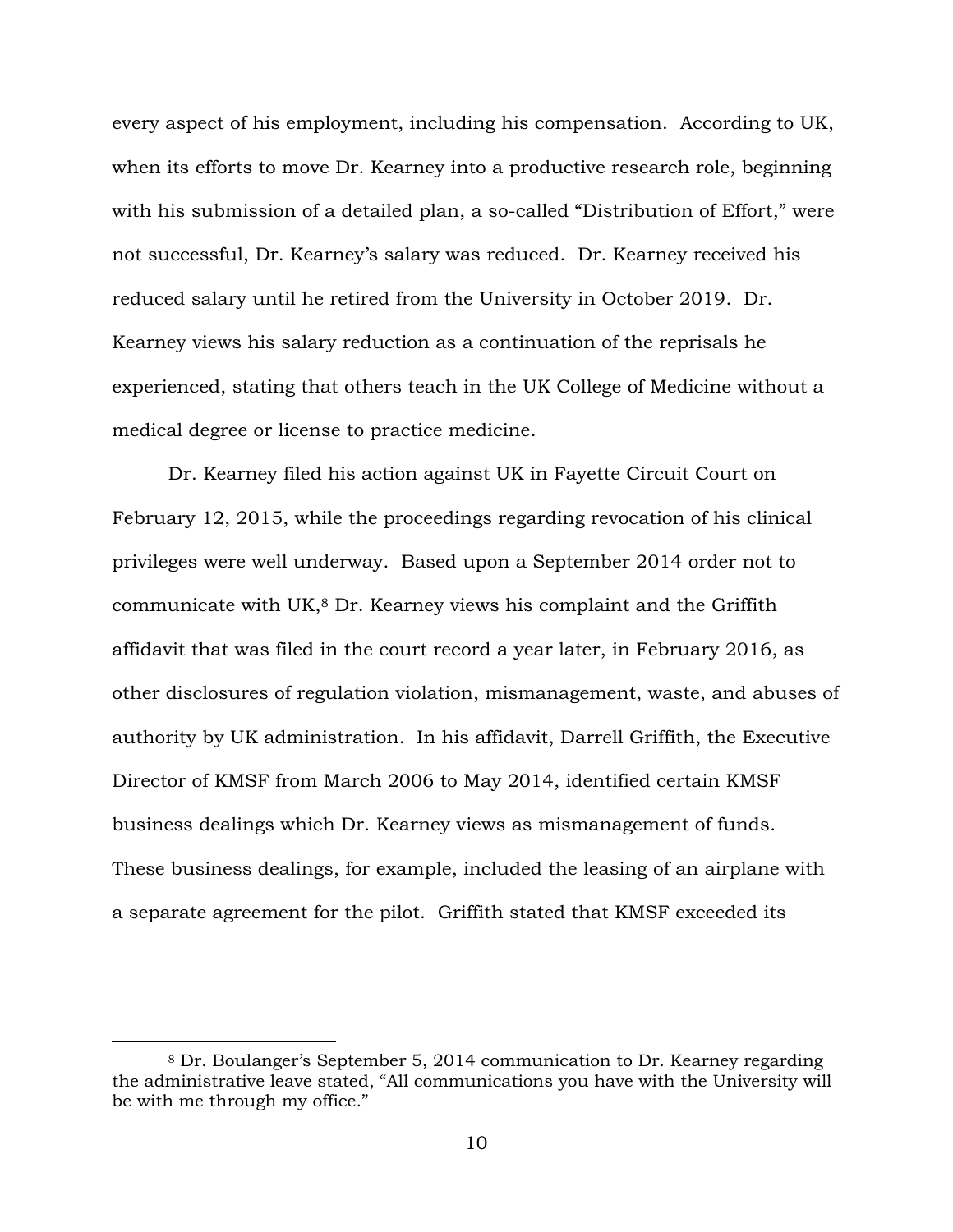scope and described an alleged breach of the KMSF Board of Directors' fiduciary duty to inform the UK Clinical Faculty of KMSF's business activities.

After an unsuccessful motion to dismiss and the discovery period that followed, in February 2018 the University moved for summary judgment. UK argued that Dr. Kearney could not establish his comments at the April 15, 2014 Faculty Council meeting were a disclosure because all information contained in Dr. Kearney's complaints concerning AR 3:14 and the PPC was either publicly known or publicly available information and the comments did not reveal any violation of law or rule. UK argued particularly that the comments concerning an alleged violation of an internal University regulation are not protected under the KWA "because University regulations are not a regulation of 'the United States, the Commonwealth of Kentucky, or any of its political subdivisions' (i.e., counties)." UK posited that the complaint about the PPC is nothing more than a complaint of allegedly deficient communication among University employees, that is between PPC Board members and the Faculty Council and/or other physicians who are plan members.

UK also argued that Dr. Kearney's non-specific request for a KMSF audit was too vague to constitute a report of either a violation of law or of mismanagement, fraud or waste. In relation to the allegations of KMSF fund mismanagement and KMSF's breach of its fiduciary duty contained in Griffith's affidavit, UK asserted that the affidavit, filed in the record by Dr. Kearney in February 2016 when responding to UK's renewed motion to dismiss, is not a disclosure related to the alleged retaliation because the University's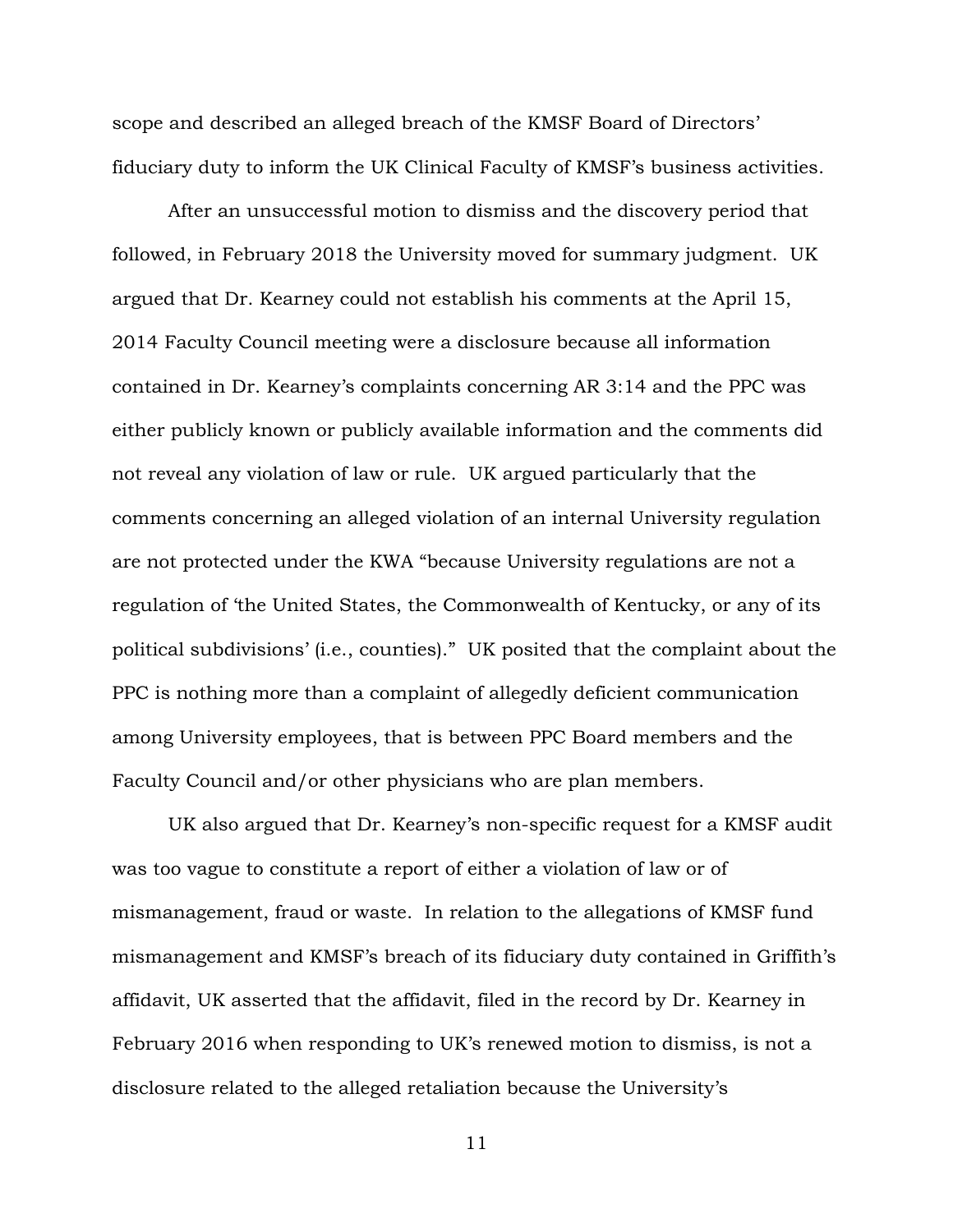disciplinary proceedings against Dr. Kearney concluded six months before the affidavit was filed.9 During the hearing on the motion, Dr. Kearney disagreed with the timing argument, asserting that the reprisals against him did not stop when the full Health Care Committee unanimously affirmed the revocation of his clinical privileges. He contended that the reprisals were ongoing, noting among other actions, UK did not allow him to teach.

As to the November 3, 2014 email to the General Counsel's office and Dr. Kearney's pleadings in this case being additional KWA reports, UK maintained that none of these "reports" revealed concealed or publicly unknown information. UK further contended that Dr. Kearney's email, complaint, and pleadings center on the same statements he made at the April 15, 2014 Faculty Council meeting concerning AR 3:14, the PPC, and a general request for an audit of KMSF.

In regard to Dr. Kearney's allegation that he blew the whistle to then-Dean of the College of Medicine, Dr. de Beer, then-EVPHA Dr. Karpf, UK General Counsel Thro, and Trustee Dr. Wilson in April 2014, UK argued that Dr. Kearney's complaints were also not made to an appropriate body or official.10 As for the April 2014 KMSF statements, UK maintained that since

<sup>9</sup> UK made this argument in its summary judgment motion reply. In addition to the April 2014 statements discussed in UK's motion, Dr. Kearney's response identified disclosures made via the November 2014 email to UK's General Counsel's office, his pleadings, and Griffith's affidavit.

<sup>10</sup> Given General Counsel Thro's presence at the meeting, UK contended that *Pennyrile Allied Community Services, Inc. v. Rogers*, 459 S.W.3d 339, 345 (Ky. 2015), holding that a complaint during a staff meeting to the boss about the boss's own action was not a report to an appropriate authority, imposed a significant limitation on *Workforce Development Cabinet v. Gaines*, 276 S.W.3d 789 (Ky. 2008). *Gaines* held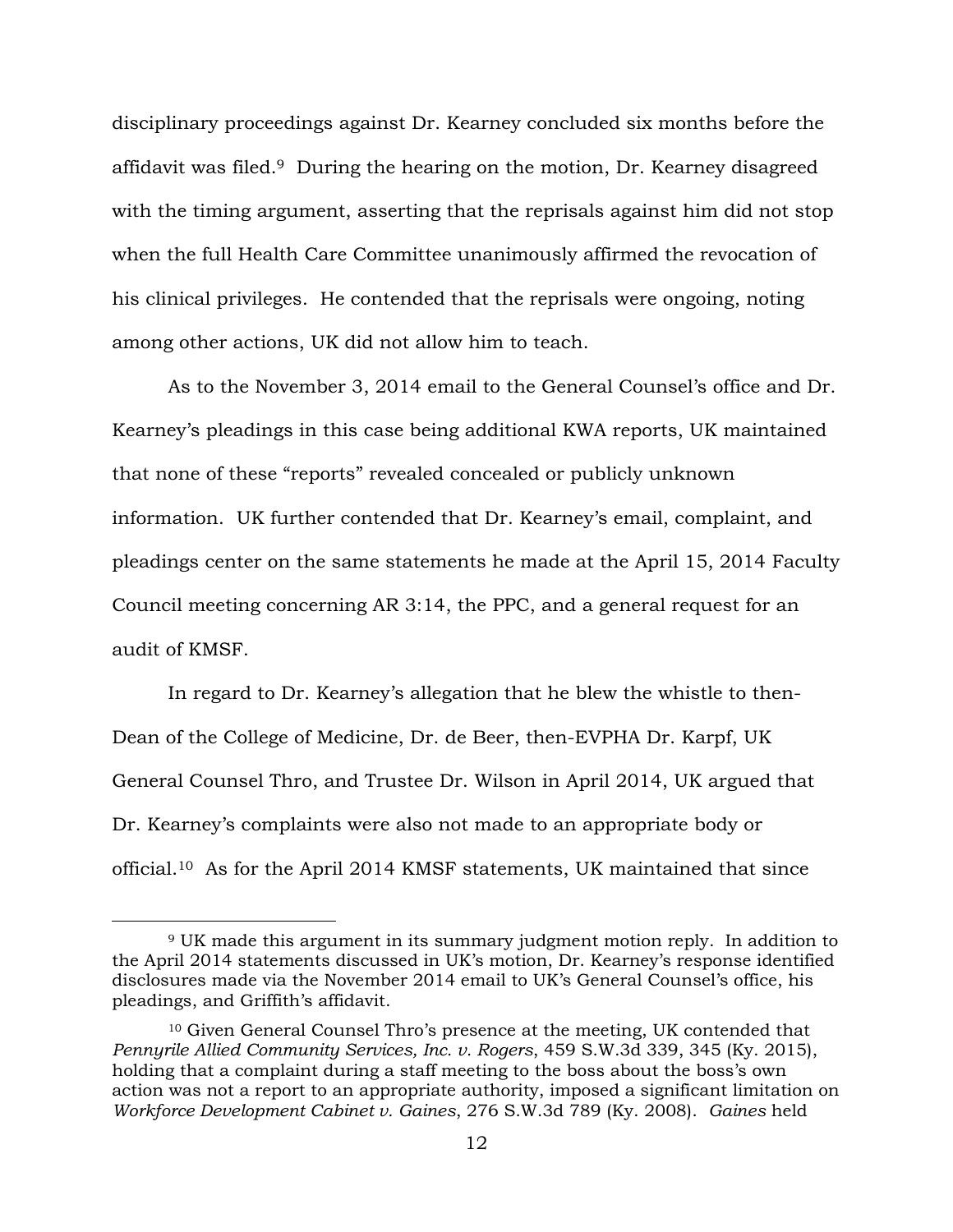KMSF is an organization independent from the University, UK General Counsel

Thro is not an appropriate person for reporting complaints concerning KMSF.<sup>11</sup>

that a report to the general counsel's office in the Workforce Development Cabinet may constitute an internal disclosure.

<sup>11</sup> Dr. Kearney's complaint states:

 $\overline{a}$ 

The defendant university, by and through its authorized agents including Dr. Michael Karpf has caused and continues to cause, improper access to Kentucky Medical Service Foundation's financial resources. The Kentucky Medical Services Foundation is a non-profit entity separate and apart from the university. The manner and method employed by the defendant university to access the funds of the Kentucky Medical Services Foundation were kept from public disclosure.

In his summary judgment response, explaining the allegations of UK's mismanagement of money generated by the UK Clinical physicians and the structure through which that occurred, citing KMSF President Dr. Marcus Randall's July 2016 deposition, Dr. Kearney stated: "As a non-profit, non-member 501[(c)(3)] corporation KMSF maintains that it is not affiliated with the University of Kentucky [and is] thus beyond the purview of the UK Board of Trustees." Relatedly, Griffith's affidavit states, "During my tenure . . . [KMSF] operated as a private non-stock, nonprofit corporation organized under the laws of the Commonwealth of Kentucky. As a non-stock, nonprofit, private corporation[,] [KMSF] was not subject to Open Records Requests." Dr. Randall was questioned during his deposition about the Attorney General's KMSF "public agency" decision in an Open Records case and noted that the Attorney General's decision was being appealed.

When the trial court concluded that the KMSF was a private entity and therefore UK administration was not the proper authority to remedy complaints against KMSF, Dr. Kearney argued to the Court of Appeals that the trial court failed to address the contractual relationship of KMSF, the UK Board of Trustees, and the Dean's Enrichment Fund and that by the terms of their contract, UK and KMSF are inextricably intertwined. Dr. Kearney further argued that the contract between KMSF and UK empowers the Board of Trustees to audit the books and accounts of KMSF thereby squarely placing Trustee Dr. John Wilson as the "appropriate" person under *Gaines* to address the disclosure regarding KMSF as well as the report of the AR 3:14 infraction.

At the point UK moved for summary judgment (February 8, 2018), the Kentucky Attorney General had issued a decision, *In re: Lachim Hatemi/Kentucky Medical Services Foundation, Inc.*, 15-ORD-205 (Nov. 6, 2015), concluding that KMSF is a public agency for open records purposes pursuant to KRS 61.870(1)(j) (defining "public agency" as including any board, commission, committee, subcommittee, ad hoc committee, advisory committee, council, or agency, except for a committee of a hospital medical staff, established, created, and controlled by a public agency as defined by the other paragraphs within KRS 61.870(1)). The Attorney General's decision is aptly summarized: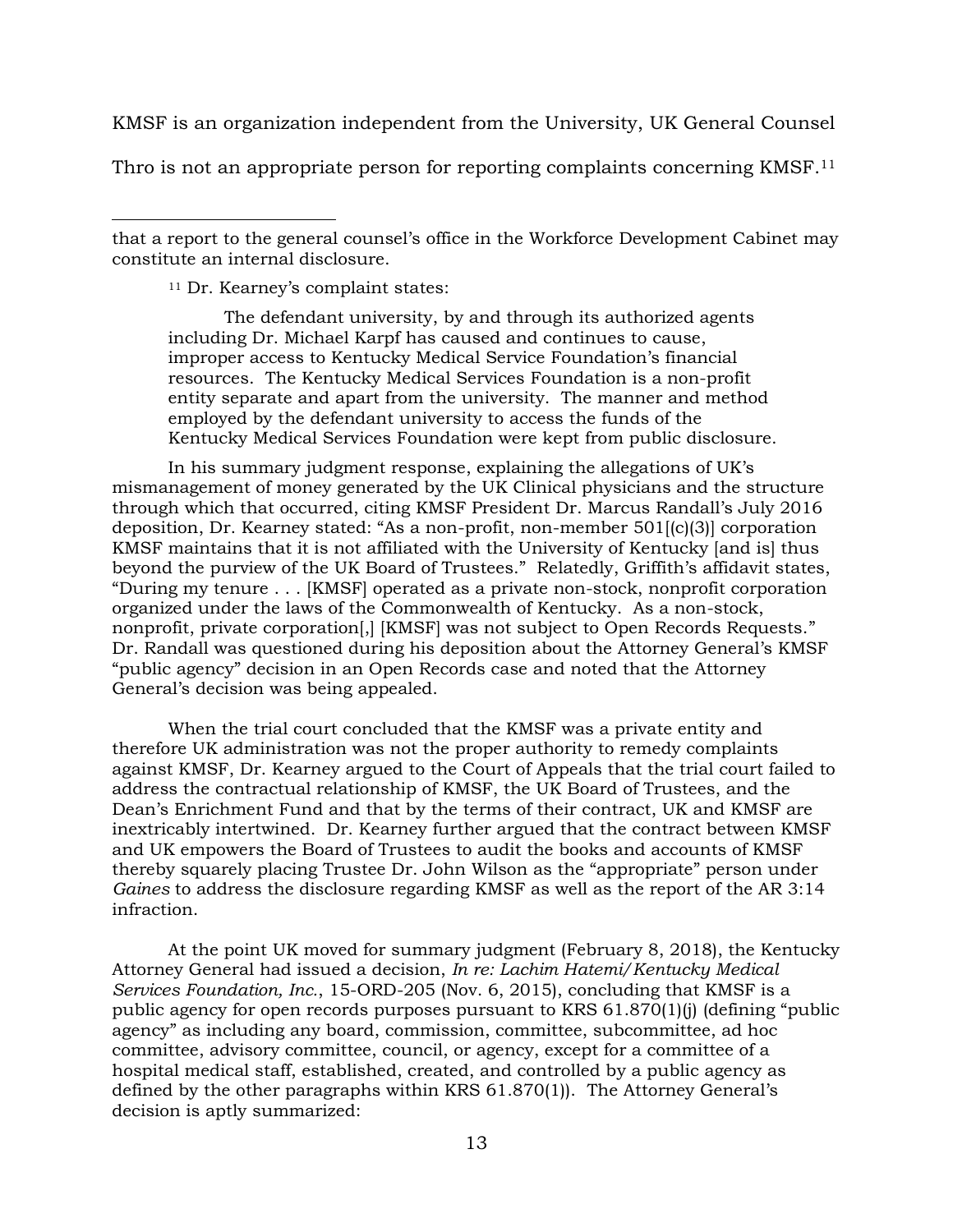Because discussions between the "Office [of the President of the University of Kentucky] and the administration of the College of Medicine [relating to the implementation of the 1978 University Board of Trustees' approval of 'a geographic full-time medical service plan'] resulted in the formation and incorporation of the Kentucky Medical Services Foundation, Inc.," the Foundation was "established [and] created" by the University and its College of Medicine, both public agencies. Evidence that the University and College of Medicine exercise extensive ongoing "control" of the Foundation through their annual agreements with the Foundation, under the terms of which the University's and/or College of Medicine's approval is required before the Foundation can carry out its business and affairs, supports the conclusion that the Foundation is a public agency for open records purposes pursuant to KRS 61.870(1)(j).

### *Id*. at \*1 (internal footnote omitted) (brackets original).

 $\overline{a}$ 

Prior to that decision, in a 1982 advisory opinion, OAG 82-216, the Attorney General opined that KMSF was not a public agency for open records purposes pursuant to the part of the Open Records Act now codified at KRS 61.870(1)(h) (defining "public agency" as including entities that received 25% or more of their funding from state or local authority). The opinion did not address the application of any other part of KRS 61.870(1)'s definitions of the term "public agency." *Id.* at \*2.

UK appealed *Hatemi*, *id*., filing suit December 4, 2015. By its order dated May 29, 2019, the Fayette Circuit Court, in Civil Action No. 15-CI-04417, consolidated with Case Nos. 16-CI-01571, 16-CI-01572, and 16-CI-02474, other *Hatemi/KMSF* Open Records Act cases, ruled that KMSF is a "public agency" subject to the Open Records Act. UK appealed this decision to the Court of Appeals. The Court of Appeals' cases that presented the question whether KMSF is a "public agency" subject to the Open Records Act were dismissed August 3, 2021. At the point Dr. Kearney filed his brief to this Court, he noted that given the Circuit Court's Open Records Act "public agency" opinion, the trial court's and the Court of Appeals' rulings that KMSF is a private corporation beyond the reach of the Whistleblower Act is not a foregone conclusion.

While we do not reach the question whether KMSF is a private corporation beyond UK's control, despite Dr. Kearney's complaint describing the KMSF as a nonprofit entity separate and apart from UK, Dr. Kearney's summary judgment response indicates his disagreement with that characterization. It is unclear how the trial court and the Court of Appeals concluded that the KMSF is a private entity and UK administration is not an appropriate body to which reports regarding the need to audit KMSF may be made. Like in the 2015 Attorney General *Hatemi* analysis, UK's control of KMSF would be relevant in an "appropriate body" whistleblower analysis. KMSF being a private corporate entity does not necessarily exclude UK from effectively controlling it. *See*, *e.g.*, KRS 164A.550(3) (defining an "affiliated corporation" of a postsecondary educational institution as being a corporate entity which is not a public agency and which is organized pursuant to the provisions of KRS Chapter 273 over which an institution exercises effective control, by means of appointments to its board of directors, and which could not exist or effectively operate in the absence of substantial assistance from an institution).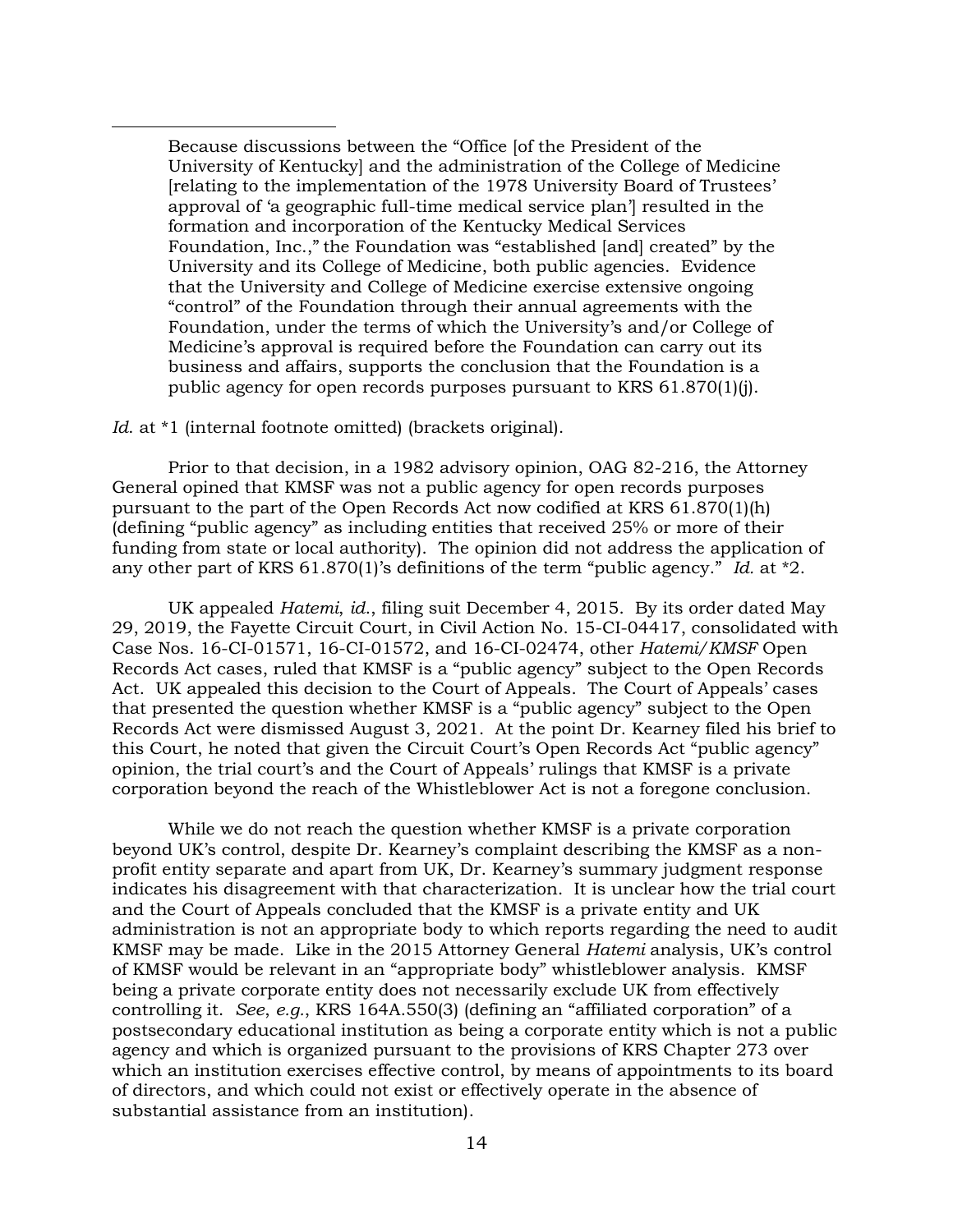UK also argued that even beyond Dr. Kearney's failure to engage in an activity protected under the KWA, he cannot establish a causal connection between his alleged disclosures and the disciplinary action taken against him.

The trial court granted UK summary judgment.<sup>12</sup> On appeal to the Court of Appeals, Dr. Kearney argued that the trial court erroneously found Professor Jones to be the sole whistleblower, Professor Jones having made the initial disclosure in January 2014; Dr. Kearney's April 2014 disclosure to be a "thought" rather than a disclosure; the report in April 2014 to be solely to the wrongdoers and KMSF to be a private corporation which has no University oversight. Dr. Kearney also argued that the trial court erred when it found that the disclosure in his complaint was a "bare-bone" legal conclusion and that the Griffith affidavit was filed after the personnel (disciplinary) action concluded. Like the trial court, the Court of Appeals also concluded that none of Dr. Kearney's communications were protected disclosures under KRS 61.102, agreeing with, and supplementing, the trial court's reasoning.

Upon review, we affirm the trial court and the Court of Appeals. Considering the content of the communications, and the timing of the filing of Griffith's affidavit in relation to the salary-related communications from UK, we conclude summary judgment is proper. Because the content and timing analyses resolve the matter, we do not reach the issues of whether Dr. Kearney

<sup>&</sup>lt;sup>12</sup> The motion for summary judgment was originally heard by Judge John Reynolds, Fayette Circuit Court, Third Division. This case was subsequently transferred to Judge Ernesto Scorsone, Fayette Circuit Court, Seventh Division. Judge Scorsone held an additional hearing on the motion.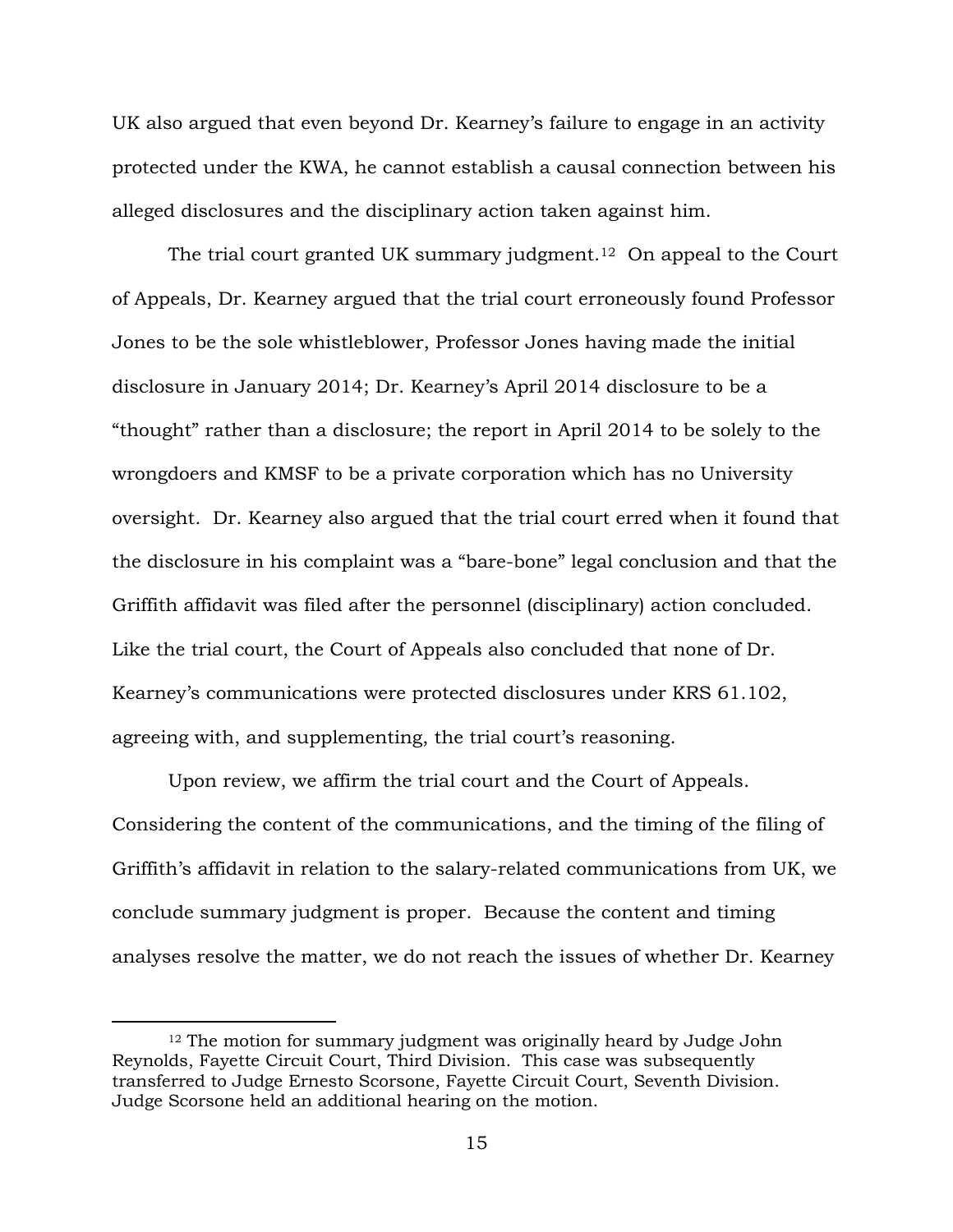communicated the alleged wrongdoings to an appropriate authority and whether KMSF is a private agency for which UK has no oversight.

#### **ANALYSIS**

The primary issue before this Court is whether the trial court and the Court of Appeals correctly concluded that Dr. Kearney's communications, as a matter of law, are not the kind of disclosures covered by the KWA and thus Dr. Kearney's suit against the University must be dismissed. As noted, we find summary judgment for UK was appropriate.

Kentucky Rule of Civil Procedure (CR) 56.03 authorizes summary judgment "if the pleadings, depositions, answers to interrogatories, stipulations, and admissions on file, together with the affidavits, if any, show that there is no genuine issue as to any material fact and that the moving party is entitled to a judgment as a matter of law." Thus, summary judgment is designed to expedite the disposition of a case when it is clear that a trial is unnecessary, i.e., that a rational trier of fact could not return a verdict for the non-moving party. *Steelvest*, 807 S.W.2d at 480, 482; *Welch v. American Publ'g Co. of Ky.*, 3 S.W.3d 724, 730 (Ky. 1999) (citing *Steelvest*, 807 S.W.2d at 482-83).

Determination that a fact is material or immaterial rests on the substantive law's identification of which facts are critical and which facts are irrelevant. *Anderson v. Liberty Lobby, Inc.*, 477 U.S. 242, 248 (1986). But as CR 56.03 reflects, the inquiry is not simply whether an issue of material fact exists but what facts the parties are able to prove. *See Steelvest*, 807 S.W.2d at 483; *Barton v. Gas Serv. Co*., 423 S.W.2d 902, 905 (Ky. 1968). An issue of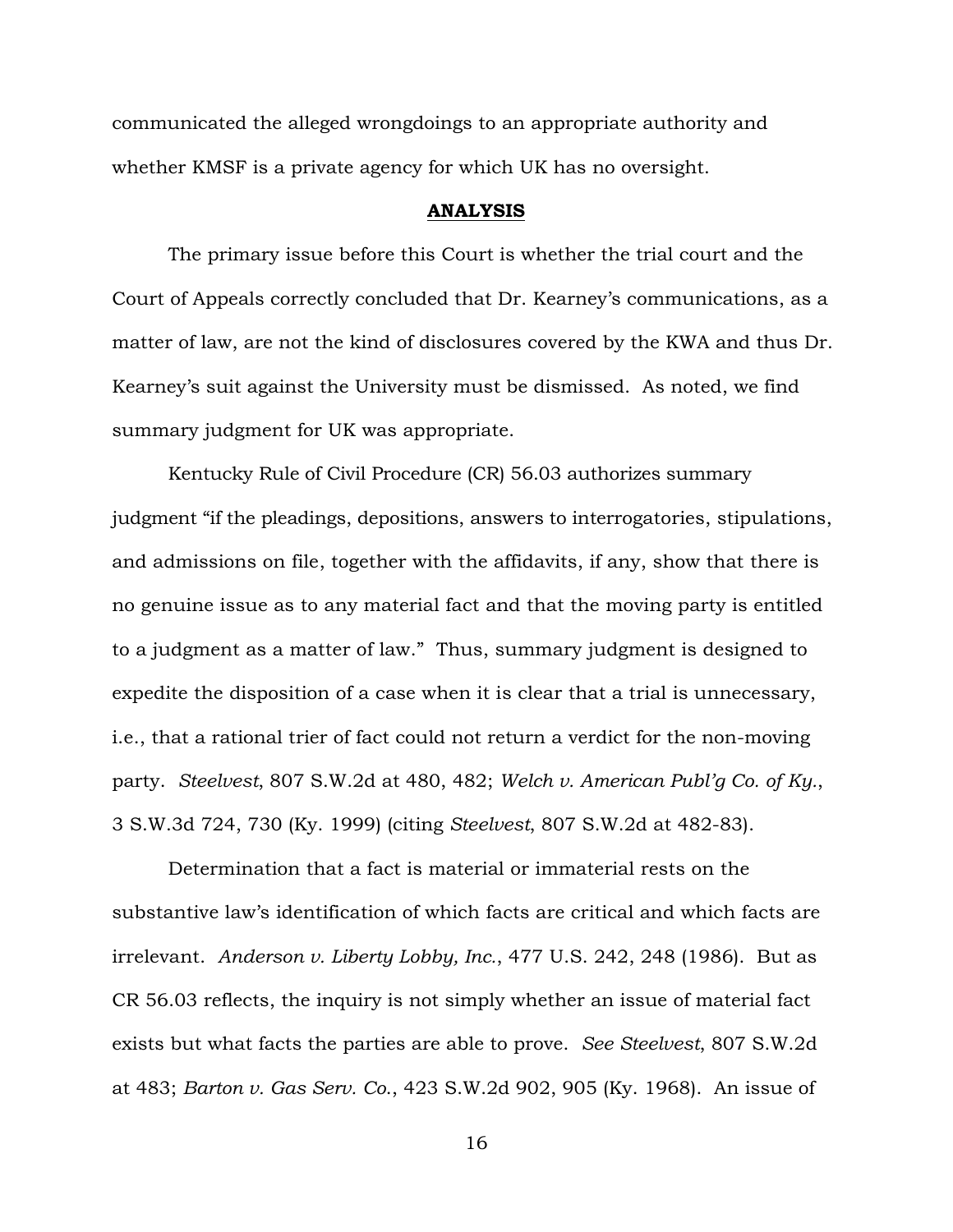material fact is "genuine" at the summary judgment phase when discovery has revealed facts which make it possible for the non-moving party to prevail at trial. *See Welch*, 3 S.W.3d at 730. Because summary judgment is not a substitute for trial, *Steelvest*, 807 S.W.2d at 483, it should not be granted unless "it appears that it would be impossible for the respondent to produce evidence at the trial warranting a judgment in his favor and against the movant." *Paintsville Hosp. Co. v. Rose*, 683 S.W.2d 255, 256 (Ky. 1985) (quoting *Roberson v. Lampton*, 516 S.W.2d 838, 840 (Ky. 1974)); *Perkins v. Hausladen*, 828 S.W.2d 652, 654 (Ky. 1992) (explaining that when determining the "impossibil[ity] for the respondent to produce evidence" as recited in the summary judgment standard, "impossible" is used in a practical sense, not in an absolute sense). As framed by CR 56.03 then, the movant is entitled to summary judgment when the movant points to evidence of record revealing facts which show it is not possible for the adverse party to prevail. *Welch*, 3 S.W.3d at 730; *see Paintsville*, 683 S.W.2d at 256 (citing *Kaze v. Compton*, 283 S.W.2d 204 (Ky. 1955)).

The party moving for judgment bears the burden of establishing the apparent non-existence of a genuine issue of material fact. *Barton*, 423 S.W.2d at 905. The burden then shifts, and the party opposing summary judgment is obligated to present at least some affirmative evidence to show that a material issue of fact exists for a jury to consider. *Steelvest*, 807 S.W.2d at 482. If, after having an ample opportunity to conduct discovery, a party opposing a properly supported motion for summary judgment fails to controvert the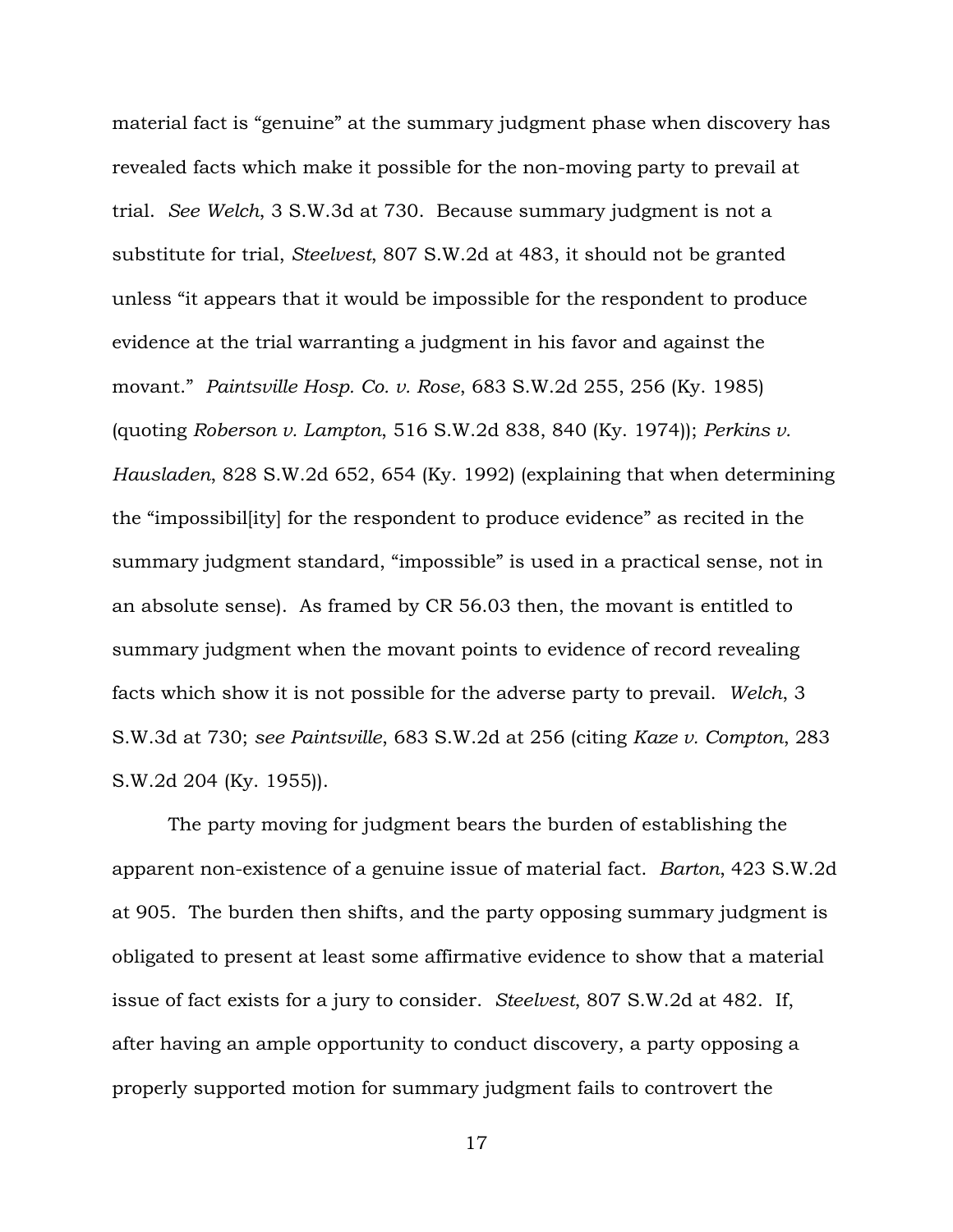evidence supporting the motion, summary judgment is then proper as there has been no showing of a genuine or real issue of material fact for trial. *Blankenship v. Collier*, 302 S.W.3d 665, 668 (Ky. 2010). With evidence of record being at the heart of a summary judgment decision, summary judgment is proper when the non-movant relies on little more than "speculation and supposition" to support his claims. *See Blackstone Mining Co. v. Travelers Ins. Co.*, 351 S.W.3d 193, 201 (Ky. 2010) (citing *O'Bryan v. Cave*, 202 S.W.3d 585, 588 (Ky. 2006)).

When reviewing a summary judgment on appeal, we consider whether the trial court correctly found that there are no genuine issues of material fact and the moving party is entitled to judgment as a matter of law. *Inter–Tel Techs., Inc. v. Linn Station Props., LLC*, 360 S.W.3d 152, 165 (Ky. 2012); CR 56.03. Because we are only faced with questions of law, we review the opinion of the Court of Appeals de novo. *Id*.

# **I. The Trial Court Properly Granted Summary Judgment**

## **A. The Kentucky Whistleblower Act**

The KWA protects disclosures made by "a person acting on his own behalf, or on behalf of another, who reported or is about to report, either verbally or in writing, any matter set forth in KRS 61.102." KRS 61.103(1)(a). Along with describing the matter to which a report must relate in order to qualify as a disclosure, KRS 61.102(1) identifies who must receive the disclosure in order for the disclosure to be considered protected whistleblowing activity. Under KRS 61.102(1),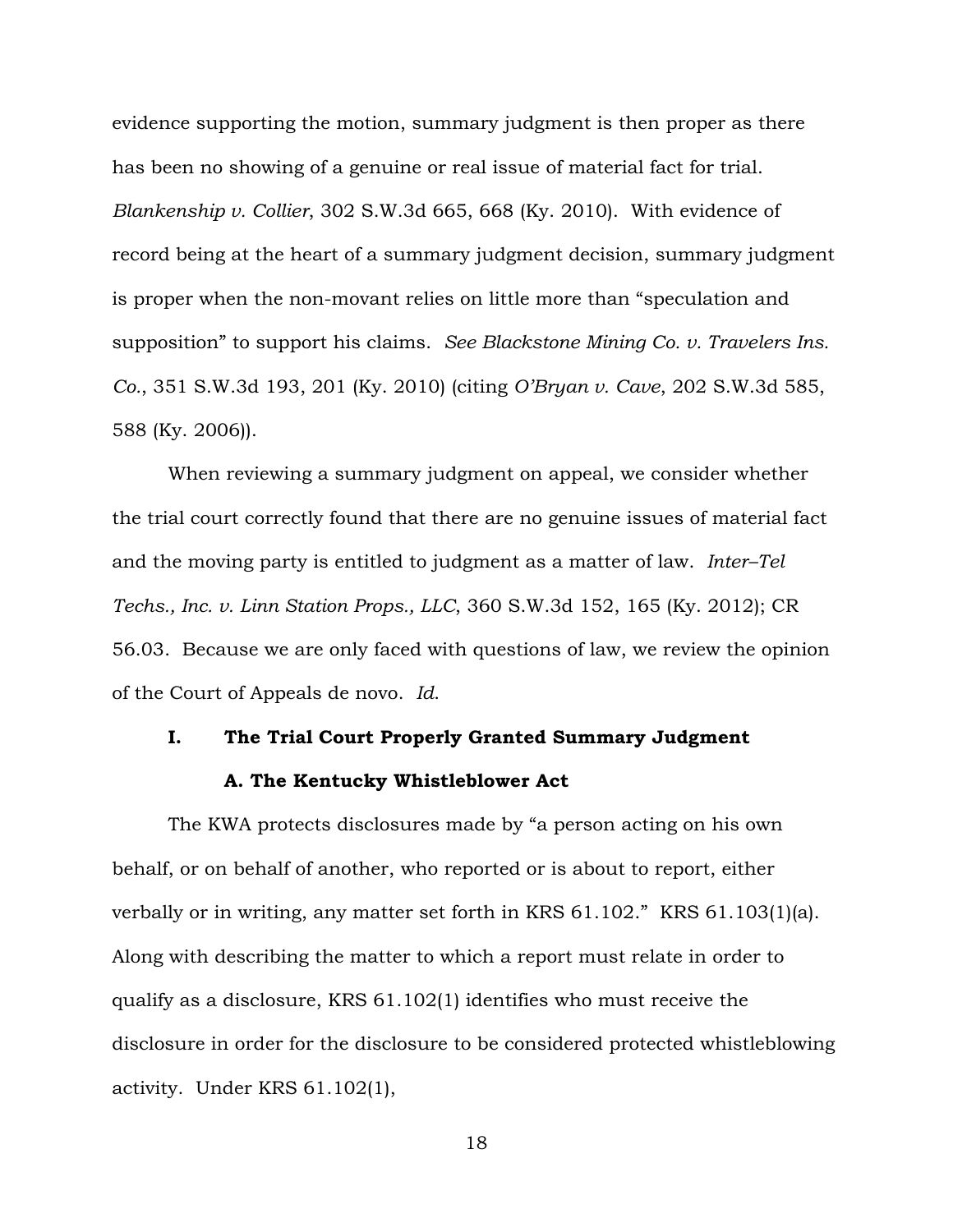No [governmental13] employer shall subject to reprisal, or directly or indirectly use, or threaten to use, any official authority or influence, in any manner whatsoever, which tends to discourage, restrain, depress, dissuade, deter, prevent, interfere with, coerce, or discriminate against any [governmental<sup>14]</sup>] employee who in good faith reports, discloses, divulges, or otherwise brings to the attention of the Kentucky Legislative Ethics Commission, the Attorney General, the Auditor of Public Accounts, the Executive Branch Ethics Commission, the General Assembly of the Commonwealth of Kentucky or any of its members or employees, the Legislative Research Commission or any of its committees, members or employees, the judiciary or any member or employee of the judiciary, any law enforcement agency or its employees, or any other appropriate body or authority, any facts or information relative to an actual or suspected violation of any law, statute, executive order, administrative regulation, mandate, rule, or ordinance of the United States, the Commonwealth of Kentucky, or any of its political subdivisions, or any facts or information relative to actual or suspected mismanagement, waste, fraud, abuse of authority, or a substantial and specific danger to public health or safety. No employer shall require any employee to give notice prior to making such a report, disclosure, or divulgence.

In short, the KWA protects governmental "employees who possess

knowledge of wrongdoing that is concealed or not publicly known, and who

step forward to help uncover and disclose that information." *Davidson v.* 

*Commonwealth, Dep't. of Military Affs.*, 152 S.W.3d 247, 255 (Ky. App. 2004)

(quoting *Meuwissen v. Dep*'*t. of Interior*, 234 F.3d 9, 13 (Fed. Cir. 2000)).

Because no party to this case disputes that UK is an employer and Dr. Kearney

is an employee within this statutory framework, in order for Dr. Kearney to

prevail on a KWA claim, it remains for him to prove that 1) he made or

attempted to make a good faith report or disclosure of a) facts or information

<sup>13</sup> *See* KRS 61.101(2).

<sup>14</sup> *See* KRS 61.101(1).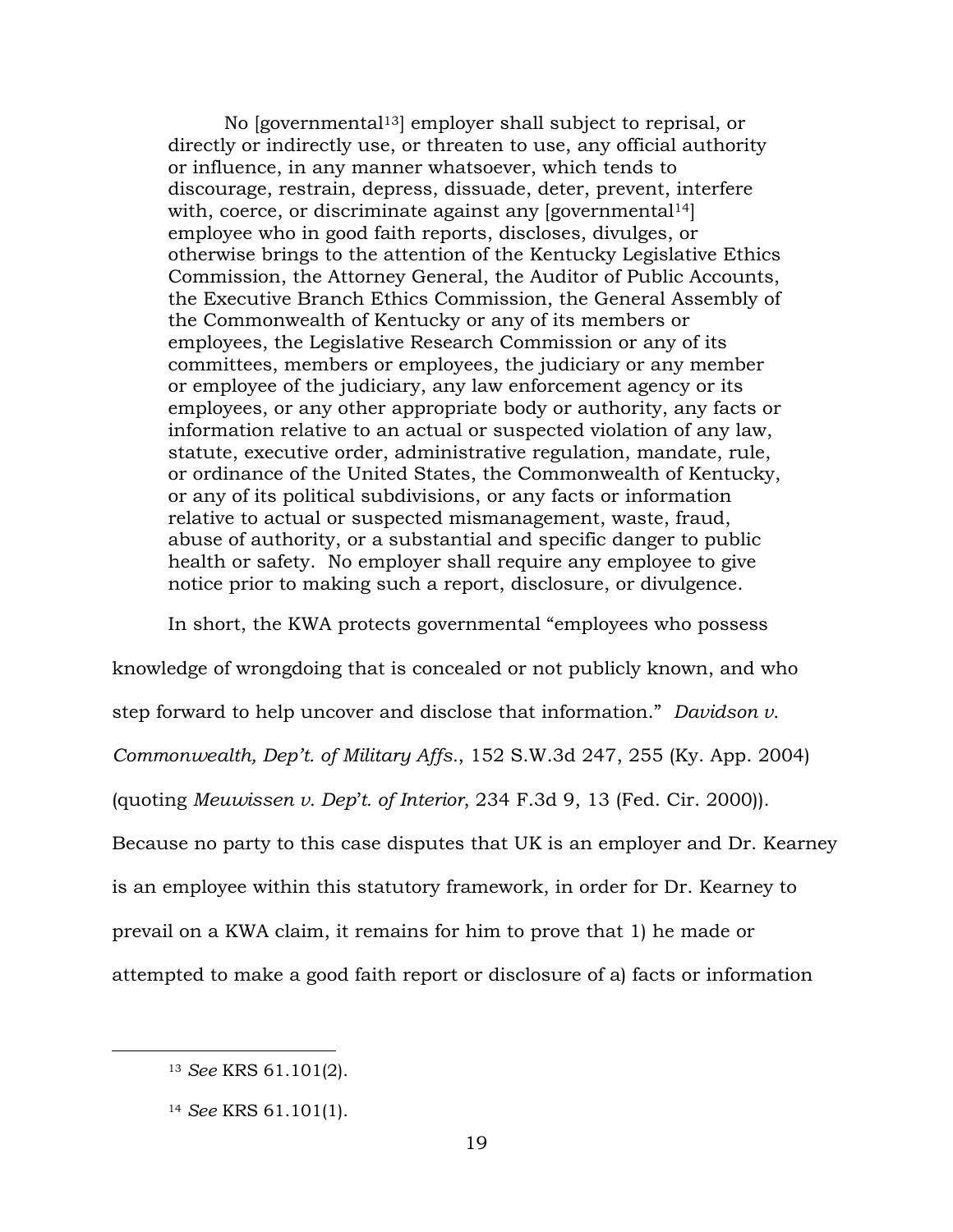relative to an actual or suspected violation of any law, statute, executive order, administrative regulation, mandate, rule, or ordinance, or b) any facts or information relative to actual or suspected mismanagement, waste, fraud, abuse of authority; 2) to an appropriate body or authority; and 3) UK acted to punish him for making the disclosure or acted in a manner to discourage the making of the disclosure. *See Woodward v. Commonwealth*, 984 S.W.2d 477, 480–81 (Ky. 1998).

*Harper v. University of Louisville*, 559 S.W.3d 796 (Ky. 2018), decided three months after the trial court entered summary judgment in favor of UK, is this Court's most recent whistleblower decision analyzing disclosure content. *Harper*, addressing directed verdict issues, summarizes several principles also useful for determining whether Dr. Kearney's communications are protected whistleblower disclosures which may survive summary judgment. *See id*. at 802-03. First, "[t]he statute protects the whistleblower who exposes information not generally known." *Id*. at 802 (citing *Moss v. Ky. State Univ.*, 465 S.W.3d 457, 460 (Ky. App. 2014)). Second, when the disclosure is not made to one of the entities listed within KRS 61.102(1), it must be made to an "appropriate body or authority" which has the power to remedy or report the perceived misconduct. *Id*. at 802-03 (citing *Gaines*, 276 S.W.3d at 793). Third, an employee's direct complaint to his supervisor concerning the supervisor's own wrongful conduct generally cannot qualify as a whistleblower disclosure. *Id*. at 802 (citing *Pennyrile*, 459 S.W.3d at 345). And fourth, "the nature of the information disclosed cannot simply be an expression of a policy disagreement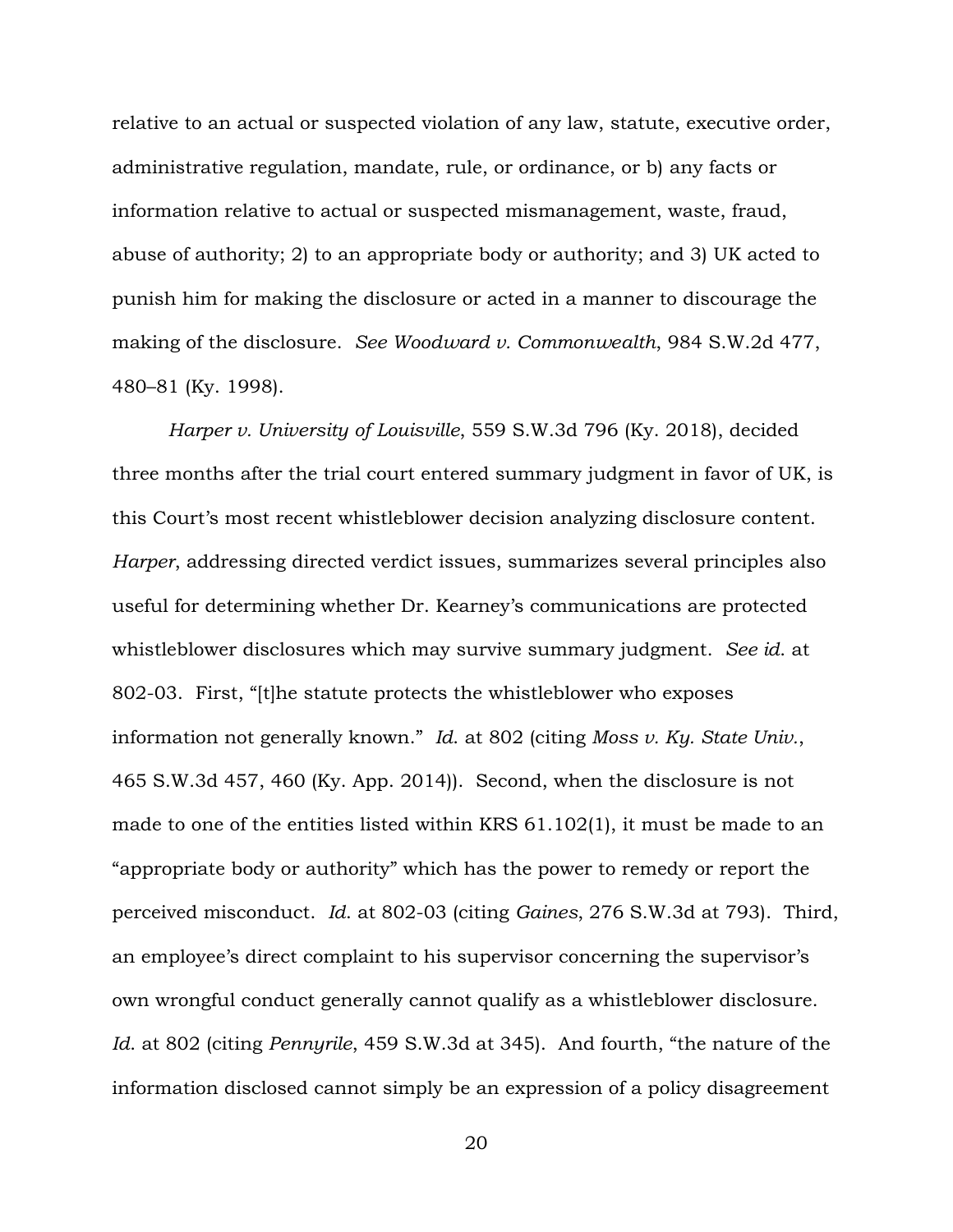based upon the whistleblower's subjective opinion; it must objectively meet the criteria for the kinds of misconduct described in the KWA, such as actual or suspected conduct . . . that objectively viewed constitutes waste or fraud." *Id*. at 803 (citing *Lachance v. White*, 174 F.3d 1378, 1381 (Fed. Cir. 1999)).

## **B. Claim Alleging Violation of Administrative Regulation**

Dr. Kearney views his report of UK's noncompliance with AR 3:14 as a KRS 61.102(1) report of a "violation of any . . . administrative regulation." UK, however, argues that the University's internal administrative regulation is not the same kind or the substantive equivalent of an administrative regulation that KRS 61.102(1) contemplates. Specifically, UK states that AR 3:14 is part of internal university policy, setting rules and requirements within the employment setting. Because KRS 61.102(1) does not define what exactly qualifies as an administrative regulation, UK suggests, citing *Bell v. Bell*, 423 S.W.3d 219, 223 n.12 (Ky. 2014), that the *ejusdem generis* doctrine is the statutory construction rule to resolve any ambiguity in the statute's text. Dr. Kearney agrees that the doctrine is the most appropriate statutory construction rule to apply here but argues that no matter how one may categorize AR 3:14, KRS 61.102(1) also makes "mandates" and "rules" subject to disclosure of actual or suspected violations. He contends that because UK's governing Board of Trustees enacted this provision to mandate how the University must be run, the University's internal regulations carry the full weight of a mandate or rule which can only be altered by the Board of Trustees.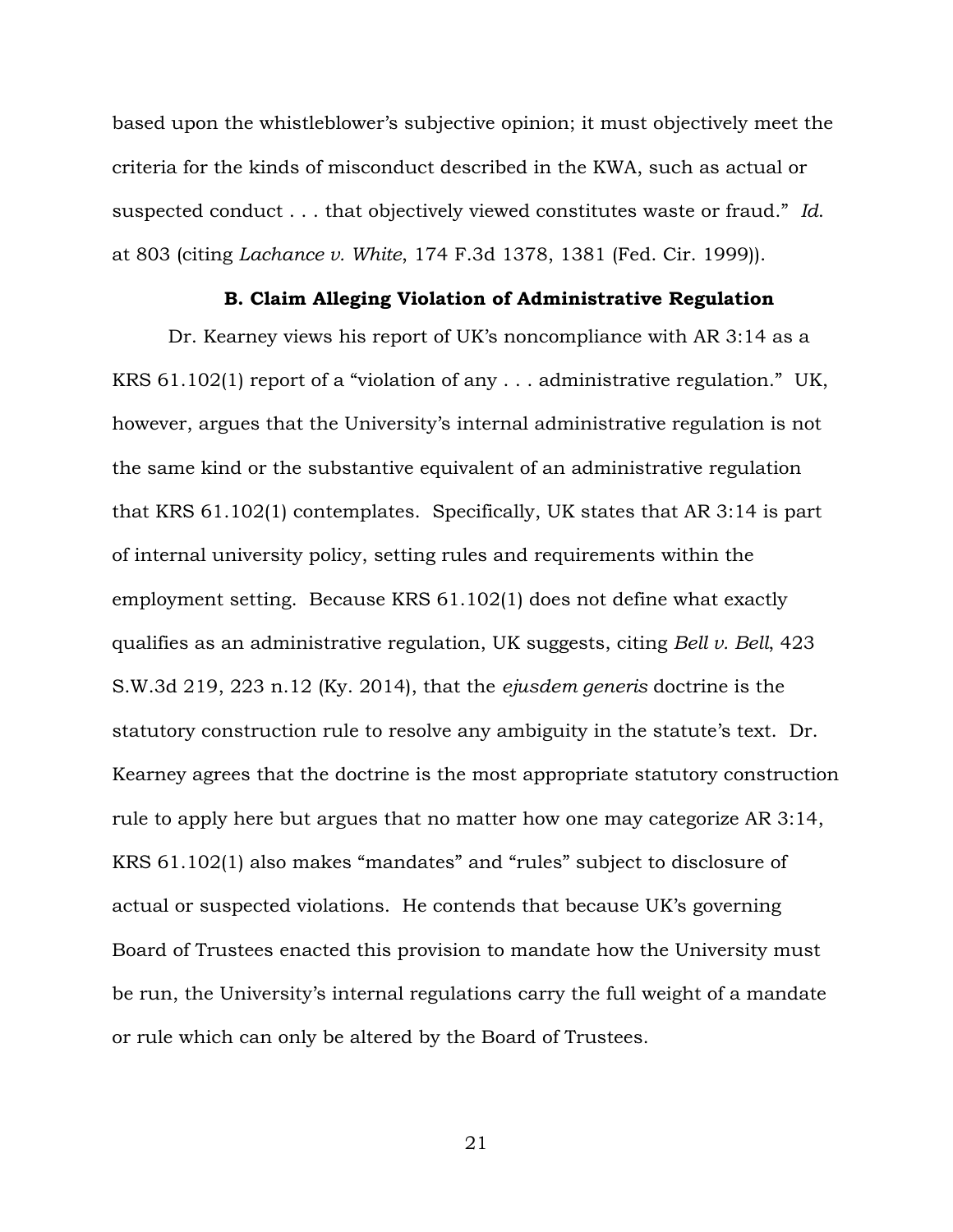When dealing with issues of statutory construction, we begin with the plain text. "The cardinal rule in construing statutes is, if possible, to ascertain the meaning of the Legislature from the language used, and if that be plain, clear, and unambiguous, resort to collateral rules of construction is unnecessary." *Mills v. City of Barbourville*, 117 S.W.2d 187, 188 (Ky. 1938). KRS 446.080(1) provides that "[a]ll statutes of this state shall be liberally construed with a view to promote their objects and carry out the intent of the legislature . . . ." KRS 446.080(4) further provides: "All words and phrases shall be construed according to the common and approved usage of language, but technical words and phrases, and such others as may have acquired a peculiar and appropriate meaning in the law, shall be construed according to such meaning." When a statute is plain and unambiguous on its face, we are not at liberty to construe the language otherwise. *Whittaker v. McClure*, 891 S.W.2d 80, 83 (Ky. 1995). "Our ultimate goal when reviewing and applying statutes is to give effect to the intent of the General Assembly. We derive that intent from the language the General Assembly chose, either as defined by the General Assembly or as generally understood in the context of the matter under consideration." *Commonwealth v. Wright*, 415 S.W.3d 606, 609 (Ky. 2013). We are mindful that "statutes [like the KWA] which are remedial in nature should be liberally construed in favor of their remedial purpose." *Gaines*, 276 S.W.3d at 792 (citing *Kentucky Ins. Guar. Ass'n. v. Jeffers ex rel. Jeffers*, 13 S.W.3d 606, 611 (Ky. 2000)).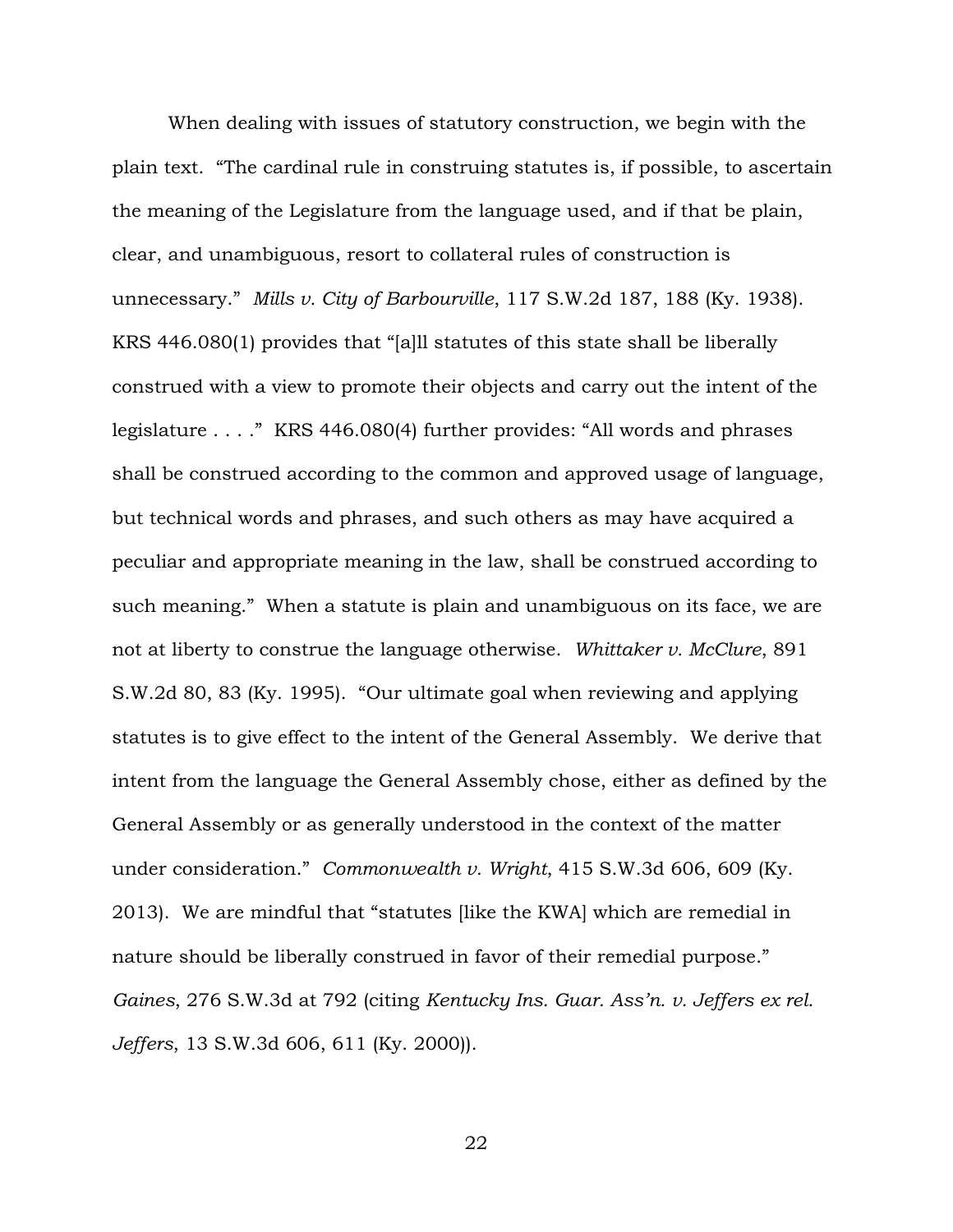With its full text presented above, a reminder of KRS 61.102(1)'s

particularly pertinent content is sufficient here:

No employer shall subject to reprisal . . . any employee who in good faith reports, discloses, divulges, or otherwise brings to the attention of . . . [an] appropriate body or authority, any facts or information relative to an actual or suspected violation of any law, statute, executive order, administrative regulation, mandate, rule, or ordinance of the United States, the Commonwealth of Kentucky, or any of its political subdivisions . . . .

Unlike UK and Dr. Kearney, we do not find the *ejusdem generis* doctrine applicable to the text at issue.Recently decided *Harper* provides an example of the type of circumstance in which the doctrine does apply. *Harper* relied upon the *ejusdem generis* doctrine to address whether the news media qualified as a recipient of whistleblower information under the generic provision "or any other appropriate body or authority." 559 S.W.3d at 811. *Harper*, relying on *McCarty v. Covol Fuels No. 2, LLC*, 476 S.W.3d 224, 235 (Ky. 2015), stated:

Our interpretation of the meaning of that phrase is guided by the traditional rules of statutory construction, including the *ejusdem generis* doctrine. *Ejusdem generis* is a rule providing that where a generalization within a statute follows a list of specifically designated subjects or classes of persons, the meaning of the general words will be presumed to be restricted by the particular designation and to include only things or persons of the same kind, class, or nature as those specifically enumerated, unless there is a clear manifestation of a contrary purpose.

559 S.W.3d at 811.

Because KRS 61.102(1) identifies specific bodies to whom a whistleblower report may be given but then provides that a report may be made to "any other appropriate body or authority," the application of the doctrine was clear in that case. *Harper* explained: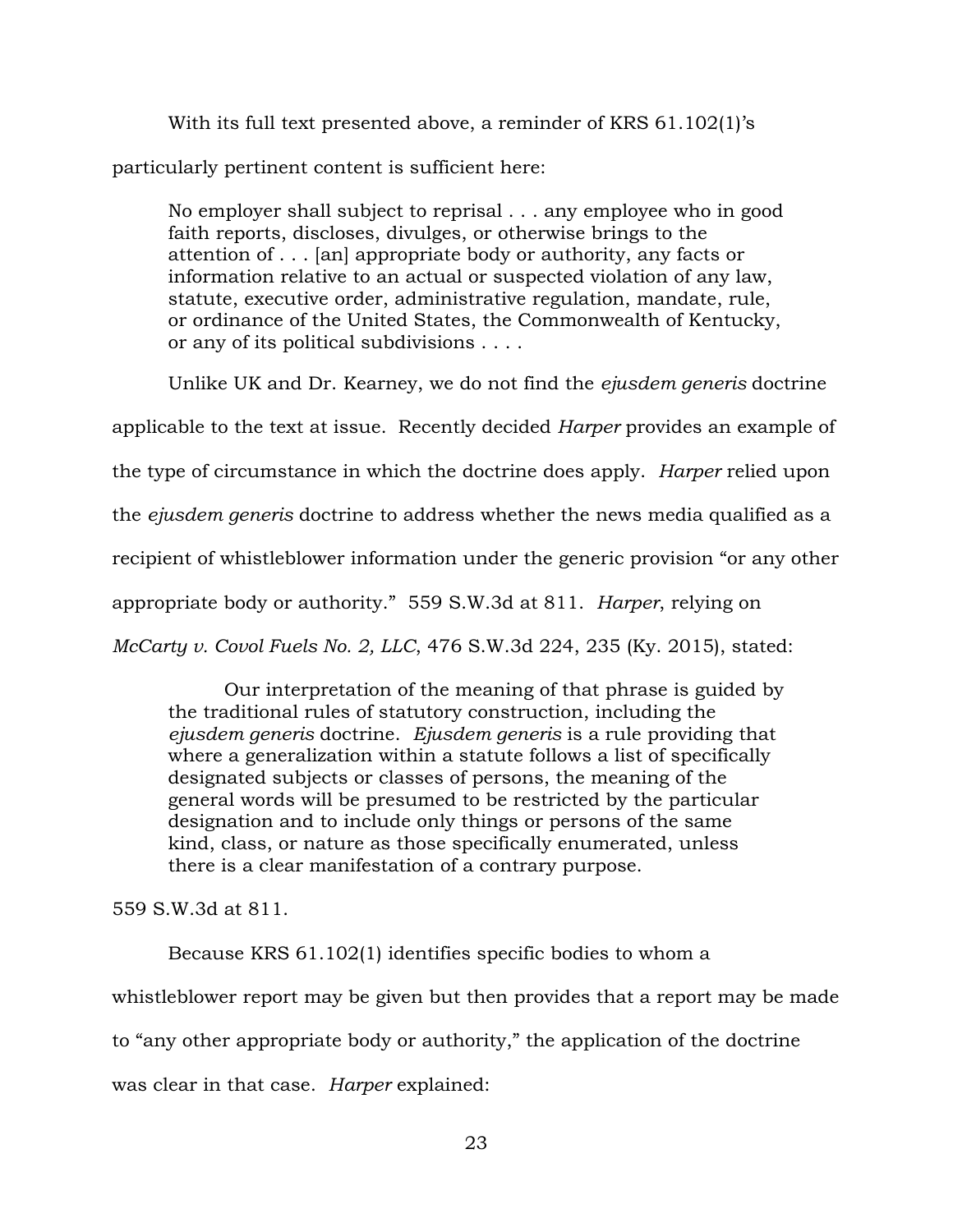The statute plainly lists governmental units and employees within each of the three branches of state government. As desirable as it may be to include newspapers or journalists as repositories of whistleblower reports, the private news media and media outlets bear no resemblance to the class of entities stated in the statute so as to constitute an "appropriate body or authority."

559 S.W.3d at 811.

Because the statute plainly and specifically states that it is applicable to Kentucky's or any of its political subdivisions' administrative regulations, we do not find the *ejusdem generis* doctrine particularly helpful. Rather, the issue presented here is whether UK's "administrative regulation," AR 3:14, is an "administrative regulation" to which KRS 61.102(1) applies.

UK asserts that because KRS 61.102(1) refers to a "law, statute, executive order, administrative regulation, mandate, rule, or ordinance," of the United States, Kentucky or a Kentucky political subdivision, the KWA applies to requirements that are implemented by lawmaking authorities in their lawmaking capacities and have the force of law. UK argues that KRS 61.102(1) does not list, and is clearly not applicable to, internal policies, even those that are labeled an "administrative regulation," like UK's AR 3:14. While we have generally described KRS 61.102(1)'s underlying dual purpose as "to discourage wrongdoing in government, and protect those who make [such wrongdoing] public," *see e.g*., *Gaines*, 276 S.W.3d at 792, and as dealing with "violations of law," *see e.g., Knott Cnty. Bd. of Educ. v. Patton*, 415 S.W.3d 51, 55 (Ky. 2013), we have never dealt with the specific scope of an "administrative regulation" within KRS 61.102(1).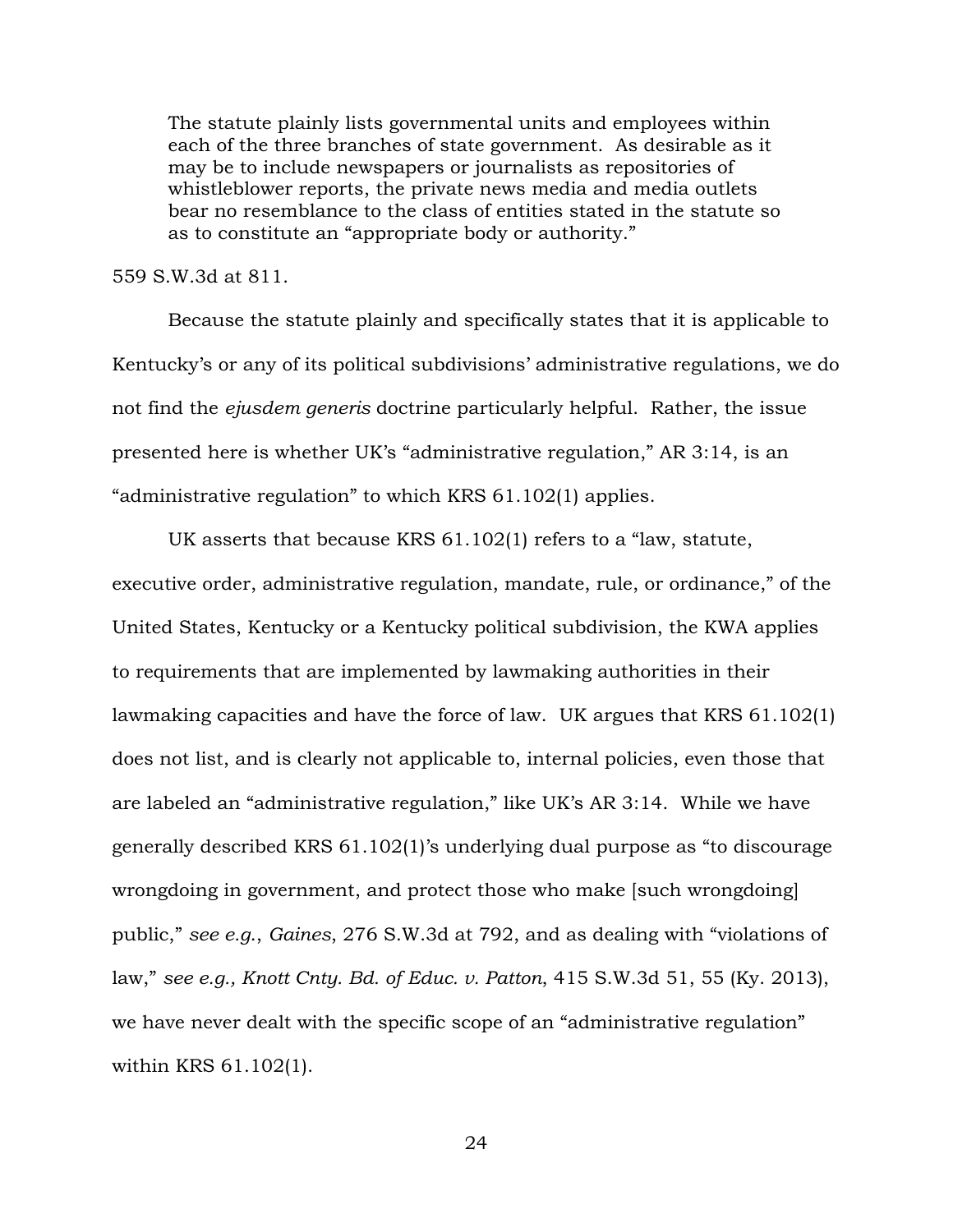Although it is clear that proper KWA violation reporting goes beyond legislative branch enactments because KRS 61.102(1) also applies to formally created legal directives issued by the executive branch, i.e., executive orders, it is safe to say that some terms used in the statute, i.e., "law," "statute,"—and perhaps "ordinance"—are also commonly recognized by the general public as legislative enactments. Although that may not be so for an "administrative regulation," the term "administrative regulation" likewise has a "peculiar" meaning in law, being used within the branch of law often referred to as administrative law. Administrative law is understood as the "law governing the organization and operation of administrative agencies . . . and the relations of administrative agencies with the legislature, the executive, the judiciary, and the public." *Black's Law Dictionary* (11th ed. 2019). Simply described, administrative law consists of: "(1) the statutes endowing agencies with powers and establishing rules of substantive law relating to those powers; [and] (2) the body of agency-made law, consisting of administrative rules, regulations, reports, or opinions . . . ." *Id*. <sup>15</sup> An officially promulgated administrative regulation is generally recognized as having the force of law and as typically elaborating the requirements of a law or policy. *Id*. (*see* "administrative rule"). KRS Chapter 13A contains Kentucky's statutes regarding the creation of administrative regulations. Given "administrative regulation" has special meaning in the law as codified in KRS Chapter 13A, we must conclude that

<sup>15</sup> *Black's Law Dictionary* describes the third part of "administrative law" as "the legal principles governing the acts of public agents when those acts conflict with private rights." *Id.*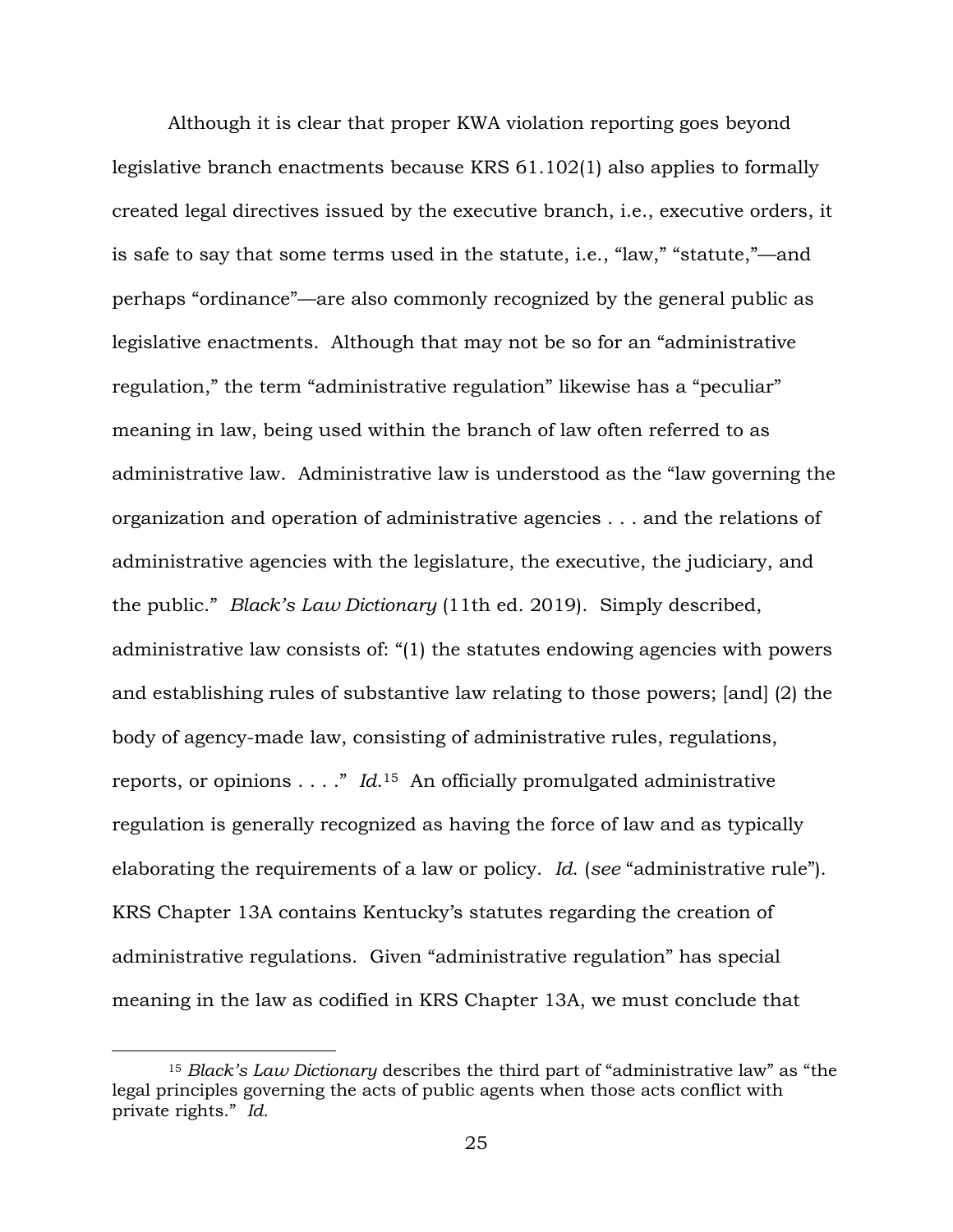KRS 61.102(1) refers to an administrative regulation duly promulgated under KRS Chapter 13A, rather than merely an internal administrative rule.

We turn to KRS Chapter 13A, KRS Chapter 164A, and the Kentucky Administrative Regulations (KAR) to determine if UK's AR 3:14 is an administrative regulation recognized by KRS 61.102(1). KRS Chapter 13A, governing the Commonwealth's creation of administrative regulations, defines a) who may promulgate an administrative regulation and b) what a regulation is and is not. KRS Chapter 164A contains statutes related to higher education finance. Finally, the KAR is the compilation of regulations which have been authorized by statute and which follow the rule-making process.

KRS 13A.010(1) defines an "administrative body" as meaning "each state board, bureau, cabinet, commission, department, authority, officer, or other entity, except the General Assembly and the Court of Justice, authorized by law to promulgate administrative regulations." KRS 13A.010(2) then defines "administrative regulation" as meaning "each statement of general applicability promulgated by an administrative body that implements, interprets, or prescribes law or policy, or describes the organization, procedure, or practice requirements of any administrative body." After explaining that "the term includes an existing administrative regulation, a new administrative regulation, an emergency administrative regulation, an administrative regulation in contemplation of a statute, and the amendment or repeal of an existing administrative regulation," it pertinently describes things which are not administrative regulations. An administrative regulation does not include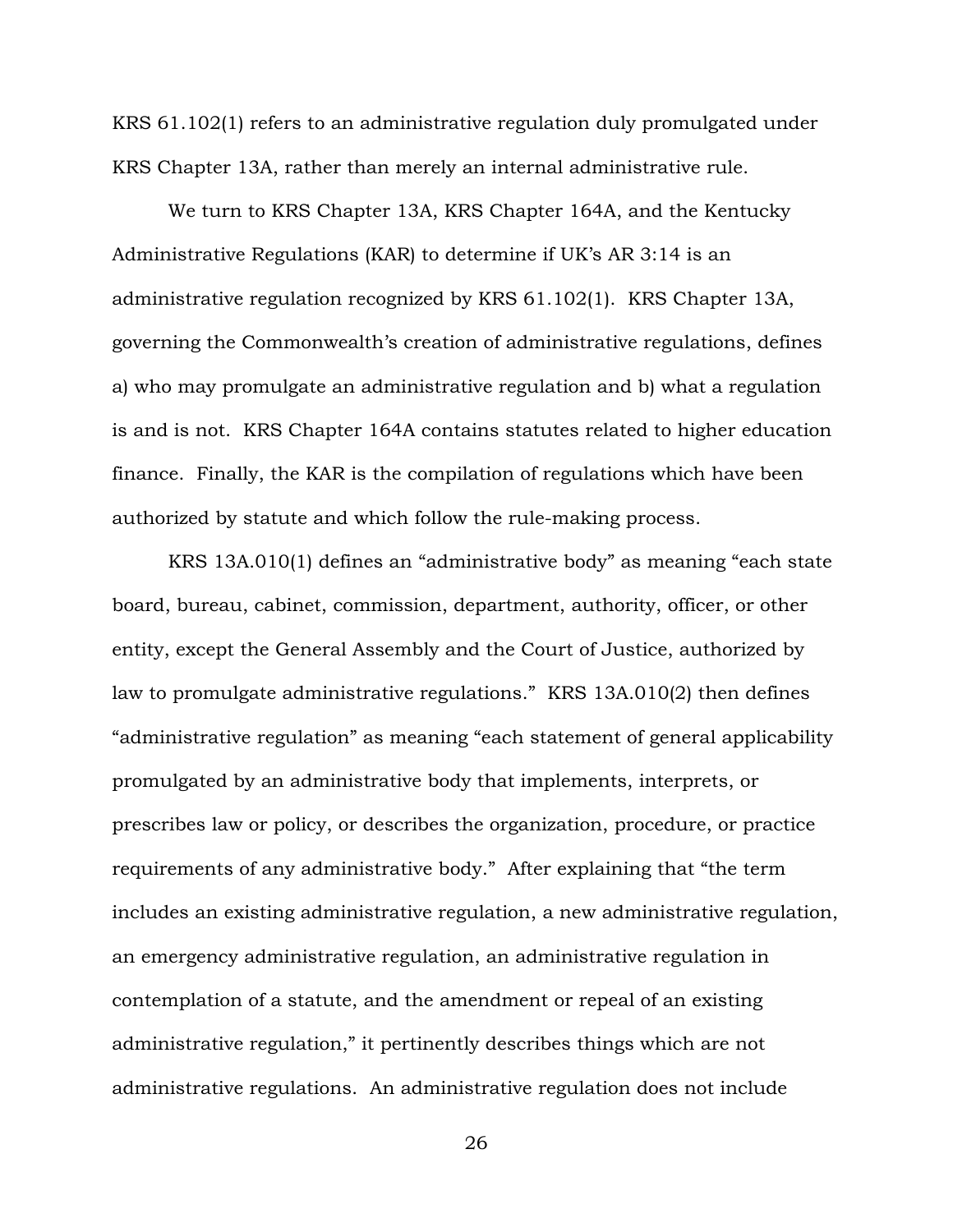"[s]tatements concerning only the internal management of an administrative body and not affecting private rights or procedures available to the public," KRS 131.010(2)(a), or the "[r]ules, regulations, and policies of the governing boards of institutions that make up the postsecondary education system defined in KRS 164.001[16] pertaining to students attending or applicants to the institutions, to faculty and staff of the respective institutions, or to the control and maintenance of land and buildings occupied by the respective institutions," KRS 131.010(2)(e).

KRS 13A.120(1)(a) provides that "[a]n administrative body may promulgate administrative regulations to implement a statute only when the act of the General Assembly creating or amending the statute specifically authorizes the promulgation of administrative regulations or administrative regulations are required by federal law." Within KRS Chapter 164A there is a section related to the financial management of institutions of higher education, KRS 164A.555 to 164A.630. KRS 164A.560 states:

(1) The governing boards of the postsecondary educational institutions electing to perform in accordance with KRS 164A.555 to 164A.630 regarding the acquisition of funds, accounting, purchasing, capital construction, and affiliated corporations<sup>[17,18]</sup>

 $\overline{a}$ 

<sup>18</sup> KRS 164A.610, detailing the organization and operation of affiliated corporations, states:

<sup>16</sup> This includes the University of Kentucky Board of Trustees.

<sup>17</sup> KRS 164A.550(3) defines an "affiliated corporation" as a

corporate entity which is not a public agency and which is organized pursuant to the provisions of KRS Chapter 273 over which an institution exercises effective control, by means of appointments to its board of directors, and which could not exist or effectively operate in the absence of substantial assistance from an institution.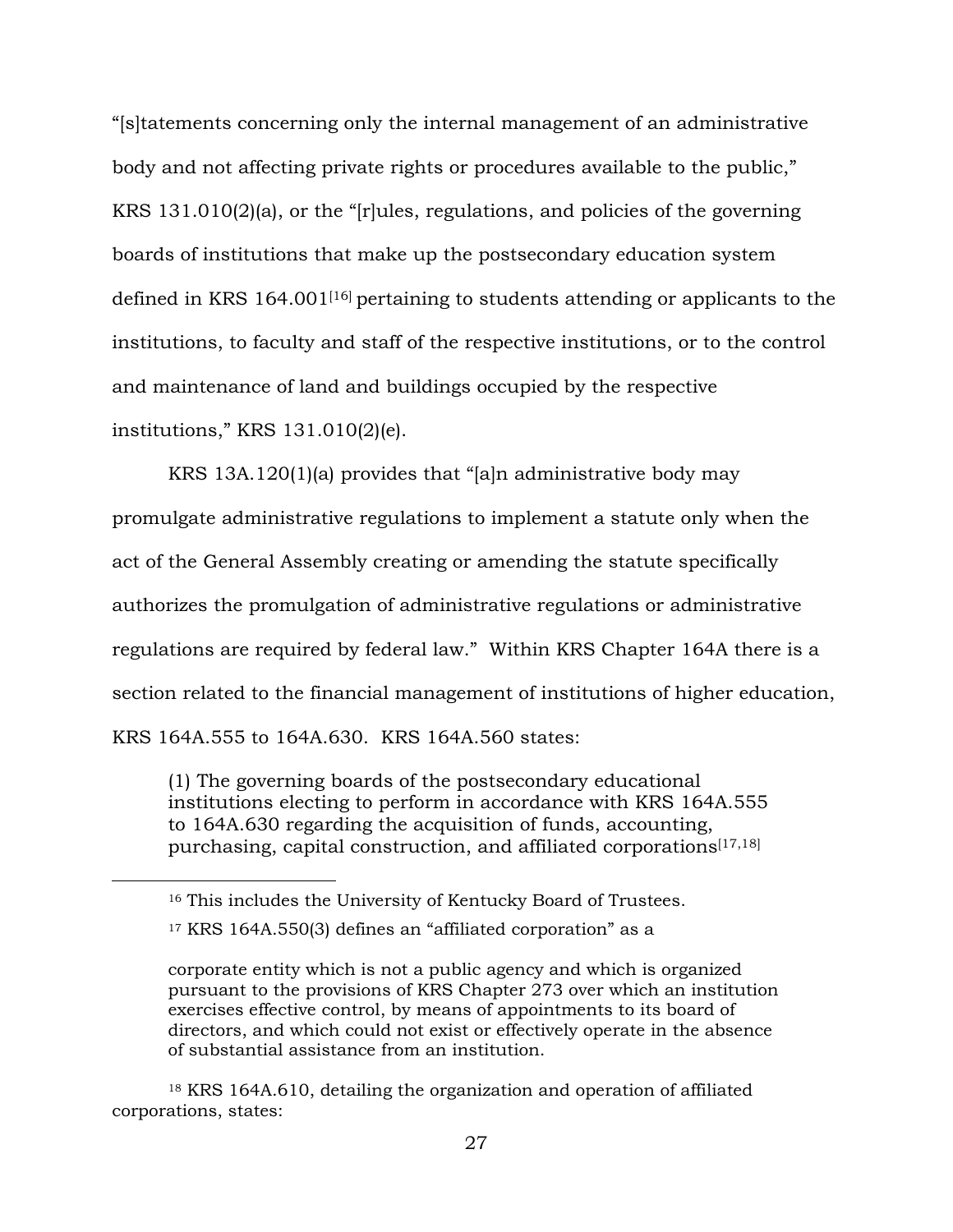**shall do so by regulation**. The responsibility for this election is vested with the governing boards, any other statute to the contrary notwithstanding. The governing board may delegate these responsibilities **by regulation** to appropriate officials of the institution. . . .

(2) The governing boards of institutions may elect to receive, deposit, collect, retain, invest, disburse, and account for all funds received or due from any source including, but not limited to, state and federal appropriations for the support or maintenance of the general operations or special purpose activities of such institutions. In the event of such election by the governing board:

 $\overline{a}$ 

(2) The affiliated corporation shall provide the institution with an accounting at least quarterly, of all income and expenditures of said corporation in connection with contracts or grants with entities external to the institution and the corporation, for the conduct of research or other projects carried out, in whole or in part, through the use of institutional facilities or personnel.

(3) The affiliated corporation shall pay to, or for the benefit of, the institution any and all funds received by it from any person, corporation, association or governmental agency external to the institution and the affiliated corporation as reimbursement for indirect expenses incurred by the institution in carrying out research or furnishing other goods or services, deducting from such payments only the expenses attributable to the procurement and performance of research grants and contracts and other contracts for the provision of such goods and services and such sums as may be essential to meet contractual obligations incurred at the request of the institution's governing board.

As reflected in 765 KAR 1:070, UK has elected to organize and operate one or more affiliated corporations in accordance with KRS 162A.610. See n.20 below.

<sup>(1)</sup> An institution may organize and operate one (1) or more affiliated corporations to assist it in carrying out its programs, missions or other functions. A qualified firm of certified public accountants experienced in the auditing of colleges and universities and their affiliated corporations shall be engaged to conduct an annual examination of the corporation's financial statements in accord with generally accepted auditing standards for the purpose of rendering an independent opinion thereon and preparing a report of findings and recommendations concerning appropriate accounting controls and compliance with applicable statutes. The affiliated corporation shall adhere to the principles of accounting and purchasing used by the institution with which it is affiliated.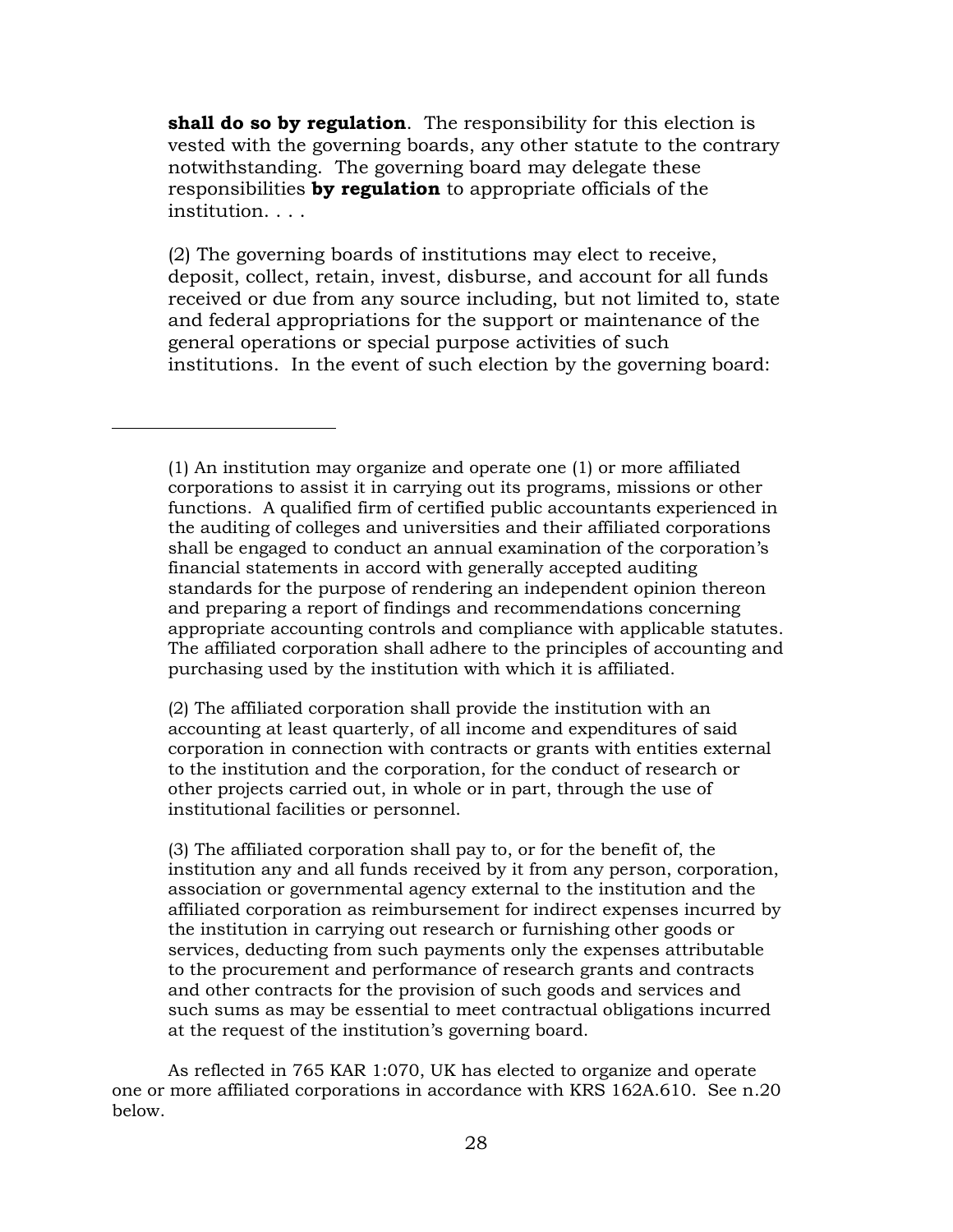(a) The treasurer of the institution shall deposit on a timely basis all tuition fees, fees for room and board, incidental fees, contributions, gifts, donations, devises, state and federal appropriations, moneys received from sales and services, admittance fees, and all other moneys received from any source, in a depository bank or banks designated by the governing board.

(b) **The governing board shall promulgate rules and regulations limiting disbursements to the amounts and for the purposes for which state appropriations have been made, or for which other moneys have been received.** All disbursements shall be recorded in a system of accounts as set forth in KRS 164A.555 to 164A.630. The treasurer of each institution shall prescribe forms to be used with the system of accounts, and no treasurer shall approve any disbursement document unless he determines that the disbursement is to satisfy a liability of the institution incurred for authorized purposes and that the disbursement is to be made from the unexpended balance of a proper allotment.

(Emphasis added.)

 $\overline{a}$ 

Under this statute it is clear that the General Assembly recognized UK as

an administrative body authorized to promulgate its own particular

administrative regulations. Title 765 of the KAR contains promulgated

regulations for UK. The seven regulations within Chapter 1, Board of Trustees,

are respectively entitled 765 KAR 1:010. Acquisition and disbursement of

funds, accounting system – records and annual report; <sup>19</sup> 765 KAR 1:020.

<sup>19</sup> 765 KAR 1:010 states:

RELATES TO: KRS 164A.560, 164A.565 STATUTORY AUTHORITY: KRS 164A.560 NECESSITY, FUNCTION, AND CONFORMITY: The governing boards of the public institutions of higher education may elect to perform the financial management functions of KRS 164A.555 to 164A.630 by issuing administrative regulations to do so. This administrative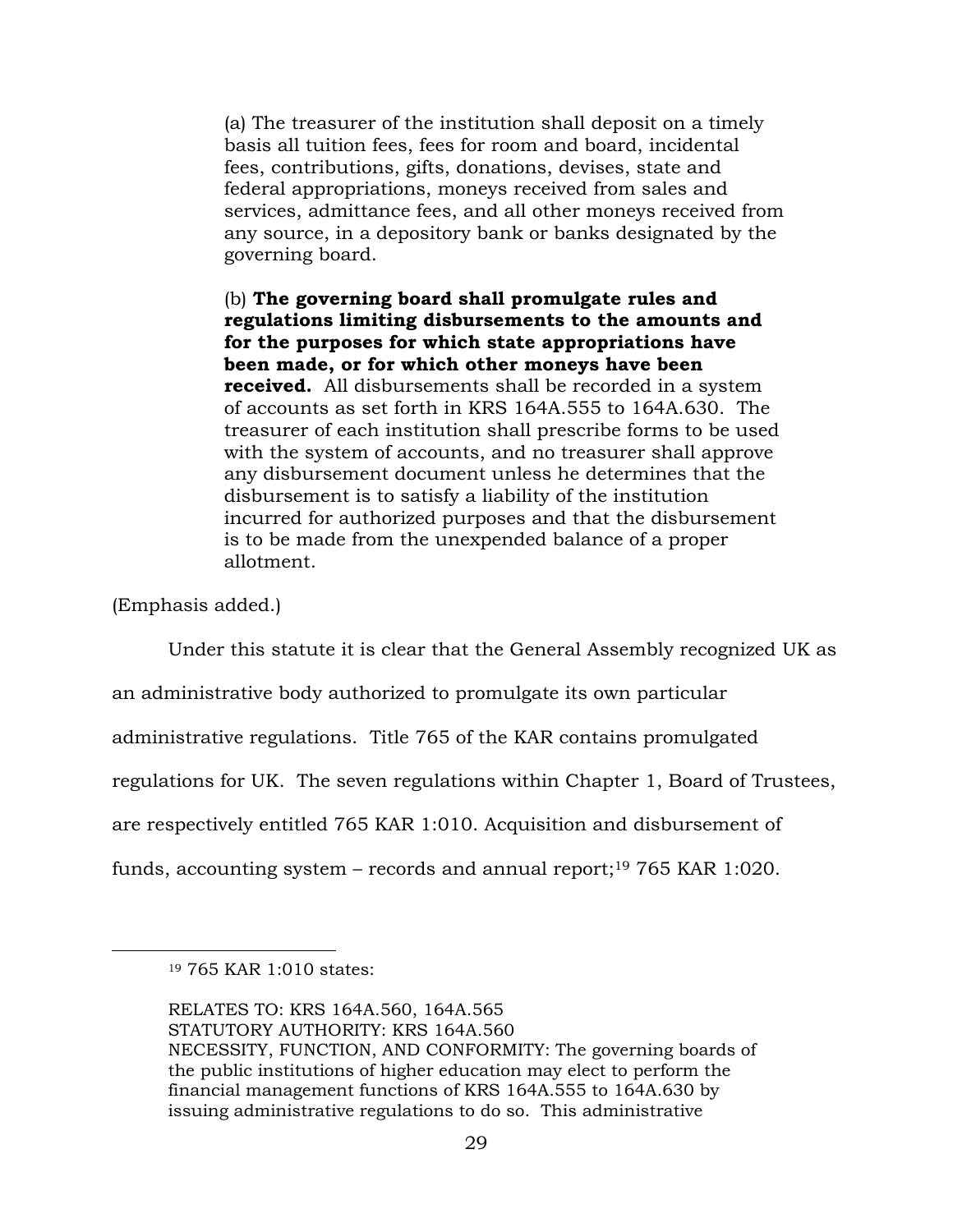Delegation of financial management responsibility; 765 KAR 1:030. Annual audit; 765 KAR 1:040. Purchase – inventories – sales of surplus property – capital construction procedures; 765 KAR 1:050. Issuance of bonds; 765 KAR 1:060. Fund for excellence; and 765 KAR 1:070. Affiliated corporations. <sup>20</sup> Thus

Section 1. The University of Kentucky Board of Trustees elects to perform the financial management functions set forth in KRS 164A.560, Section (2), related to the receipt, deposit, collection, retention, investment, disbursement, and accounting of all funds; and KRS 164A.565 related to the installation of and accrual basis accounting system, other records and annual reports.

Section 2. The University of Kentucky Board of Trustees elects to comply with KRS 164A.560, Section (2)(b) to limit disbursements to the accounts and for the purposes for which the state appropriations, or other monies have been received for through the enacting resolution of the institution's annual operating budget.

Section 3. The University of Kentucky Board of Trustees shall use an accrual basis accounting system and fund structure that conforms with generally accepted accounting principles and procedures established for colleges and universities by the National Association of College and University Business Officers and the American Institute of Certified Public Accountants, and shall act to ensure further compliance with Sections (2), (3), (6), (7), and (8) of KRS 164A.565.

<sup>20</sup> 765 KAR 1:070 states:

 $\overline{a}$ 

RELATES TO: KRS 164A.610 STATUTORY AUTHORITY: KRS 164A.560

NECESSITY, FUNCTION, AND CONFORMITY: The governing boards of the public institutions of higher education may elect to perform the financial management functions of KRS 164A.555 to 164A.630 by issuing administrative regulations to do so. This administrative regulation implements the provision of KRS 164A.610 at the University of Kentucky.

Section 1. The University of Kentucky Board of Trustees, under the provisions of KRS 164A.560, elects to organize and operate one (1) or more affiliated corporations in accordance with KRS 164A.610.

regulation implements the provisions of KRS 164A.560 and 164A.565 at the University of Kentucky.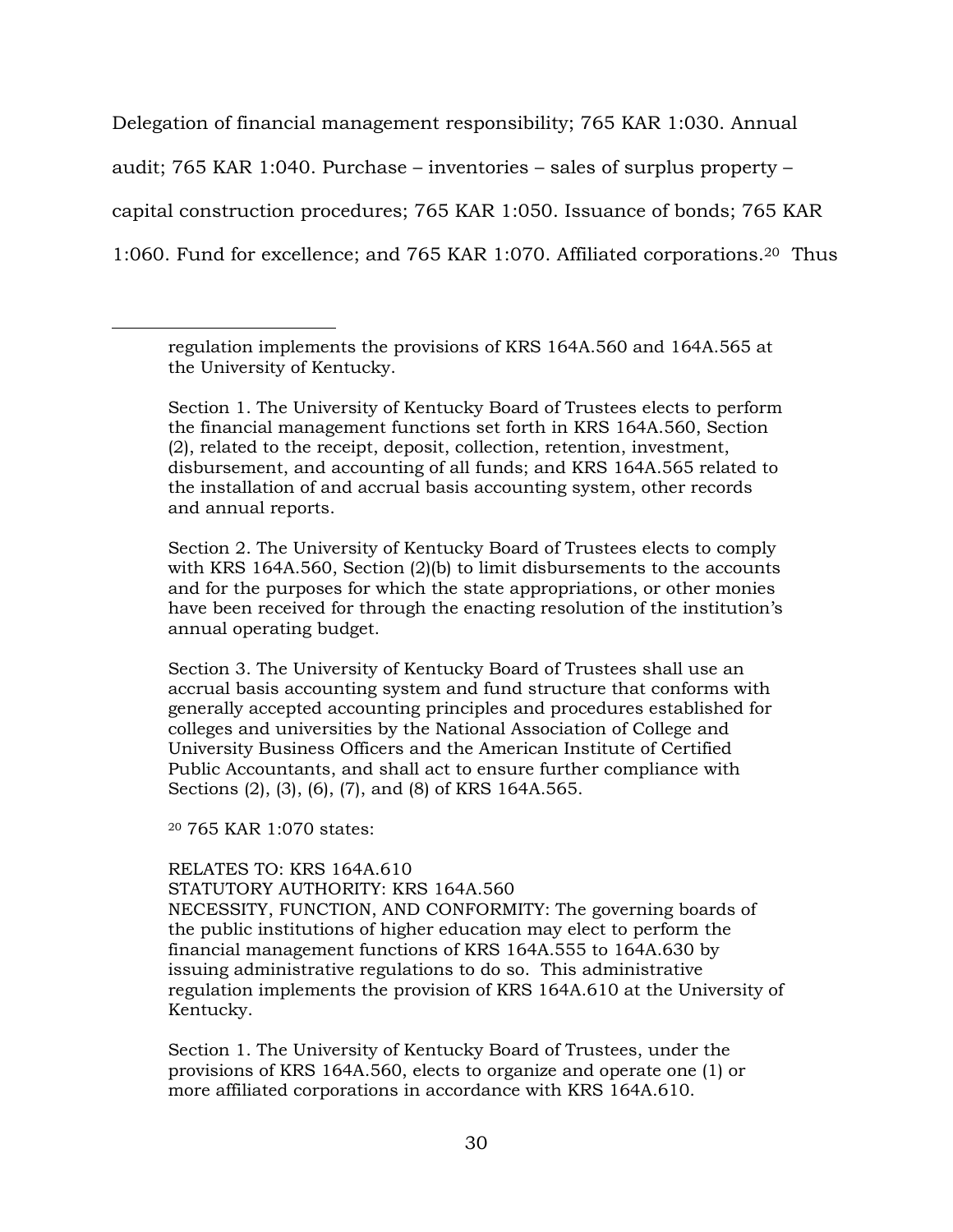under the KWA, Dr. Kearney's "administrative regulation" claim must be premised on these promulgated regulations.21 Because it is not evident that any of these Kentucky Administrative Regulations were violated by UK's alleged failure to adhere to AR 3.14, we must conclude that Dr. Kearney's "administrative regulation" communication is not a covered disclosure under KRS  $61.102(1)$ . As to Dr. Kearney's cursory argument<sup>22</sup> that AR 3:14 is a mandate or rule under KRS 61.102(1), because the General Assembly limits administrative regulations which UK may implement through enabling statutes, we believe similar restrictions must exist for instruments referred to as "mandates" or "rules."23 Although a university is not commonly recognized as issuing "mandates," currently, a UK "mandate" or "rule" subject to KRS 61.102(1) is in the form of an "administrative regulation," i.e., a KAR. Given our interpretation of KRS 61.102(1), as a matter of law, we must conclude summary judgment in favor of UK on Dr. Kearney's AR 3:14 communication is proper.

## **C. Claim Alleging Fund Mismanagement: April 2014 Meeting**

Turning to the April 2014 communication regarding KMSF, the trial court and the Court of Appeals agreed that Dr. Kearney communicated vaguely the "thought" that KMSF needed an audit and did not convey any intent to

<sup>21</sup> Because an administrative regulation originates from an enabling statute, a claim may also properly arise from that statute.

 $22$  The argument consists of three sentences in the reply brief describing AR 3:14 as a mandate or rule.

<sup>23</sup> An "administrative regulation" may be referred to as a "rule" written by an agency. *Black's Law Dictionary* (11th ed. 2019) (*see* "administrative rule").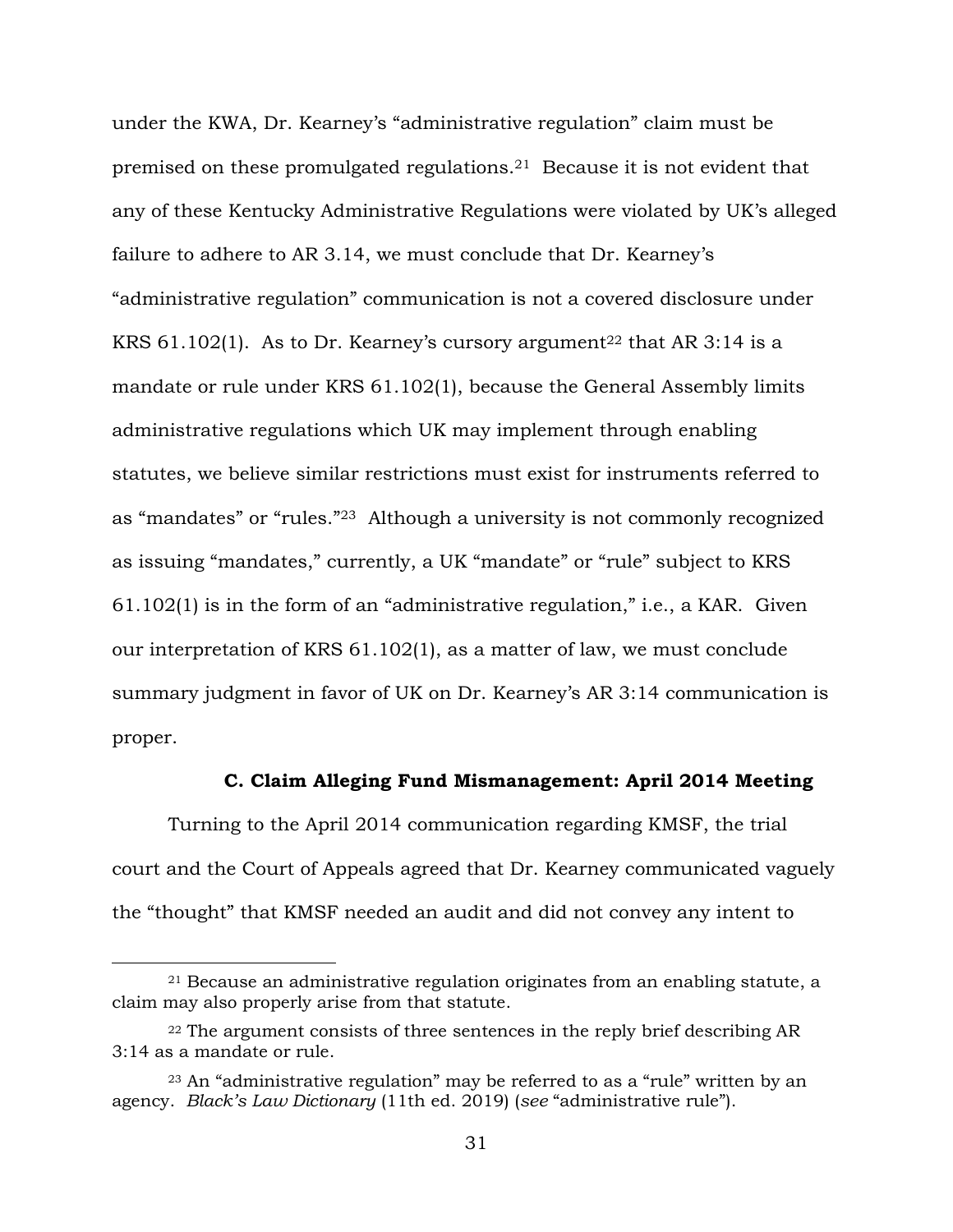expose wrongdoing otherwise concealed. Both courts cite *Pennyrile* as authority for their respective decisions.

In *Pennyrile*, we explained,

Each of the words used in the statute to denote the protected conduct of the employee, "reports, discloses, divulges, or otherwise brings to the attention of . . ." describes behavior that brings to light facts not otherwise known to the recipient. . . . The phrases "in good faith" and "brings to the attention of" clearly denote[] an intent on the part of the employee to reveal or impart what is known to the employee to someone else who lacks that knowledge and, as further discussed below, is in a position to do something about it.

459 S.W.3d at 345.

Dr. Kearney cites *Harper* for the premise that opinion disclosures of suspected waste, mismanagement or abuse of authority are protected under the KWA and cannot be recast as "personal opinions" so as to defeat the Act's protection. Dr. Kearney contends that likewise, viewing the evidence in a light most favorable to him, it was erroneous for the trial court to recast his disclosure as a thought when Dr. Karpf's threat reflected that he, then-UK EVPHA, got the message that Dr. Kearney suspected waste and mismanagement of KMSF funds, amounting to a disclosure of that suspicion. Dr. Kearney also argues that Dr. Karpf's threat shut down Dr. Kearney's attempted disclosure, one that would later be fleshed out in the November 2014 email to UK Associate General Counsel Iler, which listed the unlawful reprisals taken against Dr. Kearney up to that point.

*Harper* states the rule that "the nature of the information disclosed . . . must objectively meet the criteria for the kinds of misconduct described in the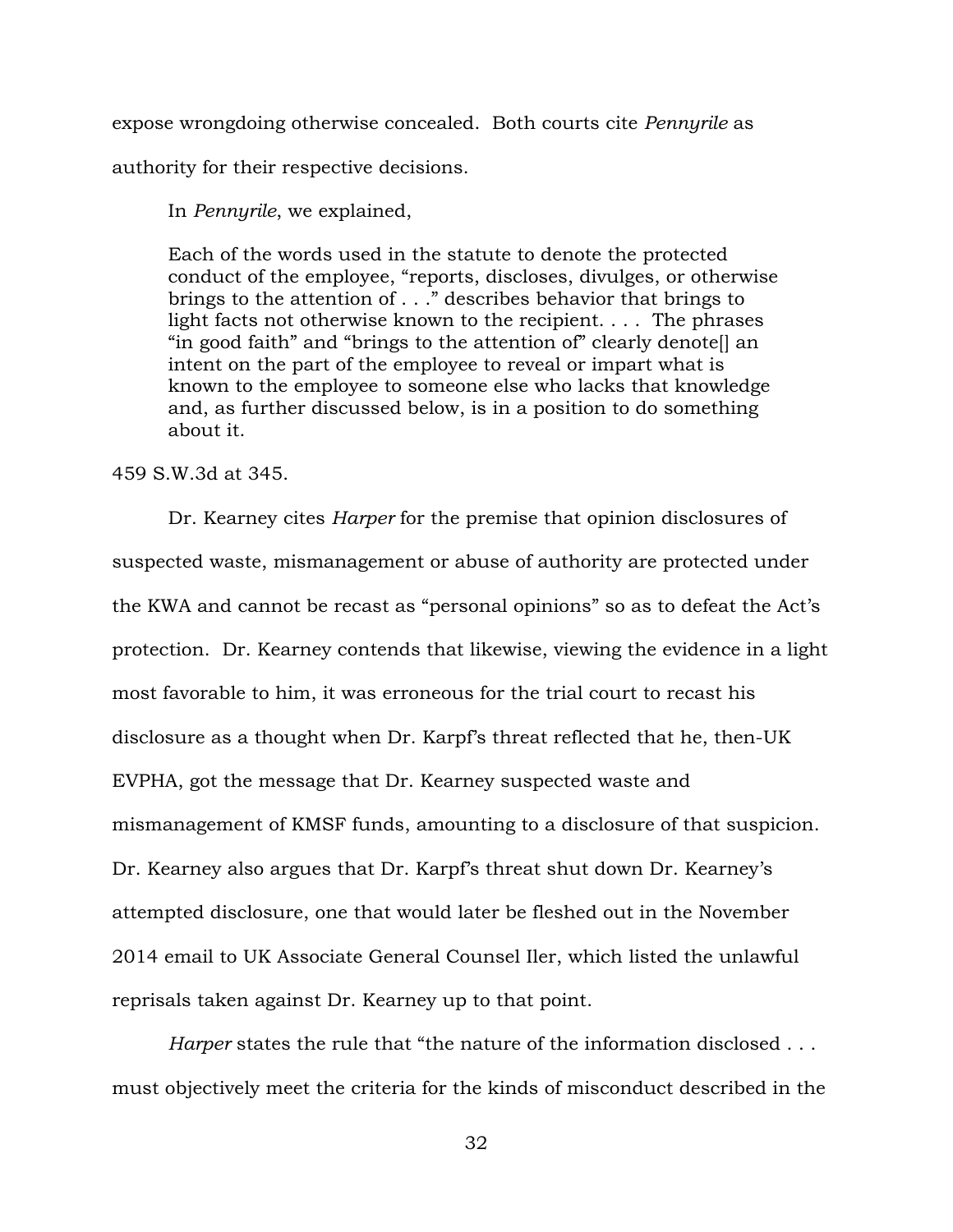KWA, such as actual or suspected conduct that violates a law or administrative regulation or conduct that objectively viewed constitutes waste or fraud." 559 S.W.3d at 803. In *Harper*, a jury agreed that Harper's job was eliminated in retaliation for her numerous complaints to University of Louisville (UofL) officials about suspected wasteful spending. *Id.* at 800. One disclosure at issue involved UofL's spending on a commercial. *Id*. at 805. In keeping with her knowledge and experience, Harper reported a concern that an advertising agency's quote of \$100,000 for the commercial was too high and out of line with industry norms for that type of project and provided a recent comparison of \$50,000 being spent on a similar commercial. *Id*. Harper expressed concern that an overpayment of that magnitude would waste taxpayer dollars, especially when UofL's programs were being cut back because of budget constraints. *Id.* This Court disagreed with the Court of Appeals and concluded that Harper's disclosure, while perhaps an opinion, was objectively based and that information was relayed to an appropriate UofL official; consequently KRS 61.102's disclosure requirements were met. *Id*. at 806-07.

Harper's disclosure stands in stark contrast to Dr. Kearney's statements made at the April 2014 meeting about the need to audit KMSF. Although not discussing the text of KRS 61.102 which conveys that the disclosure must be objectively based, that is, based upon "facts or information relative to actual or suspected mismanagement, waste, fraud, abuse of authority," the rule expressed in *Harper* aligns with the statutory text. Here, unlike in *Harper*, Dr. Kearney relayed no objective fact or information supporting the suggestion of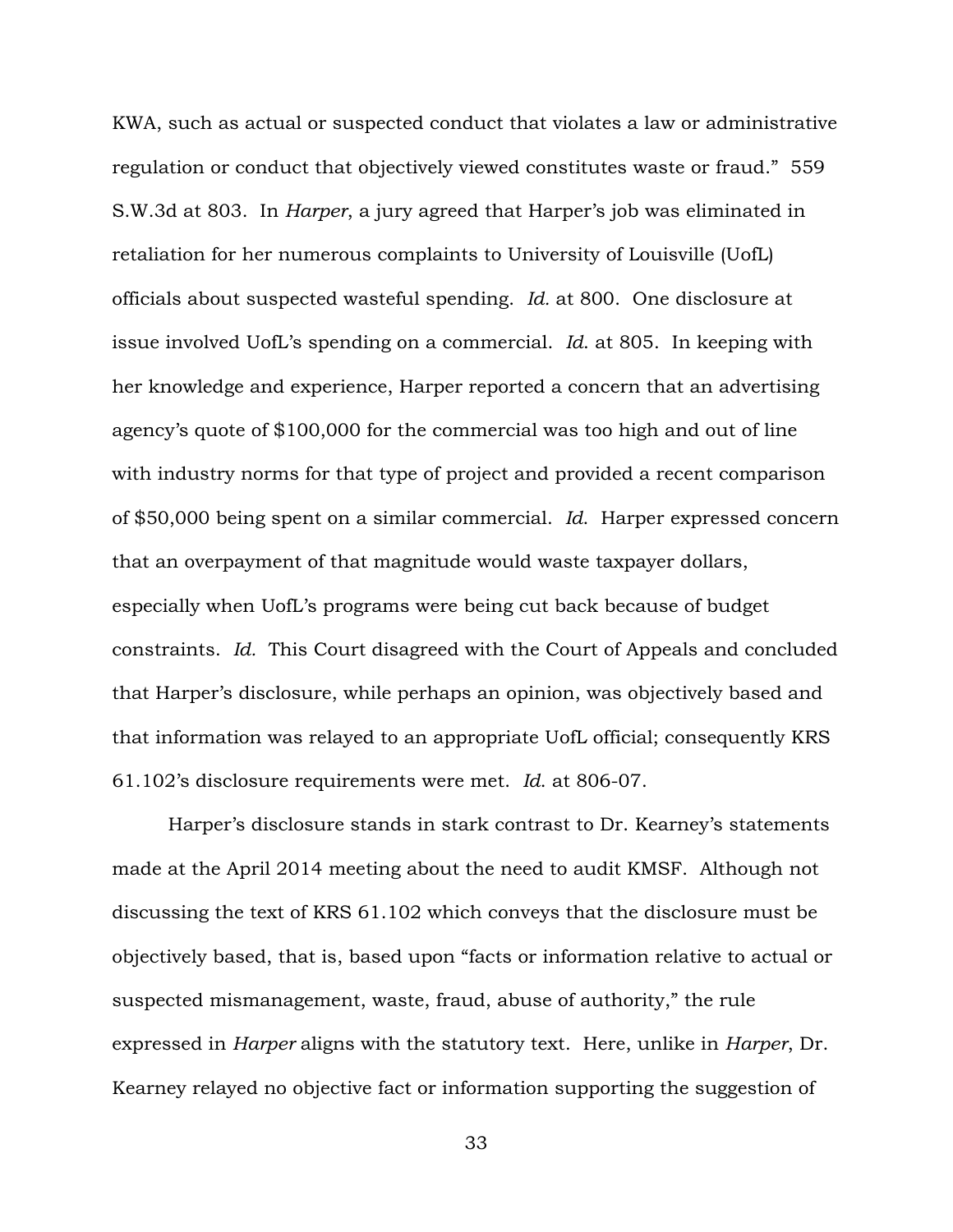misconduct, instead simply saying he thought "we need an independent audit of KMSF." Stated differently, Dr. Kearney did not identify or report certain University actions upon which it was clear he was blowing the whistle. Dr. Kearney, to a certain extent, recognizes this in his argument that he was cut off by Dr. Karpf in that attempted disclosure, but insists he completed the disclosure in the November 2014 email. We conclude that Dr. Kearney's requests for an audit of KMSF, viewed individually or collectively, are not protected disclosures under KRS 61.102.

# **D. Claim Alleging Fund Mismanagement: November 2014 Email**

The trial court and the Court of Appeals concluded that the November 3, 2014 email was not a report to an appropriate body who could remedy the alleged violation because it was sent to UK's General Counsel office and General Counsel is "alleged to have been involved in the retaliation of which [Dr. Kearney] initially complained from the beginning." As such, Dr. Kearney was not reporting to an entity that lacked the knowledge of the suspected violation.24 Because we have already determined that the contents of the April 2014 communications do not qualify as protected disclosures, we turn to UK's summary judgment argument that the email is a reiteration of previously reported allegations. Having concluded that Dr. Kearney's communication

<sup>24</sup> In its summary judgment reply, UK disagreed with Dr. Kearney labeling his email as a report because the email was not sent to anyone unaware of Dr. Kearney's April 2014 comments; that is, the email was sent to the University's General Counsel office and General Counsel was present at the April 2014 meeting.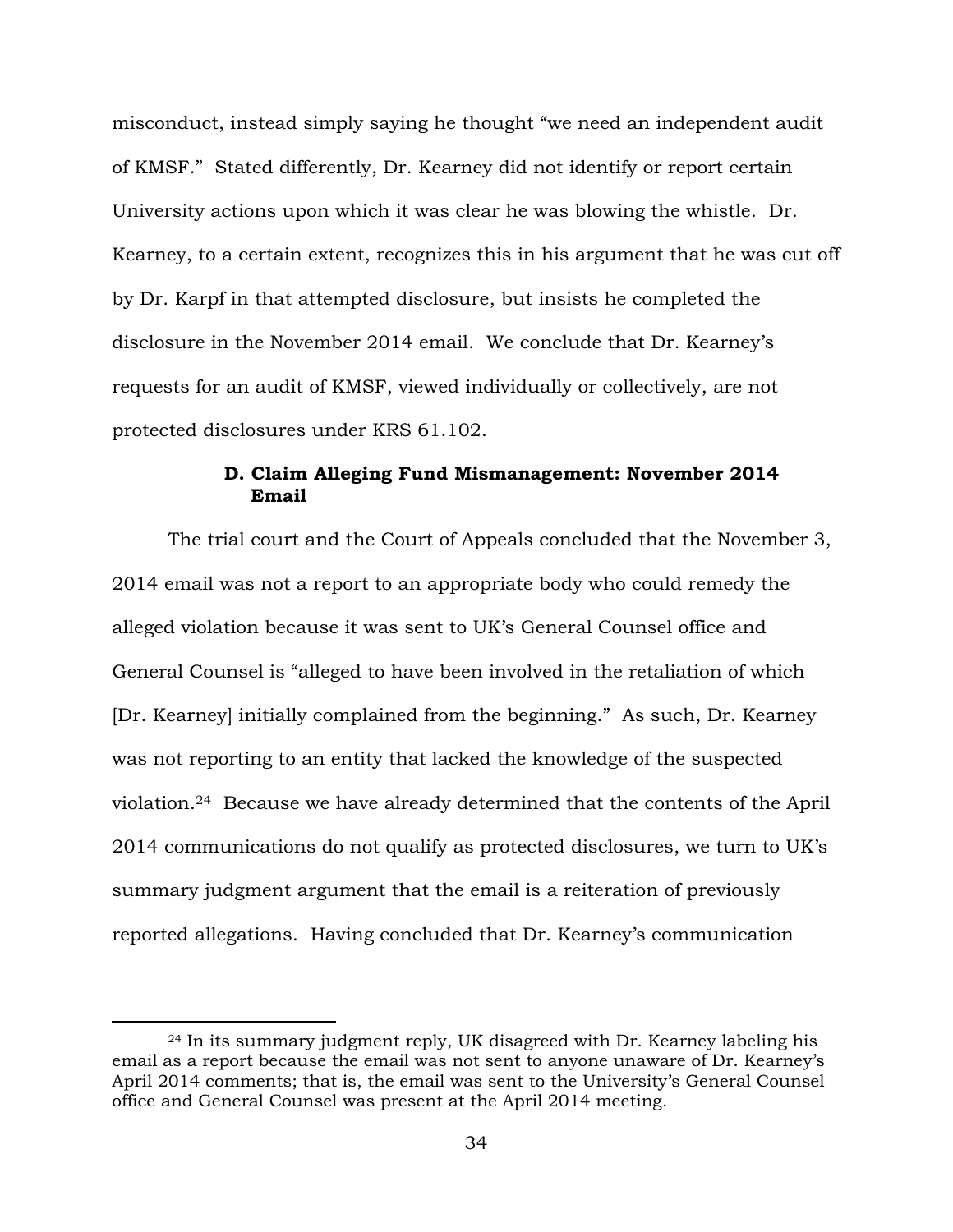concerning AR 3:14 and the unspecified need for an audit of KMSF do not qualify as protected disclosures, we likewise do not view the content of the email to the General Counsel's office as meeting the disclosure requirement. Although Dr. Kearney views the email as publicly disclosing "Dr. Karpf's impropriety i.e., attempting [to] gain control of KMSF practice plan funding contrary to University regulations," the email refers only to violation of UK's internal administrative regulation, not a KAR, and perhaps generally (and vaguely), KMSF fund mismanagement. In sum, the email content is not a protected statement under KRS 61.102(1).

# **E. Claim Alleging Violation of Administrative Regulation and Fund Mismanagement: Pleadings and Griffith Affidavit**

The trial court and Court of Appeals concluded that the complaint allegation is a bare-bone reiteration of the April 15, 2014 Faculty Council meeting report and as a reiteration of an earlier report fails to be the initial report as required by *Moss*. In regard to the Griffith affidavit, the trial court and the Court of Appeals agreed with UK that chronologically the affidavit filed February 2016 cannot be a report because it came after the alleged retaliation occurred; Dr. Kearney's disciplinary appeals concluded in August 2015.

In the face of the April 2014 and November 2014 communications being rejected as protected disclosures by the lower courts under *Moss* and *Pennyrile* because they were not initial disclosures<sup>25</sup> and were not made to an

<sup>25</sup> The trial court and the Court of Appeals, going beyond UK's summary judgment arguments, found that the Faculty Council's January 2014 discussion was a disclosure. In particular, the trial court gleaned that Professor Jones was the person at the January meeting reporting that the PPC had not met since its creation in 2009,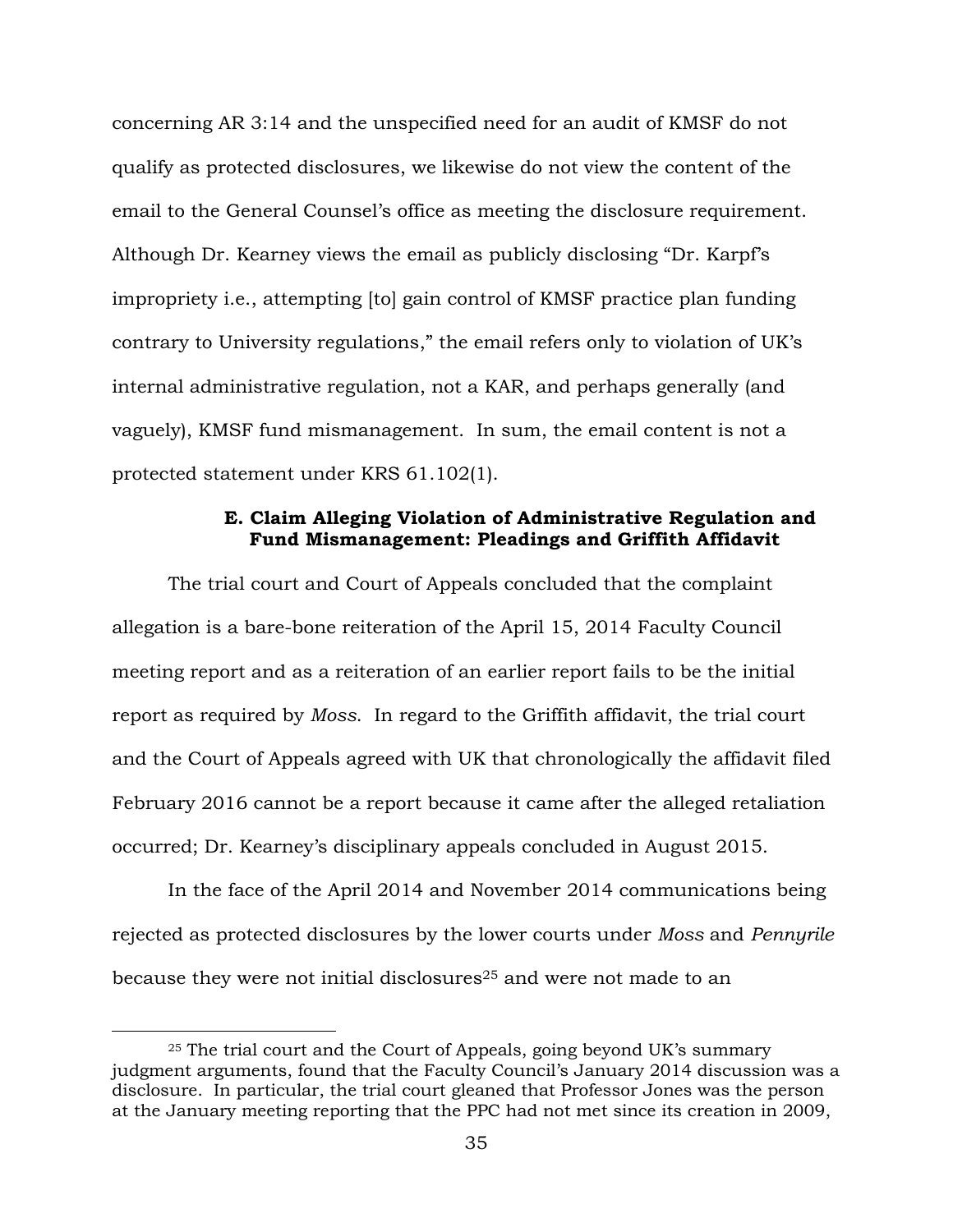appropriate authority, Dr. Kearney cites *Davidson* and pivots to argue that his complaint and Griffith's affidavit, also part of the court record, are disclosures to an appropriate person, i.e., the judiciary, and there is no evidence the judiciary had prior knowledge of the misconduct reported by Dr. Kearney. Dr. Kearney contends that his reporting behavior followed *Pennyrile*'s guidance and he made the effort to bring his claim to the attention of someone with the power to remedy the mismanagement reported in his pleading. He contends that the lower courts erroneously applied *Pennyrile* when rejecting the disclosures made in the case record as protected because they were not an "initial report." Notably, UK's discussion of *Pennyrile* and *Moss* in its brief agrees with Dr. Kearney's overall point as to the lower court's interpretation of

despite the fact that conditions had occurred requiring the PPC to meet. The trial court then, assuming the Faculty Council is a valid authority under the circumstances of this case to whom a disclosure could be made (although it was not in dispute that the Faculty Council did not have such authority), considered that it was Professor Jones, not Dr. Kearney, who made the initial report. Relying on *Moss*, the trial court then concluded that the PPC disclosure was not a protected disclosure. The Court of Appeals, on the other hand, concluded there were other reasons that the statements made during the January 2014 meeting were not protected disclosures. First, relying on *Pennyrile*, the Court of Appeals reasoned that since Dr. Kearney and Professor Jones' statements were recorded in the meeting minutes, they were available and known to Dean de Beer, General Counsel Thro, and Dr. Wilson. Second, since the PPC was not required to meet at any set date or regularity, the statement that it had not met since 2009 was not an accusation of wrongdoing.

In response to the trial court's analysis, Dr. Kearney argued in his Court of Appeals' brief that *Moss* does not hold that the first in-time disclosure trumps subsequent disclosure but stands for the proposition that a disclosure of that which is widely or publicly known does not fall within the Whistleblower Act. But, Dr. Kearney argued, if Professor Jones's January disclosure falls within the Act as the trial court suggests, so does Dr. Kearney's January disclosure under KRS 61.102(2) since Dr. Kearney aided and supported Professor Jones. Unsurprisingly, Dr. Kearney continues to cite KRS 61.102(2)'s "supports, aids, or substantiates" provision to this Court.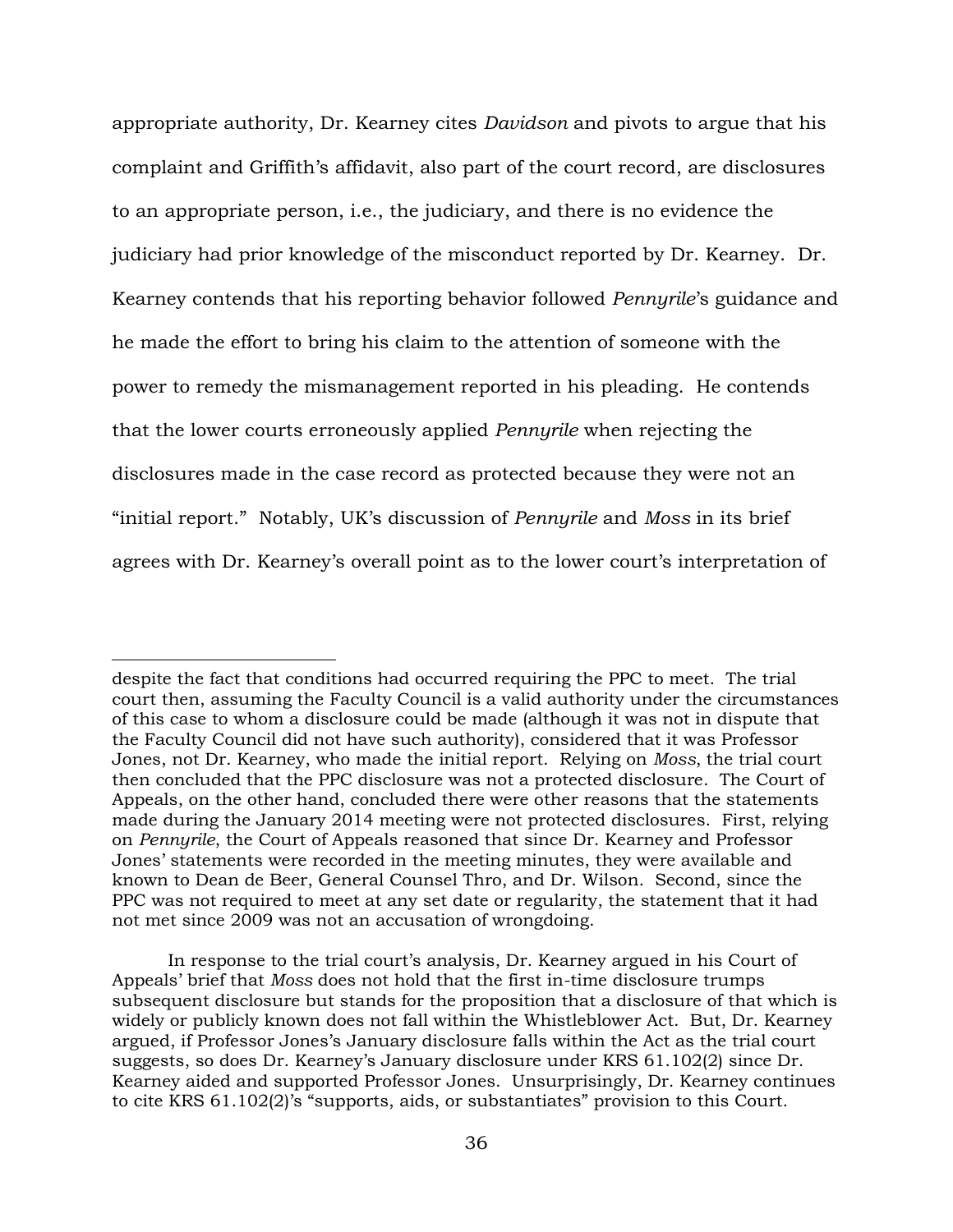these cases.26 Although we do not rely on *Pennyrile* and *Moss* in our analysis of Dr. Kearney's complaint and the Griffith affidavit as disclosures, we take this opportunity to clarify any confusion arising from the Court of Appeals' opinion. As described earlier, *Moss* holds that the KWA protects the whistleblower who exposes information not generally known, and *Pennyrile* holds that an employee's direct complaint to his supervisor concerning the supervisor's own wrongful conduct generally cannot qualify as a whistleblower disclosure.

In *Moss*, Moss was employed in an accounting position with Kentucky State University (KSU). 465 S.W.3d at 458. Her claims of alleged waste and mismanagement stemmed from a job assignment; Napier, Moss's supervisor, assigned Moss the job of reconciling accounts receivable, a task Moss claimed was impossible because the accounts had been unbalanced for many years. *Id*. Moss claimed that her taxpayer-funded salary was wasted when she was tasked with solving the unsolvable problem of reconciling KSU's accounts

 $\overline{a}$ 

UK, however, goes on to state that Dr. Kearney's focus on *Pennyrile* was misplaced because the rulings below in denying whistleblower protection to Dr. Kearney's civil complaint were based on *Moss*, not *Pennyrile*.

<sup>26</sup> UK states:

Again, the rationale underlying *Pennyrile* presumes the reported misconduct is unknown to others beside the wrongdoer. An employee whose initial report discloses the misconduct to the wrongdoer can still expose the information by making subsequent report to someone else with authority to remedy the issue. The subsequent report in that instance, since it exposes information that had continued to be unknown, qualifies for whistleblower protection, even though it was not the employee's initial report. The same analysis, however, does not extend to subsequent reports addressing "generally known" information as in *Moss* . . . . Reports regarding generally known information regardless whether the information was reported once, twice, or more are not exposing any misconduct to further the law's purpose and do not qualify for whistleblower protection for that reason.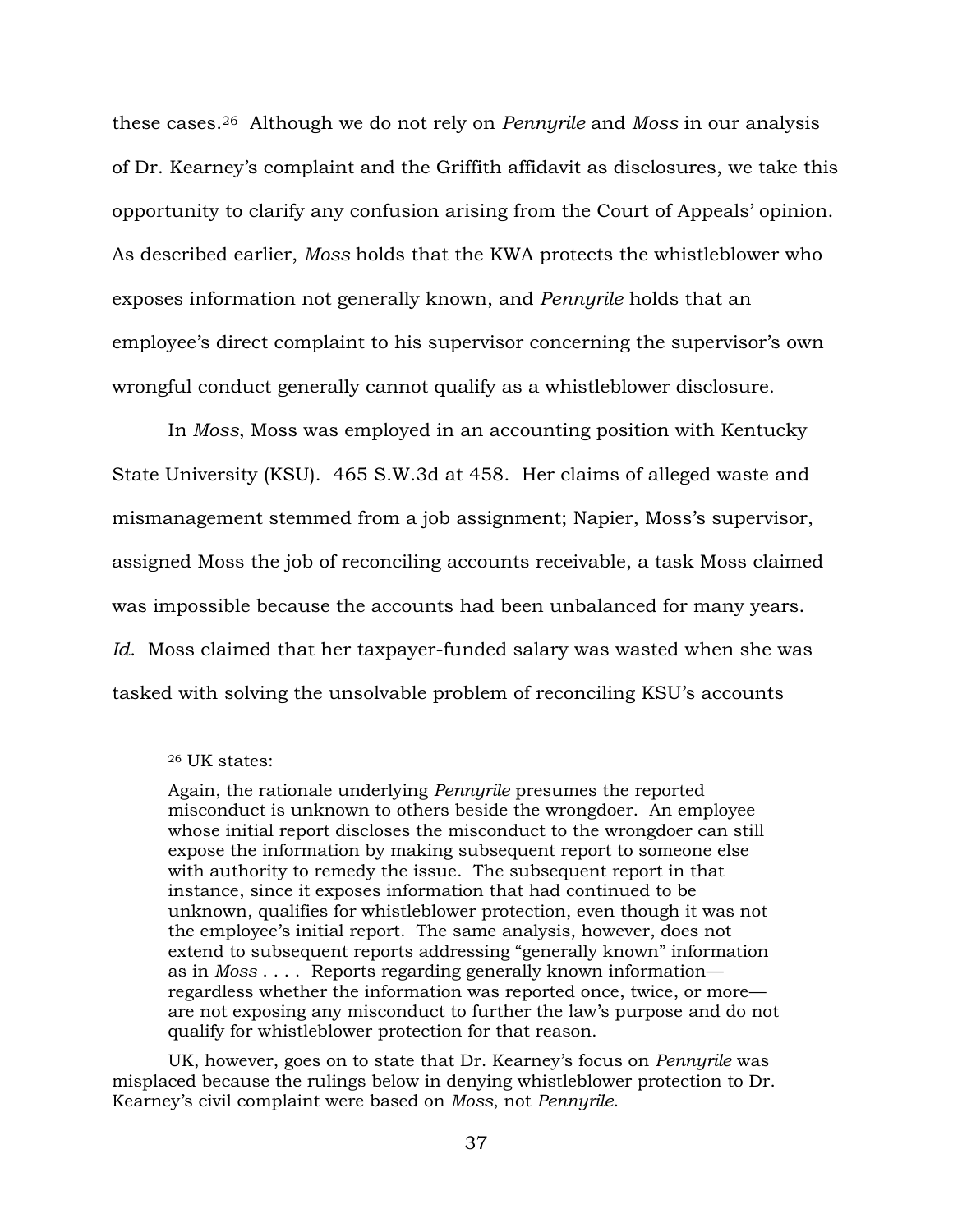receivable. *Id*. The Court of Appeals concluded that Moss's complaint did not fall under the Whistleblower Act because KSU "was already aware of the problems with reconciling their accounts receivable and financial statements when Moss reported these issues. [KSU] was attempting to address this accounting problem, and thus Moss's complaints were hardly an initial report." *Id.* at 460.

In *Pennyrile*, Rogers was employed by Pennyrile Allied Community Services, Inc. (PACS), a government program focused on rural development. 459 S.W.3d at 341. As part of her job, Rogers went to schools and made presentations. *Id*. Gibbs, Rogers' supervisor, went to Rogers' home to verify that Rogers was working, rather than spending the day at home. *Id*. This Court concluded that Rogers' subsequent visit to a deputy sheriff during which she asked questions concerning property and privacy rights, and during which she did not mention her supervisor, was not a disclosure under KRS 61.102. *Id*. at 344-45. Then, when considering whether Rogers' complaint to Gibbs during a PACS meeting about his visit to her home constituted an "internal disclosure," we again reached the conclusion that Rogers did not make a disclosure under KRS 61.102. *Id*. at 345. First, because Gibbs was well aware of Rogers' complaint, Rogers was not bringing to light facts not otherwise known to the recipient, and second, because there was no one at the meeting with supervisory authority over Gibbs, Rogers could not have been addressing the comments to someone in a position to bring corrective action. *Id*. We noted that "Rogers made no effort to bring her claim to the attention of anyone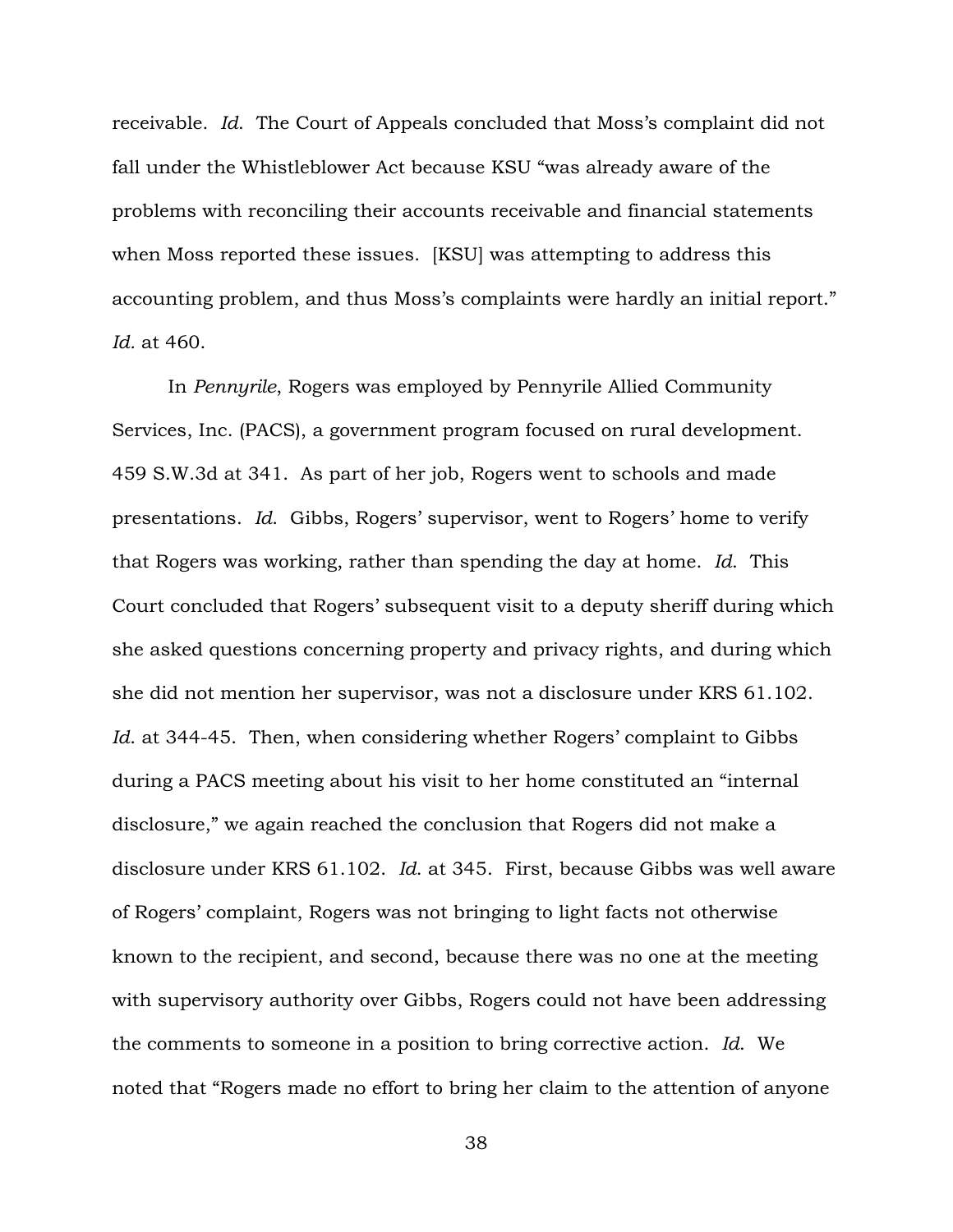with the power to remedy or report Gibbs's behavior" and concluded that "[a]n otherwise at-will employee cannot gain whistleblower status, and the protections that come with that status, by simply complaining to her boss about what she perceives as his misconduct." *Id*. at 346.

In its opinion in this case, the Court of Appeals stated:

In order to be protected under KRS 61.102, an alleged disclosure must be an initial report, not repeated or subsequent reports. *See Moss v. Kentucky State University*, 465 S.W.3d 457, 460 (Ky. App. 2014); *Pennyrile*, 459 S.W.3d at 345 (tacitly recognizing that repeated disclosures are not protected under the Whistleblower Act since KRS 61.103(1)(a) requires a disclosure "bring[] to light facts not otherwise known to the recipient").

Simply put, we do not read *Moss* or *Pennyrile* as foreclosing a repeated or subsequent report from ever being a disclosure under the KWA. Depending on the circumstances, a repeated report up the chain of command or to another appropriate authority who could remedy the complaint may qualify as a disclosure.

Returning to the content of the complaint, Dr. Kearney alleges he disclosed to UK officials in attendance at the April 2014 meeting, along with other Faculty Council members, that UK officials violated University AR 3:14, by failing to create a functioning PPC for a period of four years. He also alleges that he requested an independent audit of KMSF as well as an outside investigation by an independent law firm. He further alleges that university administrators, particularly Dr. Karpf, were mismanaging KMSF funds in violation of university regulations, in an abuse of their authority and in violation of law. Because we found in the preceding analysis that the April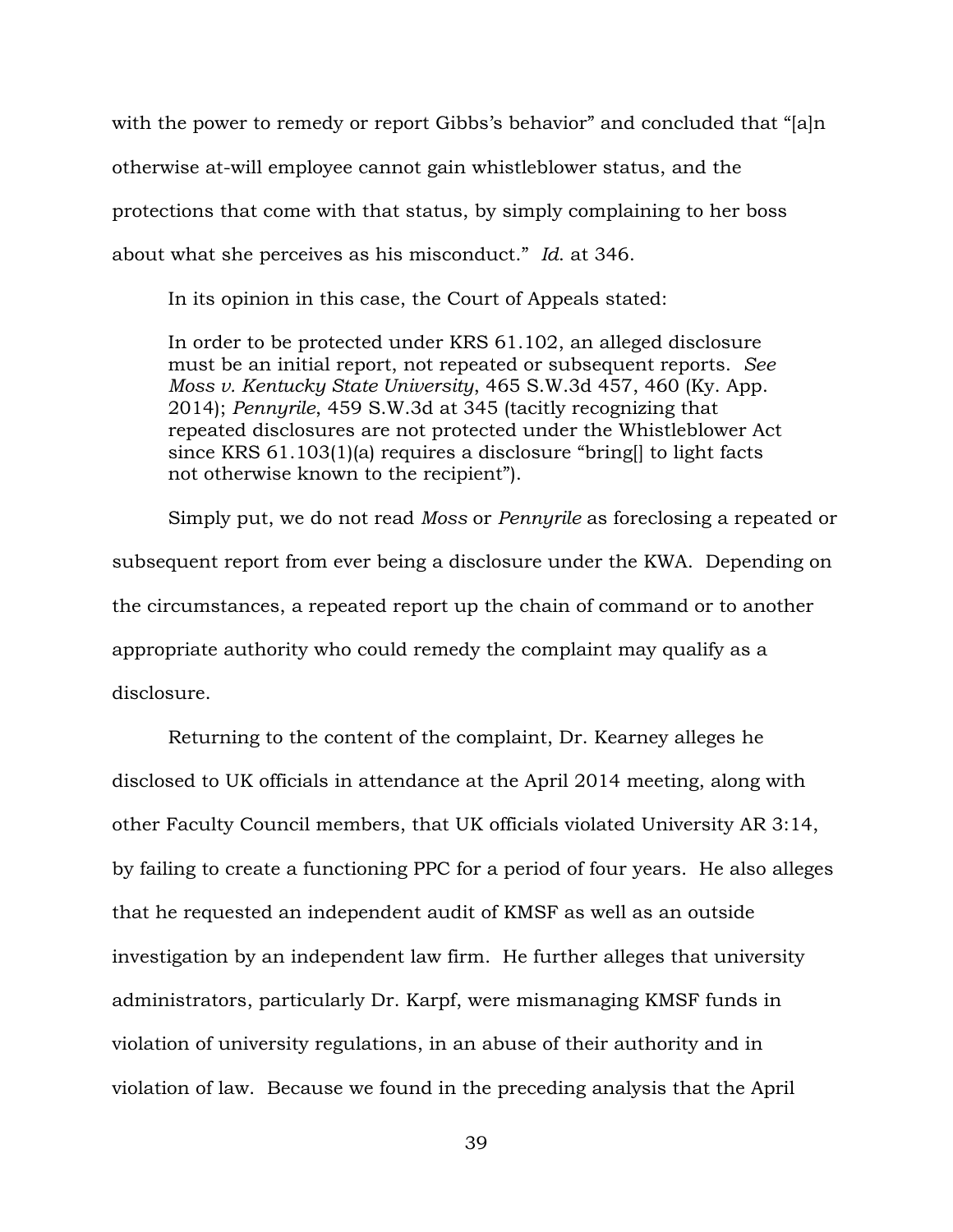2014 meeting statements, and similarly the November 2014 email statements, do not meet KRS 61.102(1) disclosure requirements, we likewise conclude that Dr. Kearney's complaint, its allegations relying on the April and November statements, does not meet KRS 61.102(1) disclosure requirements. Hence, without Dr. Kearney making protected disclosures, Dr. Kearney's loss of clinical privileges cannot be viewed as retaliation under the KWA. Consequently, the only question remaining is whether there is a genuine issue of material fact under the KWA related to the Griffith affidavit.

The Griffith affidavit filed in the court record is different from Dr. Kearney's complaint allegations. Griffith provided detailed spending information as to KMSF funds, such as the financing of the Child Development Center's new building and its annual operating expenses in excess of \$100,000 and loaning the Center a sum in excess of \$5 million; loaning a pharmaceutical company in excess of \$400,000; and as mentioned earlier, leasing a plane and contracting for a pilot's services. While the affidavit may be considered objective support of alleged misconduct, here, we conclude that even if Dr. Kearney made a report to an appropriate authority through the placement of Griffith's affidavit into the court record, a genuine issue of material fact does not exist as to the affidavit disclosure being a contributing factor in Dr. Kearney's salary reduction.<sup>27</sup>

<sup>27</sup> Although Dr. Kearney maintains his amended complaint was a part of the disclosure leading to UK's retaliation, Dr. Kearney experienced the pay cut before the amended complaint was filed in September 2016.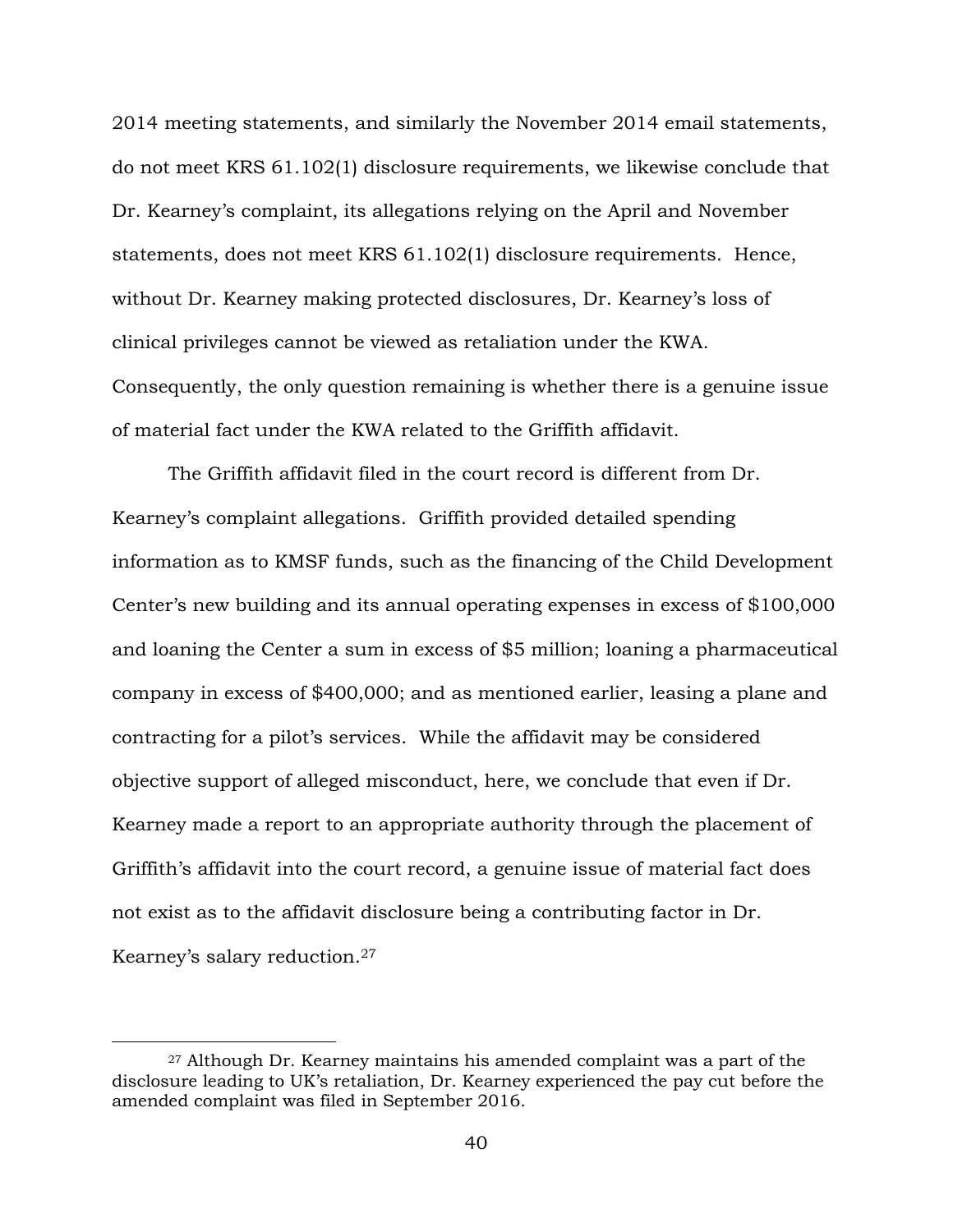Under the KWA, any covered disclosure must be shown by a preponderance of the evidence to be a contributing factor in the personnel action. KRS 61.103(3). KRS 61.103(1)(b) defines "contributing factor" as "any factor which, alone or in connection with other factors, tends to affect in any way the outcome of a decision." KRS 61.103(1)(b) further provides that "[i]t shall be presumed there existed a 'contributing factor' if the official taking the action knew or had constructive knowledge of the disclosure and acted within a limited period of time so that a reasonable person would conclude the disclosure was a factor in the personnel action."

Once a prima facie case of reprisal has been established and disclosure determined to be a contributing factor to the personnel action, the burden of proof shall be on the agency to prove by clear and convincing evidence that the disclosure was not a material fact in the personnel action.

KRS 61.103(3).

Dr. Kearney points out that three months after he filed the Griffith affidavit, UK reduced his salary substantially, which he views as evidence that reprisals continued against him. Dr. Kearney states that because Dean de Beer and General Counsel Thro had either actual or constructive knowledge of the Griffith affidavit disclosure, and his pay was cut a short time after he placed the affidavit in the court record, he enjoys the presumption under KRS 61.103(1)(b) that the filing of the affidavit was a "contributing factor" in the pay cut, an adverse job action. UK, on the other hand, responds that Dr. Kearney improperly fails to account for all the facts leading up to the pay cut, facts which undercut any potential whistleblower claim. UK details that when the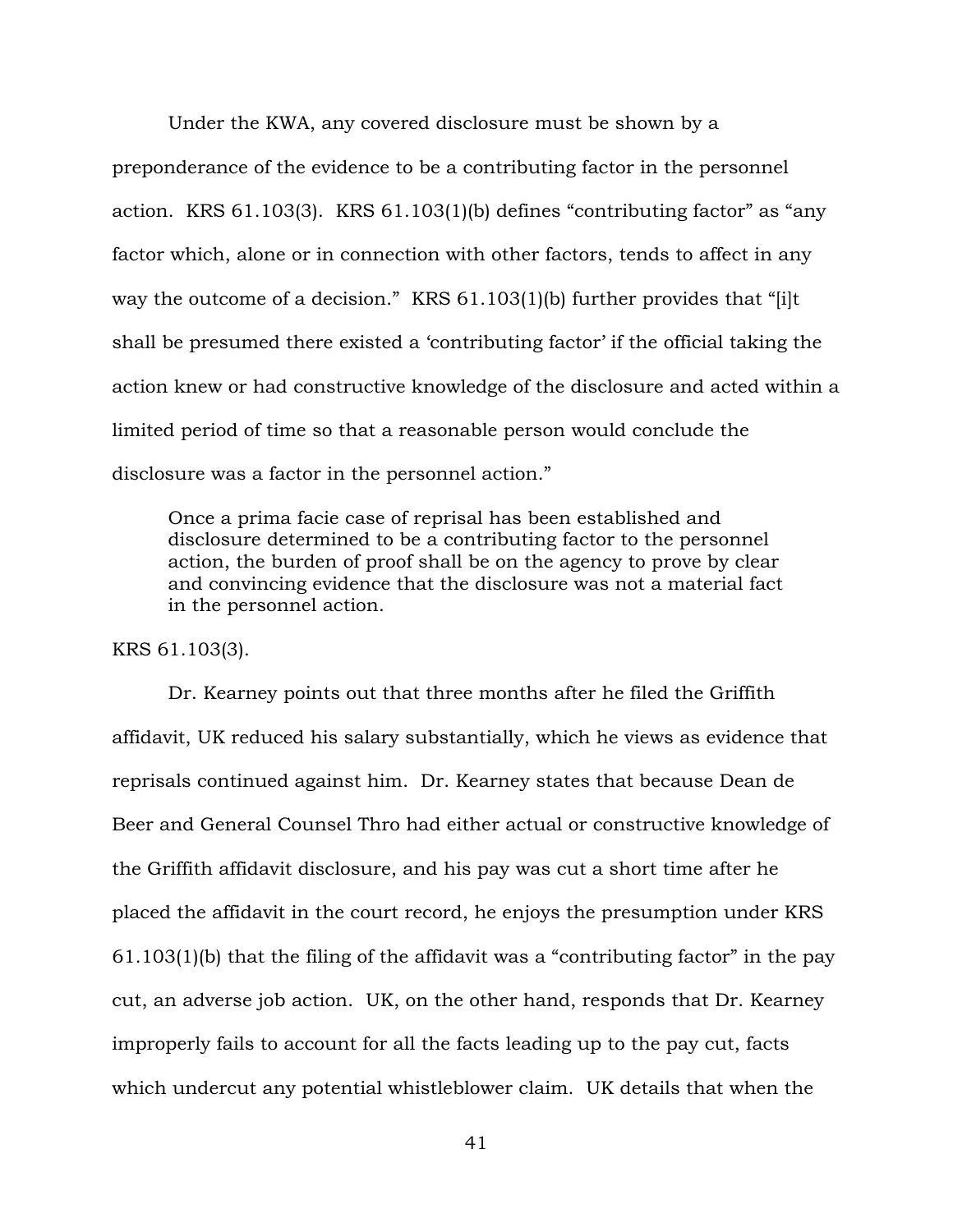affidavit was filed in February 2016, a review of Dr. Kearney's compensation in light of his reduced duties was "in the works."

The disciplinary proceeding against Dr. Kearney concluded August 24, 2015. General Counsel Thro communicated with Dr. Kearney in writing August 28, 2015, and among other things, advised that his compensation was under review. UK sent additional letters on October 24, 2015;<sup>28</sup> November 11, 2015;<sup>29</sup> and December 23, 2015,<sup>30</sup> all before Dr. Kearney filed Griffith's affidavit in the court record on February 10, 2016. UK then sent other letters

 $\overline{a}$ 

<sup>29</sup> The November 11, 2015 letter stated that because Dr. Kearney no longer had clinical privileges, it was necessary to redefine Dr. Kearney's "Distribution of Effort." Reiterating the University's willingness to work with Dr. Kearney to position him for success as a funded researcher, the letter informed Dr. Kearney that in advance of a meeting with Dean de Beer he should submit to the Dean by December 1 a detailed plan for making future contributions to the University in general and for becoming a productive researcher in particular. The letter then stated, "Of course, Dr. Kearney's salary in both the short- and long-term will reflect his research and service contributions."

<sup>30</sup> The December 23, 2015 letter stated that when Dean de Beer met with Dr. Kearney on December 10, Dr. Kearney informed the Dean he would not comply with the request to submit a detailed plan and his lawyer would be responding. The University explained that tenured faculty members are expected to make significant contributions to the University and to work with their Dean to develop a distribution of effort. The University stated its expectation for Dr. Kearney to submit to the Dean by January 18, 2016 a detailed plan for making future contributions to the University in general and for becoming a productive researcher in particular. The University stated that if Dr. Kearney failed to do so, it would immediately review his salary and his status as a tenured faculty member.

<sup>28</sup> The October 24, 2015 letter, discussing employment options, stated that Dr. Kearney would have to undertake research and service activities as a full-time tenured faculty member sufficient to justify his then annual salary of \$350,000. UK stated to that end, the College of Medicine Dean was prepared to work with Dr. Kearney so that he would be positioned to do so, including facilitating his ability to generate external research dollars. The letter continued, stating, that because Dr. Kearney's duties no longer included teaching or generating clinical income for the University, his base salary likely would have to be adjusted to reflect his existing and potential contributions to the University's missions and the University would keep him informed as any decisions were made.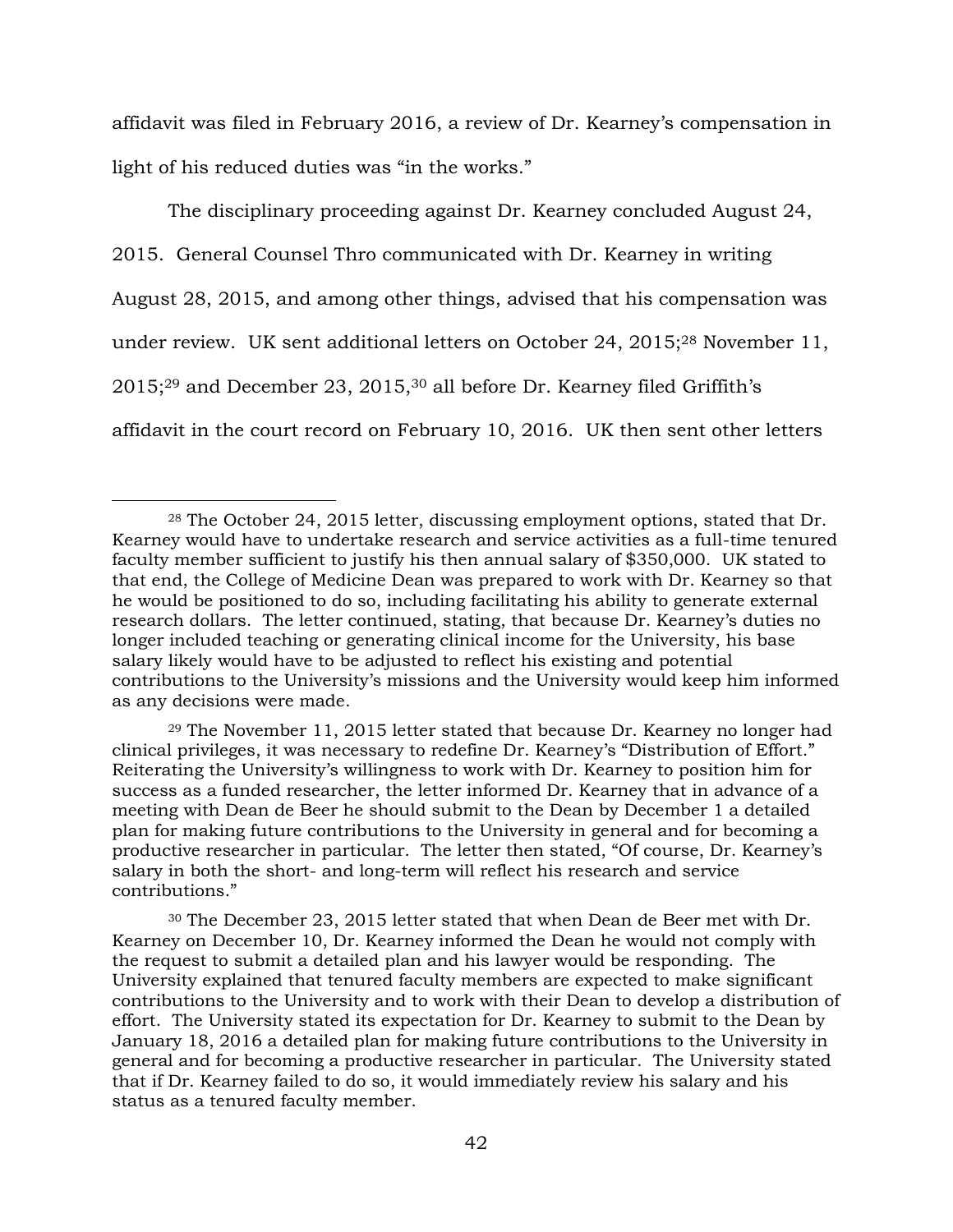on February 17, 2016<sup>31</sup> and March 24, 2016,<sup>32</sup> to establish Dr. Kearney's new role at UK. Dr. Kearney contends that he submitted research and service plans that were rebuffed by Dean de Beer. UK on the other hand, states that Dr. Kearney did not engage in these efforts and failed to provide a sufficient plan, and UK sent notice of his salary reduction on April 20, 2016.<sup>33</sup>

We agree with UK that its consistent communications to Dr. Kearney about salary adjustment and research funding expectations before and after the filing of the affidavit totally undermine KRS 61.103(1)(b)'s "contributing factor" presumption. *Cf. Harper*, 559 S.W.3d at 804 (holding that Harper

<sup>31</sup> The February 17, 2016 letter was limited to a discussion of Dr. Kearney's salary. It stated that because Dr. Kearney no longer generates clinical income for the University, Dr. Kearney's salary should reflect his expected contributions as a M.D. who holds an appointment as a regular title series tenured professor in a basic science department of the College of Medicine and advised that the Provost had accepted the \$133,713 salary recommended by the Dean for Dr. Kearney, and that Dr. Kearney's reduced salary would begin March 1. The letter also stated that Dr. Kearney had yet to submit a plan that meets the Dean's expectations of detail and clarity, and that should Dr. Kearney be unwilling or unable to develop a significant research agenda with appropriate external funding, the University would further adjust his salary to reflect his contributions.

 $32$  The March 24, 2016 letter stated that despite repeated requests, Dr. Kearney had yet to submit a plan that met the Dean's expectations of detail and clarity. The University informed Dr. Kearney that he must submit a plan, meeting the specifications contained in the letter, by April 8, and if he did not do so, the University would regard the failure as a reason to further evaluate Dr. Kearney's salary. The letter ended stating, "If the University is to continue to pay Dr. Kearney a salary consistent with his peers, then Dr. Kearney must perform at a level consistent with his peers."

<sup>33</sup> The April 20, 2016 letter stated that to date, Dr. Kearney had failed to submit a plan that met the Dean's expectations of detail and clarity, and that he had made no effort to contribute to the University during the 2015-16 academic year. The University stated that as part of its consideration of whether to commence tenure revocation proceedings, one step it was taking was reducing Dr. Kearney's salary appropriately (to \$43,500), it being fundamentally unfair to pay Dr. Kearney more than his peers who were actually contributing. The salary reduction was effective May 1, 2016.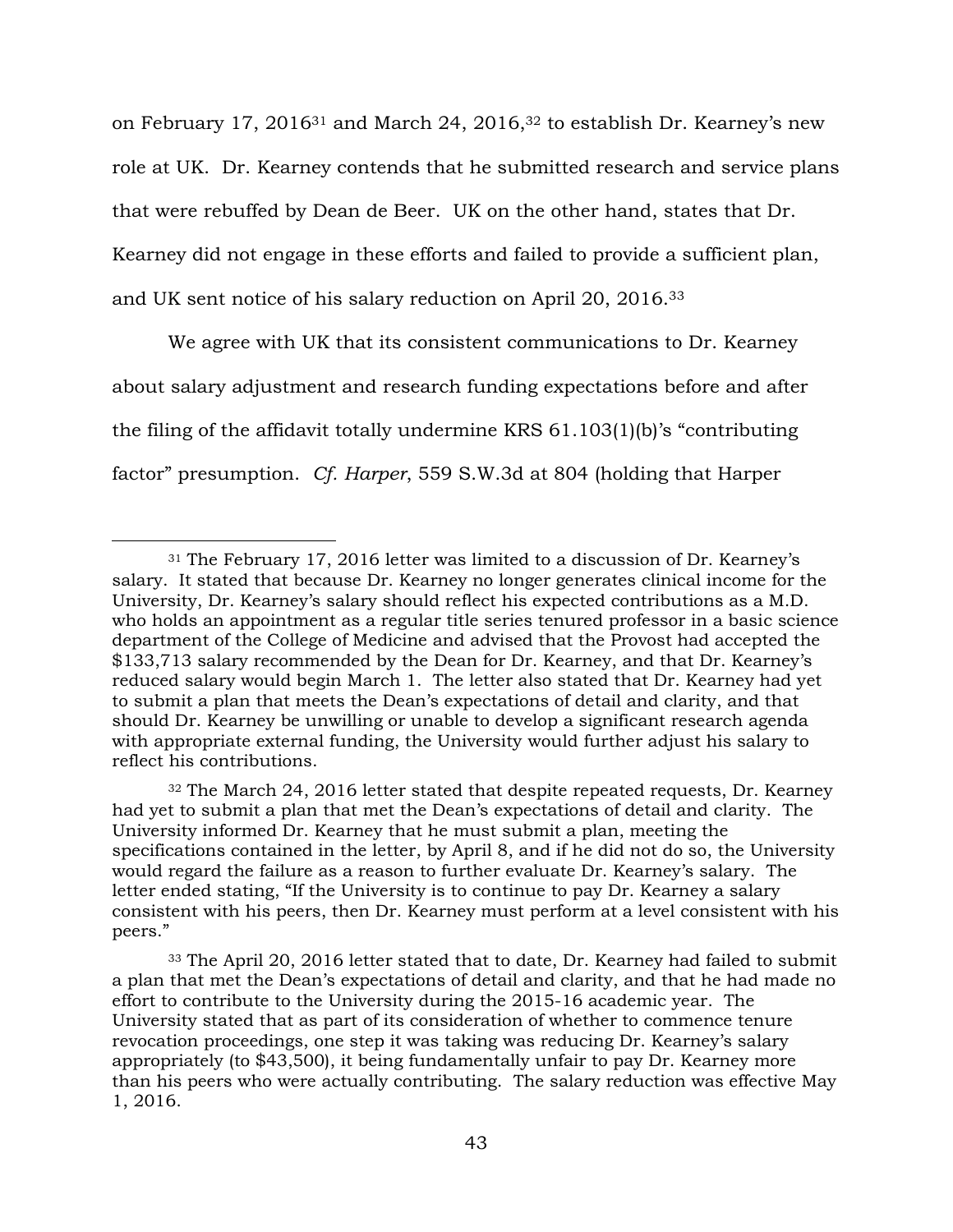enjoyed the benefit of the statutory presumption, given the elimination of Harper's position was announced immediately upon the heels of her last wasteful spending disclosure). Consequently, as Dr. Kearney acknowledges, the question becomes whether he has put forth some evidence which reasonably supports his contention that filing the Griffith affidavit in the court record was a contributing factor to the ultimate reduction in his salary three months afterward, allowing him to survive summary judgment. Because Dr. Kearney cannot simply rely on the fact that the affidavit was filed and three months afterward his pay was cut (again), and he points to no other evidence upon which a reasonable person could conclude that his pay cut was retaliation for filing the Griffith affidavit in the court record, we conclude that Dr. Kearney has not met his burden to survive summary judgment. Simply put, Dr. Kearney fails to establish a genuine issue of material fact that disclosing the alleged KMSF fund mismanagement through the filing of the affidavit was a contributing factor in his salary reduction. Summary judgment is also appropriate on this claim.

## **II. Discovery Issue**

The remaining issue in this appeal is whether the trial court abused its discretion by prohibiting Dr. Kearney from deposing Dr. Wendy Hanson, a member of the Fair Hearing Panel. Dr. Kearney sought to depose her to determine how and from whom the Panel secured information that Dr. Kearney had multiple remediation actions, reprimands, leaves of absences and warnings during his twenty-seven years at the University. UK responded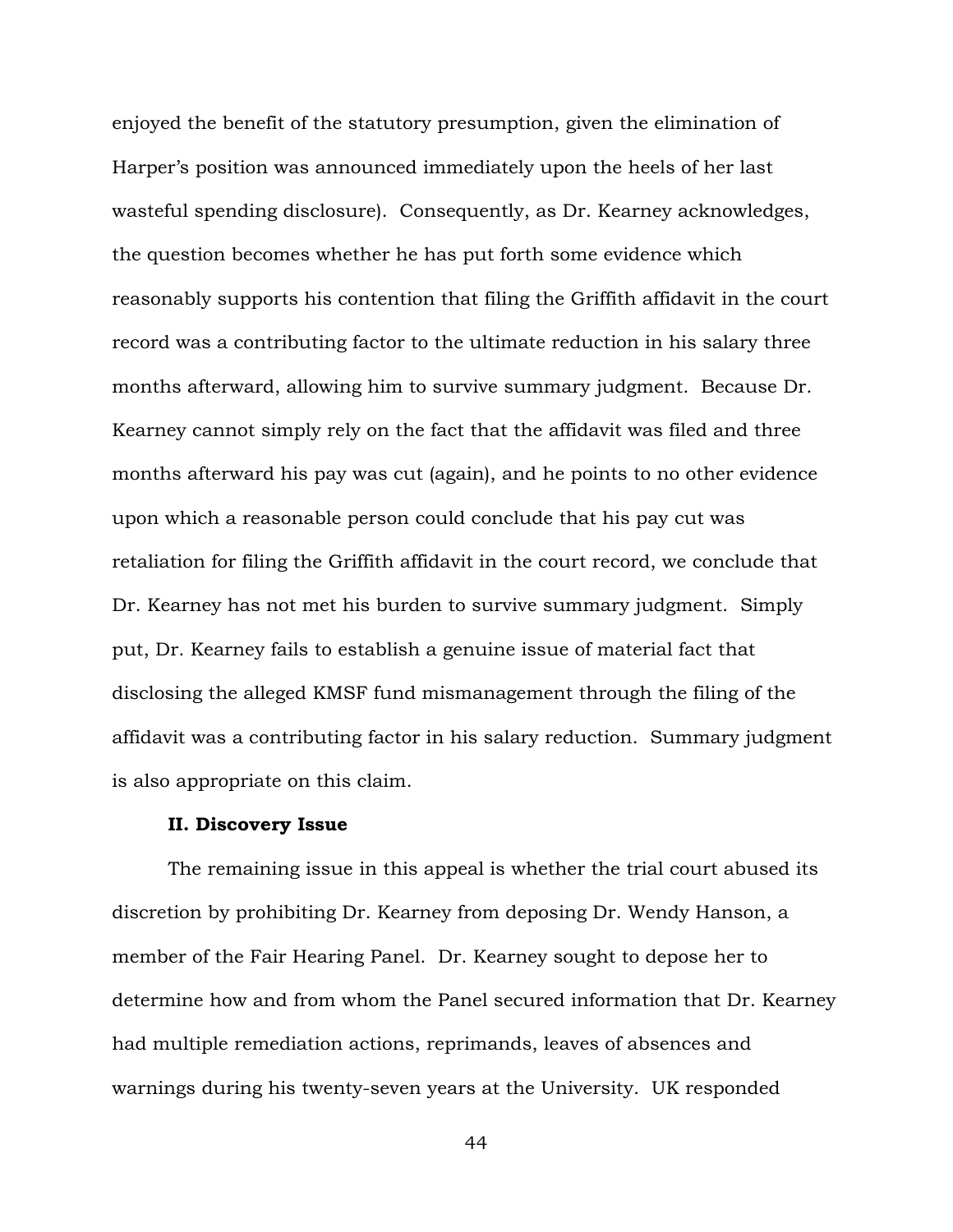claiming the deliberative process privilege prevented the discovery and the trial court agreed. Dr. Kearney continues to argue the privilege is not recognized in Kentucky. Like the Court of Appeals, we decline to address the issue further because Dr. Kearney does not suggest, much less explain, how his substantive rights were prejudiced by the trial court's denial of his motion to depose a member of the Fair Hearing Panel. As noted, we are affirming the trial court and Court of Appeals on the summary judgment decision based upon the content and timing of Dr. Kearney's communications, resulting in a dismissal of his case. We decline to issue an advisory opinion on this issue which has no bearing on the disposition of this case. *Newkirk v. Commonwealth*, 505 S.W.3d 770, 774 (Ky. 2016).

### **CONCLUSION**

For the foregoing reasons, the Court of Appeals' decision affirming the trial court's grant of summary judgment in favor of the University of Kentucky is affirmed.

Minton, C.J.; Conley, Keller, Nickell, and VanMeter, JJ., sitting. All concur. Lambert, J., not sitting.